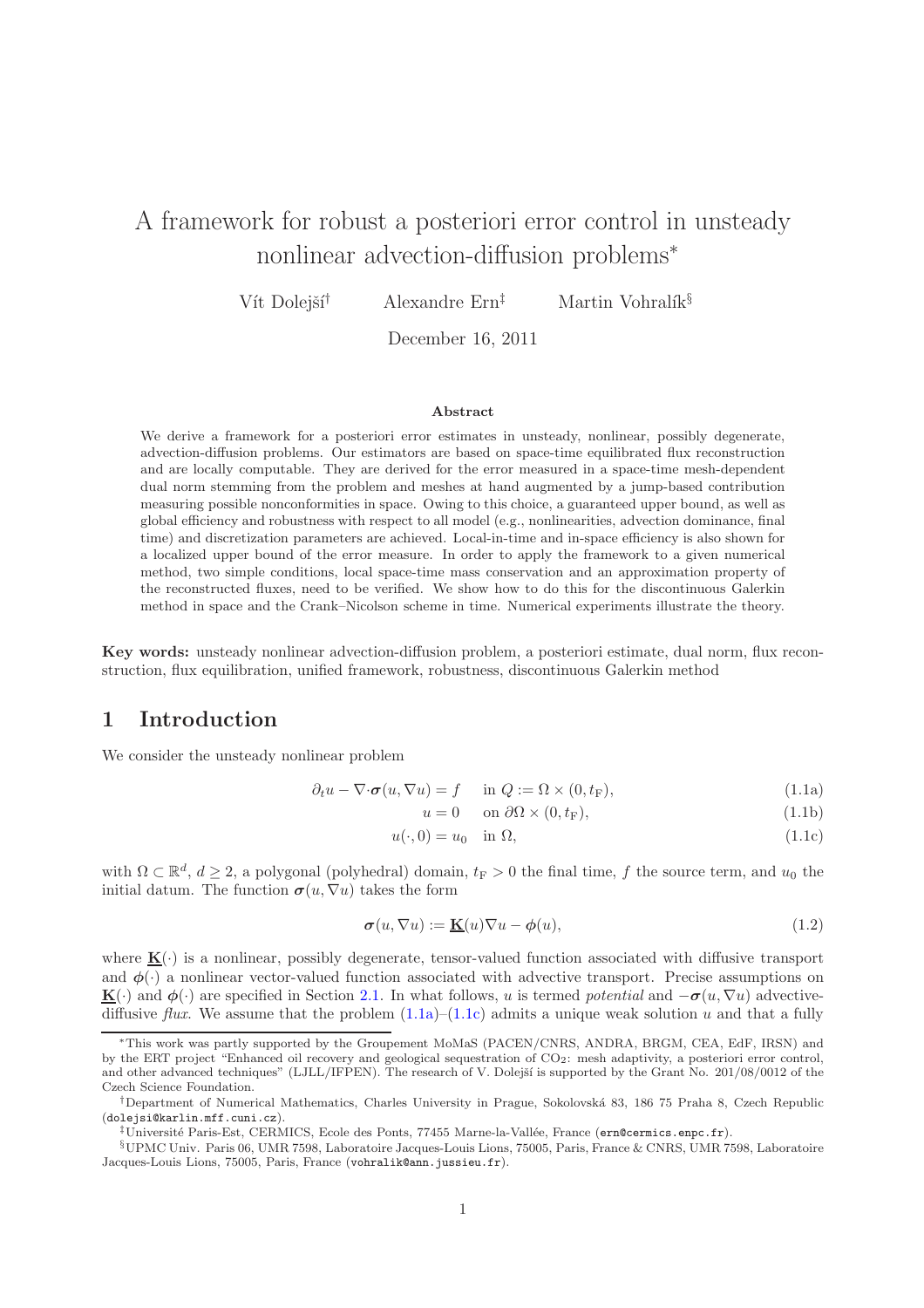discrete approximate potential, say  $u_{h\tau}$ , is available. The space discretization scheme can be nonconforming, so that  $u_{h\tau}$  can exhibit jumps across the interior spatial mesh faces.

Quite a broad literature has been devoted to the a posteriori error analysis for problems of the form [\(1.1a\)](#page-0-0)– [\(1.1c\)](#page-0-1). One of the main issues is to simultaneously prove global upper and (local) lower bounds for the error (reliability and (local) efficiency). For the linear heat equation, reliability is achieved in the energy norm by Picasso [\[32\]](#page-24-0) and Repin [\[35\]](#page-25-0), and in higher-order norms by Makridakis and Nochetto [\[26\]](#page-24-1). In Verfürth [\[39\]](#page-25-1) and Bergam, Bernardi, and Mghazli [\[6\]](#page-22-0), both reliability and efficiency are proven by augmenting the energy norm by a dual norm of the time derivative. The lower bound is then local in time but global in space. A further analysis unifying various space discretization schemes has been recently given in [\[20\]](#page-24-2). For nonlinear parabolic problems, reliability and local and global efficiency have been derived by Verfürth [\[37,](#page-25-2) [38\]](#page-25-3) under a restriction on the relative size of space and time steps. This restriction has been lifted by Verfürth in  $[40]$  for convex two-dimensional spatial domains thereby achieving global efficiency; the price to pay is a solution of a linear diffusion problem by the finite element method on each time step. Robustness with respect to advection dominance or nonlinearities is not addressed in [\[40\]](#page-25-4). For unsteady linear advection-diffusion problems, Verfürth [\[41\]](#page-25-5) has proved robustness with respect to advection dominance while augmenting the energy norm by a dual norm of the material derivative. A solution of a finite element reaction-diffusion problem on each time step is, again, necessary. All the above works concern the nondegenerate case; still less results are available on a posteriori error estimation for degenerate parabolic problems. We cite in particular Nochetto *et al.* [\[28\]](#page-24-3) and Ohlberger [\[29\]](#page-24-4). In these works, only the error upper bound is derived.

The purpose of the present work is to derive *guaranteed*, *(locally) efficient*, and *robust* a posteriori error estimates for the problem  $(1.1a)$ – $(1.1c)$ . Here, guaranteed means that the estimates represent an explicitly computable upper bound on the error and robustness means that the efficiency is independent of all parameters (that is, spatial domain, final time, space-time discretization parameters, size of nonlinearity, and size of advection). Our key idea is the introduction of a *space-time mesh-dependent dual norm* to measure the error, see [\(2.6\)](#page-4-0). This norm includes the full space-time nonlinear advection-diffusion operator, which stands in contrast to previous work where only parts of the differential operator at hand are included (i.e., the time derivative or the material derivative as in [\[39,](#page-25-1) [41\]](#page-25-5)). Such approaches have been used recently by Chaillou and Suri [\[9,](#page-23-0) [10\]](#page-23-1) and in [\[15\]](#page-23-2) in the context of steady nonlinear diffusion problems. Moreover, evaluating the dual norm with respect to a specific mesh-dependent norm for test functions with bounded time and space derivatives in  $L^2(Q)$ , see  $(2.5a)$ – $(2.5b)$ , also allows to *simplify* substantially the *proof* of the *error lower bound*, whereby space-time bubble functions can be considered instead of the more usual space bubble functions at fixed times. This point also presents the practically crucial advantage that an error lower bound can be achieved using *locally computable estimators*, in contrast to [\[40,](#page-25-4) [41\]](#page-25-5) where the solution of a global diffusion/reaction-diffusion problem on each time step is necessary to evaluate the estimators. The error measure [\(2.6\)](#page-4-0) may seem rather weak at a first glance. However, this measure admits an easily and locally computable upper bound which consists of weighted  $L^2$ -norms of the potential error and of the error in the nonlinear advection-diffusion flux, see  $(2.9)$ – $(2.10)$ . Our efficiency results carry over to this norm and, moreover, can then be *localized in space and in time*. The numerical experiments of Section [8](#page-15-0) actually show that our estimators generally provide efficient estimates for this weighted, physical  $L^2$ -norm.

Our results are derived in a *unified framework* where the actual numerical scheme used to obtain  $u_{h\tau}$  need not be specified. The error upper bound hinges on an advection-diffusion *flux reconstruction* and its local *space-time equilibration*, see Assumption [3.1,](#page-6-0) while the error lower bound requires a local *approximation property* on this flux, see Assumption [4.1.](#page-8-0) Applying the present framework to a given numerical scheme simply boils down to verifying these two assumptions. The reconstruction of the flux depends on the space discretization scheme, as discussed in [\[20\]](#page-24-2) for the linear heat equation. Our approach is thus in line with the developments relying for linear model problems on the Prager and Synge equality [\[33\]](#page-24-5) and pursued later by, e.g., Ladevèze [\[24\]](#page-24-6), Neittaanmäki and Repin [\[27\]](#page-24-7), Luce and Wohlmuth [\[25\]](#page-24-8), Braess *et al.* [\[7\]](#page-23-3), or Ainsworth [\[1\]](#page-22-1).

This paper is structured as follows. We present the continuous and discrete settings and define our error measure  $\mathcal{J}_u(u_{h\tau})$  in Section [2.](#page-2-1) This is a sum of the above-discussed space-time mesh-dependent dual norm  $\mathcal{J}_{u,\text{FR}}(u_{h\tau})$  of [\(2.6\)](#page-4-0) and of a weighted jumps term  $\mathcal{J}_{u,\text{NC}}(u_{h\tau})$  which measures possible nonconformities in space, see [\(2.11\)](#page-5-2). We state our a posteriori error estimate, Theorem [3.3,](#page-7-0) in Section [3](#page-6-1) yielding the error upper bound  $\mathcal{J}_u(u_{h\tau}) \leq \eta_{\text{FR}} + \eta_{\text{NC}} + \eta_{\text{IC}}$ . Theorem [4.4](#page-9-0) of Section [4](#page-7-1) then establishes the error lower bound  $\eta_{FR} + \eta_{NC} \lesssim \mathcal{J}_u(u_{h\tau})$  under the assumption that the quadrature error caused by the nonlinearity of the flux  $\sigma$  is small enough. Here,  $\leq$  means up to a generic constant which is independent of all discretization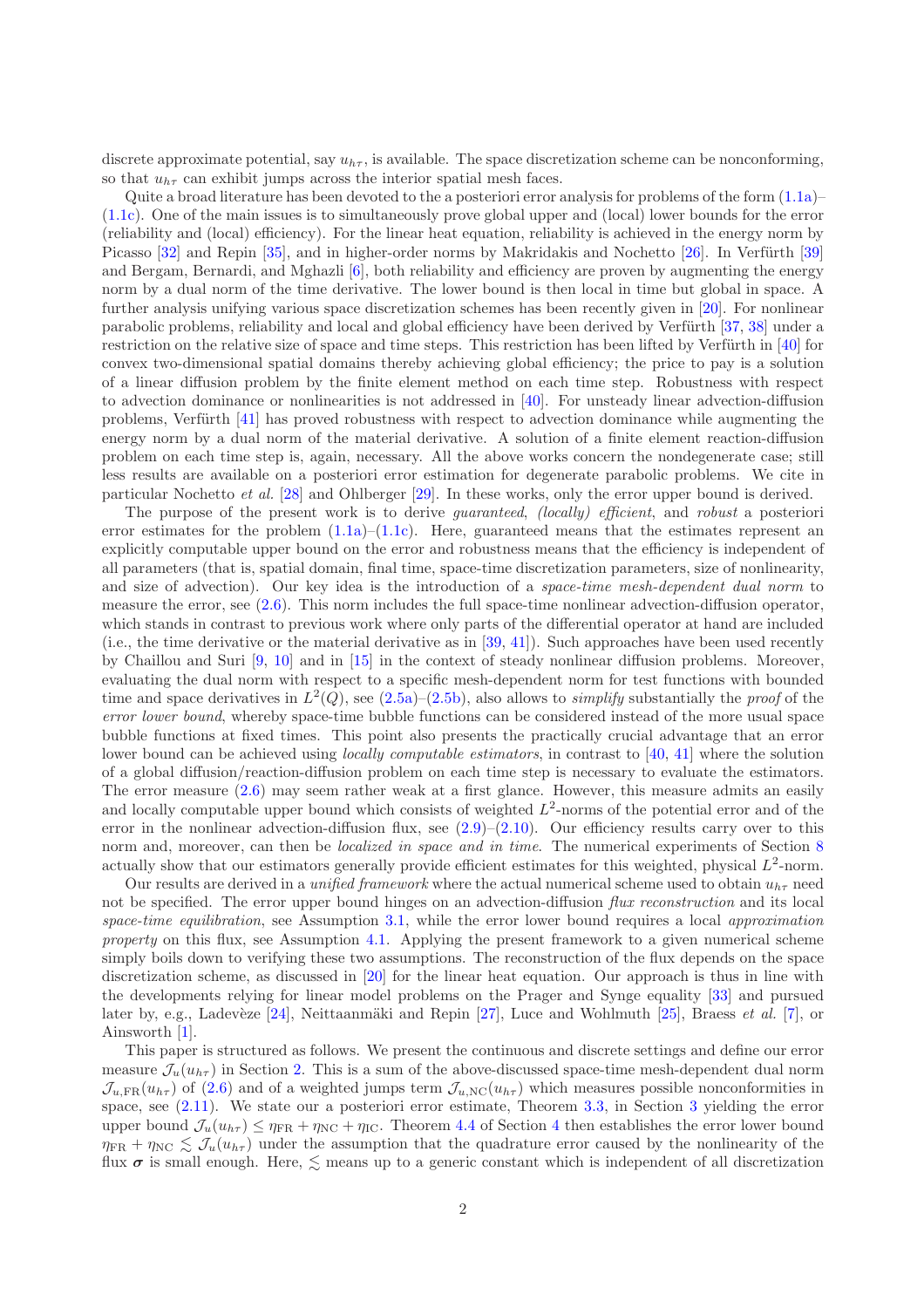and model parameters. Moreover, Theorem [4.2](#page-8-1) provides a space-time localized version in terms of the computable error upper bound  $(2.9)$ – $(2.10)$  on the error measure  $\mathcal{J}_{u,FR}(u_{h\tau})$ . We devote Sections [5](#page-9-1) and [6](#page-10-0) to the proofs of the results of Sections [3](#page-6-1) and [4,](#page-7-1) respectively. To illustrate the developed abstract framework, we apply it in Section [7](#page-12-0) to the discontinuous Galerkin method in space and the Crank–Nicolson scheme in time. Numerical experiments, including nonlinear degenerate advection-diffusion problems, are presented in conclusion in Section [8.](#page-15-0)

# <span id="page-2-1"></span>2 The setting

This section briefly describes the continuous and discrete settings and discusses the error measure.

### <span id="page-2-0"></span>2.1 Continuous setting and weak solution

We consider the function spaces

<span id="page-2-4"></span>
$$
X := L^{2}(0, t_{\mathcal{F}}; H_{0}^{1}(\Omega)), \tag{2.1a}
$$

$$
Y := \{ \varphi \in L^{2}(0, t_{F}; H_{0}^{1}(\Omega)); \partial_{t} \varphi \in L^{2}(Q); \varphi(\cdot, t_{F}) = 0 \},
$$
\n(2.1b)

recalling that  $\varphi \in L^2(0, t_F; H_0^1(\Omega))$  and  $\partial_t \varphi \in L^2(0, t_F; H^{-1}(\Omega))$  classically implies  $\varphi \in C^0([0, t_F]; L^2(\Omega))$ . The weak solution u of  $(1.1a)$ – $(1.1c)$  is sought in the space X, whereas the space Y is used as test space. Specifically, we assume that there exists a unique weak solution  $u \in X$  such that

<span id="page-2-2"></span>
$$
\int_0^{t_{\mathcal{F}}} \{ (f, \varphi) + (u, \partial_t \varphi) - (\boldsymbol{\sigma}(u, \nabla u), \nabla \varphi) \} (t) \, \mathrm{d}t + (u_0, \varphi(\cdot, 0)) = 0 \qquad \forall \varphi \in Y,
$$
\n(2.2)

where  $(\cdot, \cdot)$  denotes the inner product in  $L^2(\Omega)$  or  $[L^2(\Omega)]^d$ . In order to ensure that all the terms in [\(2.2\)](#page-2-2) are well-defined, we assume  $f \in L^2(Q)$ ,  $u_0 \in L^2(\Omega)$ , and  $\sigma(u, \nabla u) \in [L^2(Q)]^d$  which is satisfied, for  $u \in X \cap L^{\infty}(Q)$ , e.g., if  $\underline{\mathbf{K}} \in L^{\infty}_{loc}(\mathbb{R}; \mathbb{R}^{d \times d})$  and  $\phi \in C^{1}(\mathbb{R}; \mathbb{R}^{d})$ . In deriving our a posteriori error estimators in Section [3,](#page-6-1) we exploit the fact that [\(2.2\)](#page-2-2) consists, except for the contribution of the initial condition, of space-time inner products in  $L^2(Q)$ .

The present framework also covers some particular cases of degenerate parabolic equations of the form

<span id="page-2-3"></span>
$$
\partial_t b(v) - \nabla \cdot (\tilde{\mathbf{K}} \nabla v - \tilde{\phi}(v)) = f,\tag{2.3}
$$

where  $b(\cdot)$  is an increasing function with locally Hölder regularity such that  $b(0) = 0$ . Problem [\(2.3\)](#page-2-3) includes slow-diffusion-type problems, e.g., the porous media equation for which  $b(v) = v^{1/m}$ ,  $1 < m < +\infty$  (so that  $b'(0) = +\infty$ , and fast-diffusion-type problems of elliptic-parabolic form, e.g., the Richards equation for which typically  $b'(0) = 0$ . Existence, uniqueness, and regularity results for problem  $(2.3)$  can be found in the work of Alt and Luckhaus [\[2\]](#page-22-2) and Otto [\[30\]](#page-24-9), leading to weak solutions  $v \in X \cap L^{\infty}(Q)$ . Since the function b is increasing, equation [\(2.3\)](#page-2-3) can be recast into the form [\(1.1a\)](#page-0-0) by setting  $u := b(v)$ , yielding  $\underline{\mathbf{K}}(u) := \underline{\tilde{\mathbf{K}}}(b^{-1})'(u)$  and  $\phi(u) := \tilde{\phi}(b^{-1}(u))$ . Therefore, the present analysis can be applied to [\(2.3\)](#page-2-3) under the assumption  $b(v) \in X$ . This assumption holds true in the fast-diffusion regime, but not necessarily in the slow-diffusion regime where it is possible that  $v \in X$  but  $b(v) \notin X$ . The Stefan problem, governed by  $\partial_t u - \Delta \beta(u) = 0$  where  $\beta(\cdot)$  is a nondecreasing Lipschitz function, is not covered by the present assumptions either, since, in this case, the weak solution  $u$  can exhibit jumps. Finally, we observe that we do not include zero-order terms in [\(1.1a\)](#page-0-0).

Remark 2.1 (Physical units). *In advection-diffusion problems, the physical unit of the components of the*  $diffusion tensor \underline{\mathbf{K}}(\cdot)$  *is*  $L^2T^{-1}$  *and that of the components of the transport velocity*  $\phi'(\cdot)$  *is*  $LT^{-1}$ *. Here,* L *stands for length and* T *for time.*

### 2.2 Discrete setting and approximate solution

We consider an increasing sequence of discrete times  $\{t^n\}_{0 \leq n \leq N}$  such that  $t^0 = 0$  and  $t^N = t_F$ . We set  $I_n := (t^{n-1}, t^n]$  and  $\tau^n := t^n - t^{n-1}$  for all  $1 \leq n \leq N$ . We consider a time-sequence of matching simplicial meshes  $\{\mathcal{T}^n\}_{0\leq n\leq N}$  of the spatial domain  $\Omega$ : the mesh  $\mathcal{T}^0$  is used to approximate the initial datum, and,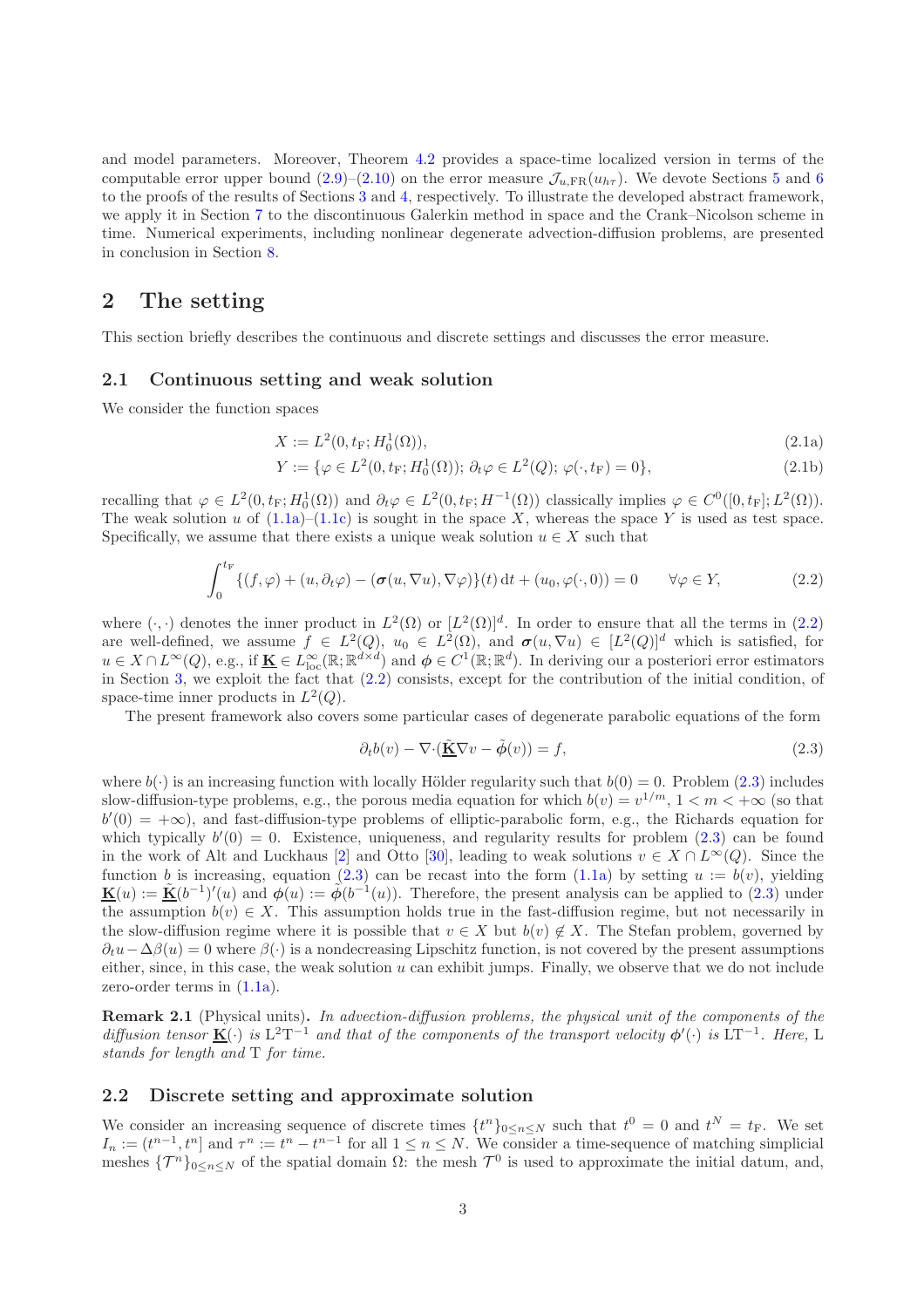

<span id="page-3-0"></span>Figure 1: Time-dependent meshes and discrete solutions

for all  $1 \leq n \leq N$  $1 \leq n \leq N$ , the mesh  $\mathcal{T}^n$  is used to march from  $t^{n-1}$  to  $t^n$ ; cf. Figure 1 for an illustration in one space dimension. We assume that  $\mathcal{T}^n$  is obtained from  $\mathcal{T}^{n-1}$  by refining some elements and coarsening some other ones. For all  $1 \le n \le N$ , we denote by  $\overline{\mathcal{T}}^{n-1,n}$  the coarsest common refinement of  $\mathcal{T}^{n-1}$  and  $\mathcal{T}^n$  and by  $\underline{\mathcal{T}}^{n-1,n}$  the finest common coarsening of  $\mathcal{T}^{n-1}$  and  $\mathcal{T}^n$ . Both space and time meshes can either be given a priori, or be generated by a space-time adaptive time-marching algorithm, see, e.g., [\[20\]](#page-24-2) and the references therein.

At this stage, we do not need to specify any numerical scheme with which to obtain the approximate solution  $u_{h\tau}$ . We simply assume that  $u_{h\tau}$  is in the space

$$
X_h := \{ \varphi \in L^2(0, t_F; H^1(\mathcal{T})); \, \partial_t \varphi \in L^2(Q) \}.
$$

Here,  $L^2(0, t_F; H^1(\mathcal{T}))$  is spanned by those functions  $\varphi \in L^2(Q)$  that, for all  $1 \leq n \leq N$  and all  $T \in \overline{\mathcal{T}}^{n-1,n}$ , satisfy  $\varphi|_{T\times I_n} \in L^2(I_n; H^1(T))$ . Functions in  $X_h$  can exhibit jumps across mesh interfaces, but, owing to the assumption  $\partial_t \varphi \in L^2(Q)$ , such functions are continuous with respect to time. This latter assumption is needed to express the residual in terms of space-time inner products in  $L^2(Q)$ .

Let  $1 \leq n \leq N$  and let  $T \in \mathcal{T}^n$  or  $T \in \overline{\mathcal{T}}^{n-1,n}$  or  $T \in \underline{\mathcal{T}}^{n-1,n}$ . We use the notation  $h_T$  for the diameter of T and  $\|\cdot\|_T$  for the norm on  $L^2(T)$ . Similarly, the norm on  $L^2(T \times I_n)$  is denoted by  $\|\cdot\|_{T\times I_n}$ . The corresponding inner products are denoted by  $(\cdot, \cdot)_T$  and  $(\cdot, \cdot)_{T \times I_n}$ , respectively. We collect in  $\mathcal{F}_T$  all the faces of T and in  $\mathcal{F}_T^{\text{int}}$  those that are subsets of  $\Omega$ . The set of all faces of the mesh  $\mathcal{T}^n$  is denoted by  $\mathcal{F}^n$ , a generic mesh face by  $F$ , and we use a similar notation for norms and inner products as above. For an interface  $F$ ,  $\mathbf{n}_F$  denotes its unit normal oriented in the sense the jump is evaluated, while, for a mesh element T,  $\mathbf{n}_T$  denotes its outward unit normal. Finally,  $\mathcal{T}_T$  stands for all mesh elements sharing a face with the element T, whereas  $\mathcal{T}_F$  denotes the mesh elements sharing the face F.

The following scaled space-time Poincaré inequality is instrumental in deriving our error upper bound.

**Lemma 2.2** (Scaled space-time Poincaré inequality). Let  $1 \le n \le N$  and let  $T \in \mathcal{T}^{n-1,n}$ . Let  $\Pi_0$  denote *the*  $L^2(Q)$ -orthogonal projection onto constants in each space-time element  $T \times I_n$ . Set  $C_P := 1/\pi$ . Then, *for all*  $\varphi \in H^1(T \times I_n)$ *,* 

<span id="page-3-1"></span>
$$
\|\varphi - \Pi_0 \varphi\|_{T \times I_n} \le C_P \left(h_T^2 \|\nabla \varphi\|_{T \times I_n}^2 + (\tau^n)^2 \|\partial_t \varphi\|_{T \times I_n}^2\right)^{\frac{1}{2}}.
$$
\n(2.4)

*Proof.* The proof is straightforward; we present it for completeness. Let  $\varphi \in H^1(T \times I_n)$  and, for all  $t \in I_n$ , set  $\tilde{\varphi}(t) := |T|^{-1} \int_T \varphi(\mathbf{x}, t) d\mathbf{x}$ . Observing that  $(\varphi - \tilde{\varphi})$  and  $(\tilde{\varphi} - \Pi_0 \varphi)$  are  $L^2(T \times I_n)$ -orthogonal, we infer  $\|\varphi - \Pi_0\varphi\|_{T\times I_n}^2 = \|\varphi - \tilde{\varphi}\|_{T\times I_n}^2 + \|\tilde{\varphi} - \Pi_0\varphi\|_{T\times I_n}^2$ . For the first term on the right-hand side, the usual Poincaré inequality on T (which is convex) yields, cf. Payne and Weinberger  $[31]$  and Bebendorf  $[5]$ , that

$$
\|\varphi - \tilde{\varphi}\|_{T \times I_n}^2 = \int_{I_n} \left( \int_T |\varphi - \tilde{\varphi}|^2(\mathbf{x}, t) d\mathbf{x} \right) dt
$$
  

$$
\leq \int_{I_n} \left( C_P^2 h_T^2 \int_T |\nabla \varphi|^2(\mathbf{x}, t) d\mathbf{x} \right) dt = C_P^2 h_T^2 \|\nabla \varphi\|_{T \times I_n}^2.
$$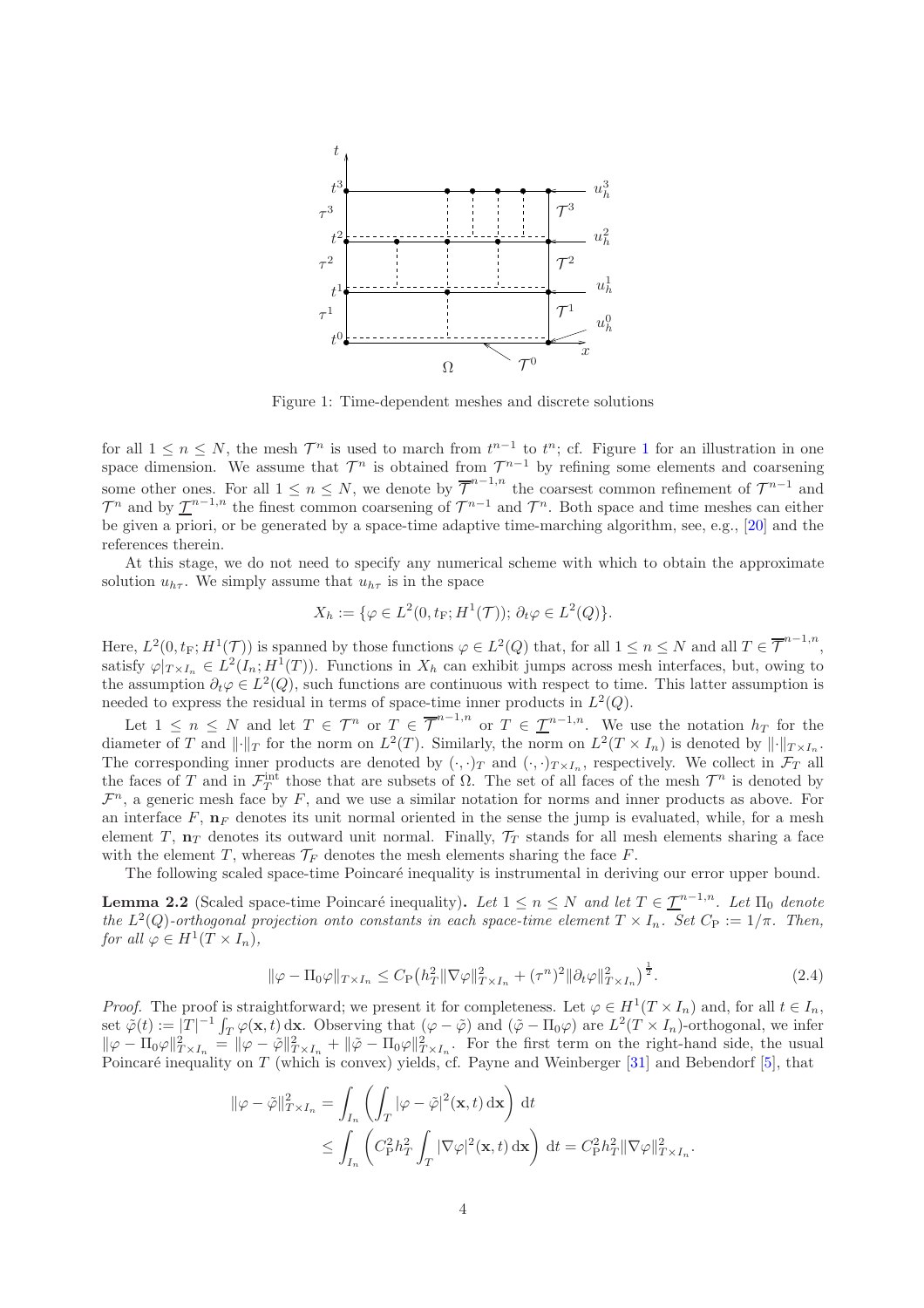For the second term, observing that  $\Pi_0 \varphi = (\tau^n)^{-1} \int_{I_n} \tilde{\varphi}(t) dt$ , the one-dimensional Poincaré inequality on  $I_n$  and the Cauchy–Schwarz inequality yield

$$
\|\tilde{\varphi} - \Pi_0 \varphi\|_{T \times I_n}^2 = |T| \int_{I_n} |\tilde{\varphi} - \Pi_0 \varphi|^2(t) dt \le |T|\pi^{-2} (\tau^n)^2 \int_{I_n} |d_t \tilde{\varphi}|^2(t) dt
$$
  

$$
= |T|^{-1} \pi^{-2} (\tau^n)^2 \int_{I_n} \left( \int_T \partial_t \varphi(\mathbf{x}, t) d\mathbf{x} \right)^2 dt
$$
  

$$
\le \pi^{-2} (\tau^n)^2 \int_{I_n} \left( \int_T |\partial_t \varphi|^2(\mathbf{x}, t) d\mathbf{x} \right) dt = \pi^{-2} (\tau^n)^2 ||\partial_t \varphi||_{T \times I_n}^2.
$$

Collecting the above bounds yields [\(2.4\)](#page-3-1).

Finally, to alleviate the notation while allowing for nonconforming functions, we denote by  $\nabla$  the broken space gradient. Other choices are possible.

### 2.3 Error measure

The error measure described in this section combines a space-time mesh-dependent dual norm plus a nonconformity term.

#### <span id="page-4-5"></span>2.3.1 Space-time mesh-dependent dual norm

Recalling definition  $(2.1b)$  of the space Y, we equip it with the norm

$$
\|\varphi\|_{Y,T\times I_n}^2 := C_{T,n} \left( h_T^2 \|\nabla \varphi\|_{T\times I_n}^2 + (\tau^n)^2 \|\partial_t \varphi\|_{T\times I_n}^2 \right), \quad \forall 1 \le n \le N, T \in \underline{\mathcal{T}}^{n-1,n},\tag{2.5a}
$$

$$
\|\varphi\|_{Y}^{2} := \sum_{n=1} \sum_{T \in \underline{\mathcal{T}}^{n-1,n}} \|\varphi\|_{Y,T \times I_n}^{2}.
$$
\n(2.5b)

 $\Vert \cdot \Vert_Y$  is indeed a norm since functions in Y vanish on  $\Omega \times \{t_F\}$  and on  $\partial \Omega \times (0, t_F)$ . We observe that this norm depends on the space-time meshes. The positive quantities  $C_{T,n}$  are user-dependent weights which are further discussed in Section [2.3.4.](#page-6-2) Our robustness results are *not influenced* by the value assigned to these weights, see Remark [3.5.](#page-7-2) Later on, the same weight  $C_{T,n}$  and notation will be used for any subelement of  $T$ .

The first building block of our error measure is the quantity

<span id="page-4-0"></span>
$$
\mathcal{J}_{u,\text{FR}}(u_{h\tau}) := \sup_{\varphi \in Y, \|\varphi\|_{Y} = 1} \int_{0}^{t_{\text{F}}} \{ (u_{h\tau} - u, \partial_{t}\varphi) + (\sigma(u, \nabla u) - \sigma(u_{h\tau}, \nabla u_{h\tau}), \nabla \varphi) \} (t) dt.
$$
 (2.6)

Let  $v \in L^2(0, t_F; H^1(\mathcal{T}))$ . Define the residual  $R(v) \in Y'$  such that, for all  $\varphi \in Y$ ,

<span id="page-4-3"></span>
$$
\langle R(v), \varphi \rangle_{Y',Y} := \int_0^{t_{\mathrm{F}}} \{ (f, \varphi) + (v, \partial_t \varphi) - (\sigma(v, \nabla v), \nabla \varphi) \} (t) \, \mathrm{d}t + (u_0, \varphi(\cdot, 0)). \tag{2.7}
$$

Then we infer, owing to  $(2.2)$ , that

<span id="page-4-4"></span>
$$
\mathcal{J}_{u,\text{FR}}(u_{h\tau}) = \sup_{\varphi \in Y, \|\varphi\|_{Y} = 1} \langle R(u_{h\tau}), \varphi \rangle_{Y',Y},
$$
\n(2.8)

showing that  $\mathcal{J}_{u,FR}(u_{h\tau})$  is a *dual norm of the residual of the approximate solution*.

The error measure  $\mathcal{J}_{u \text{ FR}}(u_{h\tau})$  cannot be computed easily in practice (in the test cases where the exact solution  $u$  is available). Indeed, its evaluation requires solving the following (infinite-dimensional spacetime) problem: Find  $\psi \in Y$  such that  $(\psi, \varphi)_Y = \langle R(u_{h\tau}), \varphi \rangle_{Y',Y}$  for all  $\varphi \in Y$ , where  $(\cdot, \cdot)_Y$  denotes the inner product corresponding to the  $\|\cdot\|_Y$ -norm. Then, it is immediate that  $\mathcal{J}_{u,FR}(u_{h\tau}) = \|\psi\|_Y$ . However,

<span id="page-4-2"></span><span id="page-4-1"></span> $\Box$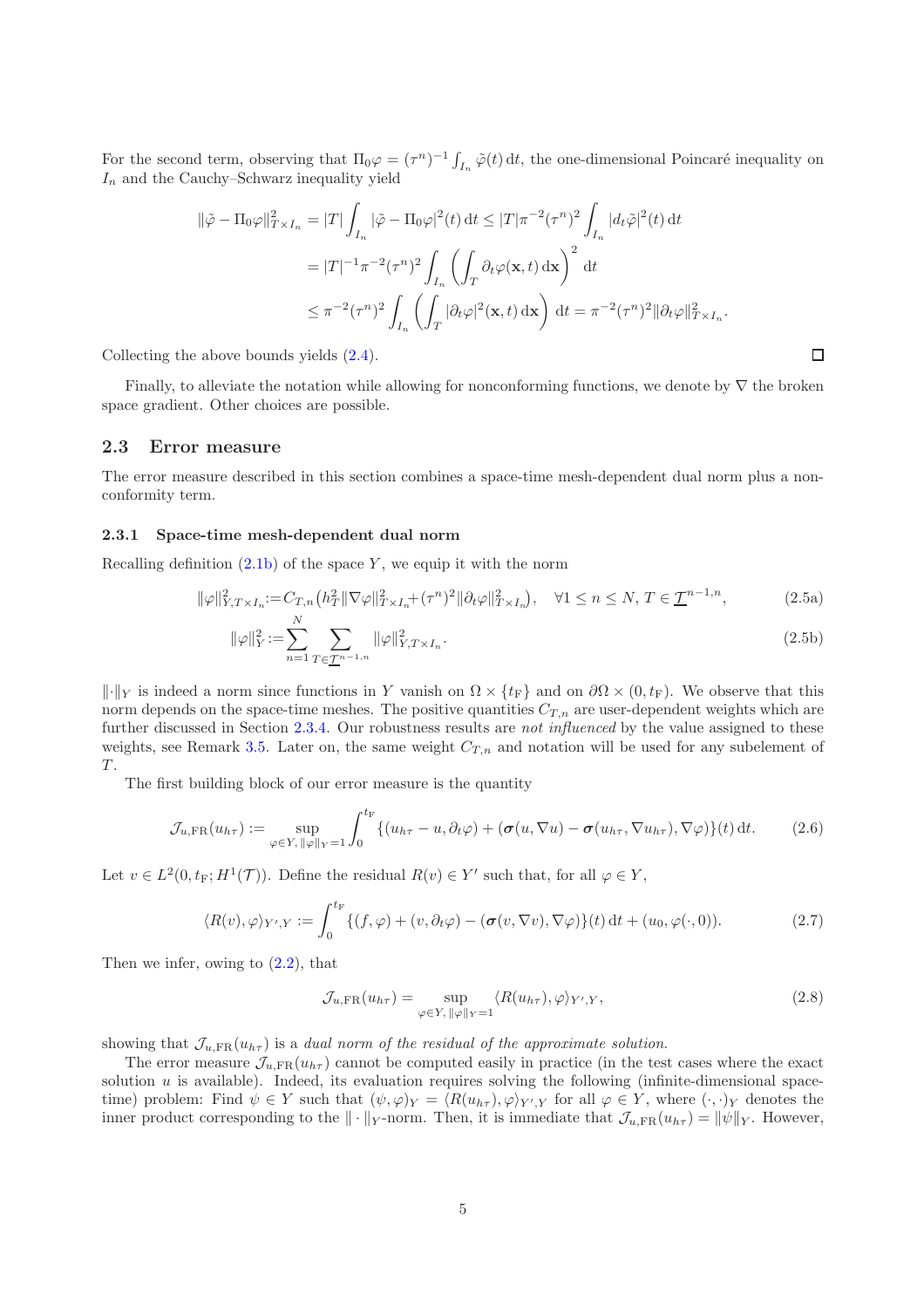a computable upper bound on  $\mathcal{J}_{u,FR}(u_{h\tau})$  can be readily derived using the Cauchy–Schwarz inequality, leading to

<span id="page-5-0"></span>
$$
\mathcal{J}_{u,\text{FR}}(u_{h\tau}) \le \sup_{\varphi \in Y, \|\varphi\|_{Y} = 1} \sum_{n=1}^{N} \sum_{T \in \mathcal{I}^{n-1,n}} e_{\text{FR},T}^{n} \|\varphi\|_{Y,T \times I_{n}} \le \left\{ \sum_{n=1}^{N} \sum_{T \in \mathcal{I}^{n-1,n}} (e_{\text{FR},T}^{n})^{2} \right\}^{\frac{1}{2}}
$$
(2.9)

1

that we denote by  $e_{\text{FR}}$ , with for all  $1 \leq n \leq N$  and all  $T \in \mathcal{I}^{n-1,n}$ ,

<span id="page-5-1"></span>
$$
e_{\text{FR},T}^{n} := C_{T,n}^{-\frac{1}{2}} \left\{ (\tau^{n})^{-2} \| u_{h\tau} - u \|_{T \times I_n}^2 + h_T^{-2} \| \sigma(u, \nabla u) - \sigma(u_{h\tau}, \nabla u_{h\tau}) \|_{T \times I_n}^2 \right\}^{\frac{1}{2}}.
$$
 (2.10)

Remark 2.3 (Dual norm of the residual and energy-type norms). *Under appropriate assumptions, a functional framework can be introduced for the nonlinear differential operator in* [\(1.1a\)](#page-0-0)*, and the error between u* and  $u_{h\tau}$  *can be measured in the corresponding energy-type norms. For conforming approximations*  $(u_{h\tau} \in X)$ , following Verfürth (see, e.g., [\[37,](#page-25-2) Proposition 2.1]), the energy error can be bounded from above and from below by a dual norm of the residual. Such equivalence results hinge on suitable a priori bounds *of the linearized differential operator, where it is in particular difficult to trace the influence of the size of the nonlinearities or of the advection dominance. Here we measure the error directly by* [\(2.6\)](#page-4-0) *and avoid energy-type norms and the question of their equivalence with a dual norm of the residual.*

#### 2.3.2 Nonconformity

As we allow for nonconformities  $(X_h)$  is not a subspace of X), we need to introduce a second building block of our error measure,

<span id="page-5-2"></span>
$$
\mathcal{J}_{u,\text{NC}}(u_{h\tau}) := \left\{ \sum_{n=1}^{N} \sum_{T \in \overline{\mathcal{T}}^{n-1,n}} \sum_{F \in \mathcal{F}_T} C_{T,n}^{-1} h_T^{-2} C_{\underline{\mathbf{K}},\phi,T,F,n} \| [u - u_{h\tau}] \|_{F \times I_n}^2 \right\}^{\frac{1}{2}},\tag{2.11}
$$

where  $\llbracket \cdot \rrbracket$  means the jump across interfaces and the actual value at boundary faces. The measure [\(2.11\)](#page-5-2) is inspired by the penalty terms used in discontinuous Galerkin methods, cf., e.g., the early work of Arnold [\[3\]](#page-22-4) and more recent work [\[18,](#page-24-11) [17\]](#page-24-12) on heterogeneous diffusion problems with advection dominance. The positive constants  $C_{\mathbf{K},\phi,T,F,n}$  are weights (physical unit is  $L^{3}T^{-2}$ ). Contrary to the weights  $C_{T,n}$  of [\(2.5a\)](#page-4-1), the weights  $C_{\mathbf{K},\phi,T,F,n}$  cannot be chosen arbitrarily because they are used to formulate the flux approximation property in Assumption [4.1.](#page-8-0) We refer to [\(7.7\)](#page-14-0) in Section [7](#page-12-0) for an example in the discontinuous Galerkin method. A straightforward consequence of the fact that the weak solution  $u$  is in X is the following lemma:

<span id="page-5-3"></span>**Lemma 2.4** (Jumps of the weak solution). For all  $1 \leq n \leq N$ , all  $T \in \overline{\mathcal{T}}^{n-1,n}$ , and all  $F \in \mathcal{F}_T$ ,  $\llbracket u \rrbracket = 0$  in  $L^2(F \times I_n)$ .

Lemma [2.4](#page-5-3) readily yields

<span id="page-5-5"></span>
$$
\mathcal{J}_{u,\text{NC}}(u_{h\tau}) = \left\{ \sum_{n=1}^{N} \sum_{T \in \overline{\mathcal{T}}^{n-1,n}} \sum_{F \in \mathcal{F}_T} C_{T,n}^{-1} h_T^{-2} C_{\underline{\mathbf{K}},\phi,T,F,n} \| [u_{h\tau} ] \|^2_{F \times I_n} \right\}^{\frac{1}{2}}.
$$
(2.12)

Thus, in contrast to  $\mathcal{J}_{u,FR}(u_{h\tau})$ ,  $\mathcal{J}_{u,NC}(u_{h\tau})$  is easily computable. Finally, note that  $\mathcal{J}_{u,NC}(u_{h\tau}) = 0$  if and only if  $u_{h\tau} \in X$ , that is, if and only if  $u_{h\tau}$  is X-conforming.

#### 2.3.3 Error measure

Our error measure is the sum of  $(2.6)$  and  $(2.11)$ , i.e.

<span id="page-5-4"></span>
$$
\mathcal{J}_u(u_{h\tau}) := \mathcal{J}_{u,\text{FR}}(u_{h\tau}) + \mathcal{J}_{u,\text{NC}}(u_{h\tau}).
$$
\n(2.13)

There holds  $\mathcal{J}_u(u_{h\tau}) = 0$  if and only if  $u_{h\tau} = u$ . Indeed, if  $u_{h\tau} = u$ ,  $\mathcal{J}_u(u_{h\tau})$  clearly equals 0. Conversely, if  $\mathcal{J}_u(u_{h\tau}) = 0$ , then  $\mathcal{J}_{u,FR}(u_{h\tau}) = \mathcal{J}_{u,NC}(u_{h\tau}) = 0$ . Thus  $u_{h\tau}$  is in X and hence, since the weak solution is uniquely characterized by the property  $\langle R(u), \varphi \rangle_{Y',Y} = 0$  for all  $\varphi \in Y$ , see [\(2.2\)](#page-2-2) and [\(2.7\)](#page-4-3), we infer  $u_{h\tau} = u.$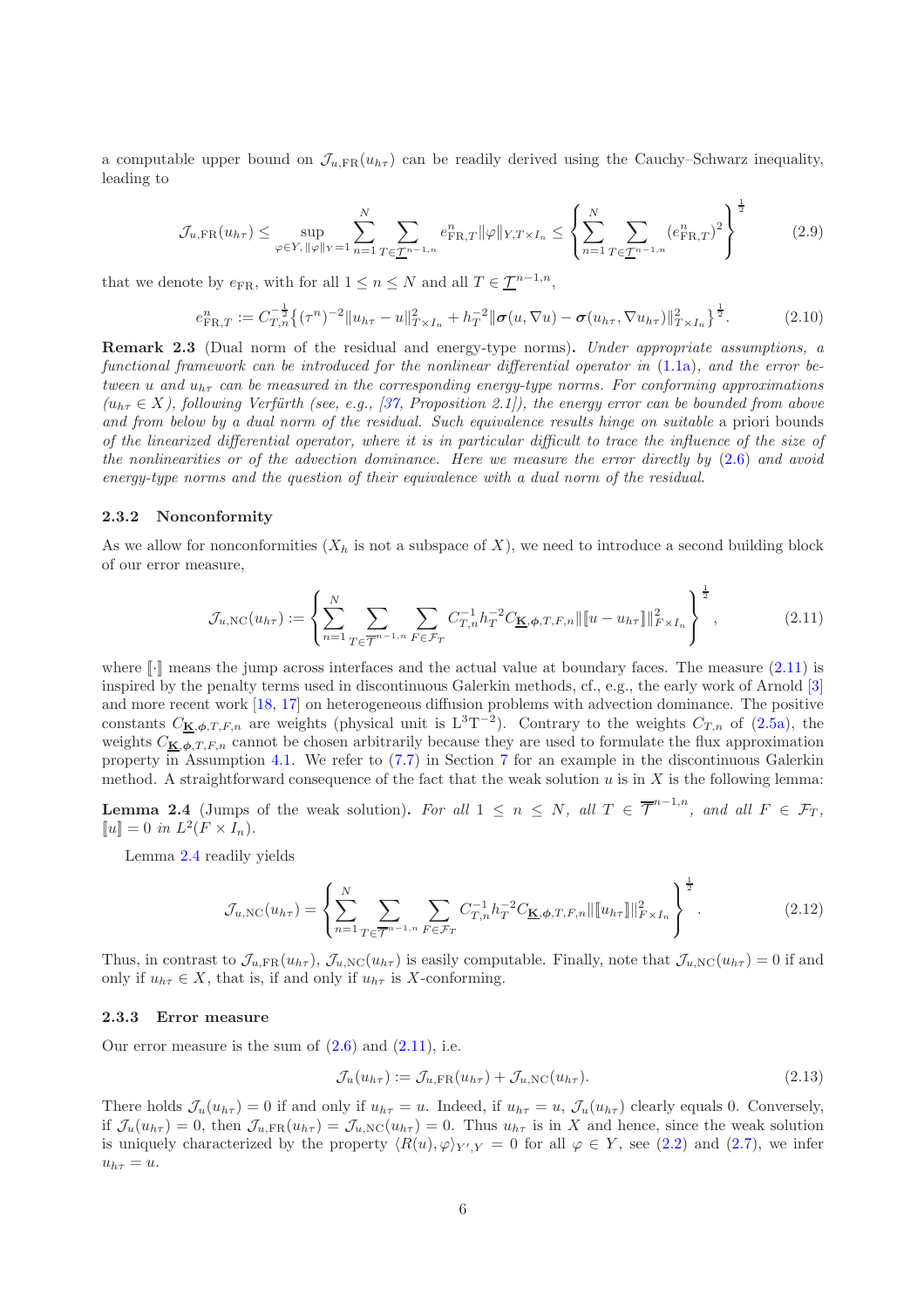### <span id="page-6-2"></span>2.3.4 Choice of the weights  $C_{T,n}$

One relevant choice for the weights  $C_{T,n}$  is such that their physical unit is T<sup>-1</sup> since, with this choice, the error measure has the same physical unit as the classical energy norm in the context of advection-diffusion problems. A possible example is

<span id="page-6-3"></span>
$$
C_{T,n} := \left(\frac{t_{\rm F}}{(\tau^n)^2} + \frac{C_{\phi,T,n}}{h_T^2} + \frac{C_{\underline{\mathbf{K}},T,n}}{h_T^2}\right),\tag{2.14}
$$

with the advection-dependent weight  $C_{\phi,T,n} := h_{\Omega} ||\phi'(u_{h\tau})||_{\infty,T \times I_n}$  and the diffusion-dependent weight  $C_{\mathbf{K},T,n} := (h_{\Omega}/h_T) ||\mathbf{K}(u_{h\tau})||_{\infty,T\times I_n}$  (here,  $h_{\Omega}$  denotes the diameter of the domain  $\Omega$ ). For advectiondominated unsteady problems, the first two addends on the right-hand side of [\(2.14\)](#page-6-3) can be expected to be of similar size if the Courant numbers  $\tau^{n} \|\phi'(u_{h\tau})\|_{\infty,T \times I_n}/h_T$  are of order unity, as well as the ratios  $t_F \|\phi'(u_{h\tau})\|_{\infty,T \times I_n}/h_\Omega$  (meaning that the final time allows particles advected by the flow to cross a relevant part of the domain). Moreover, the ratio of the second to the third addend is of the order of the local Péclet numbers  $h_T \|\phi'(u_{h\tau})\|_{\infty,T \times I_n}/\|\underline{\mathbf{K}}(u_{h\tau})\|_{\infty,T \times I_n}$ , so that the third addend is negligible for dominant advection.

Remark 2.5 (Steady case). *For the steady variant of* [\(1.1a\)](#page-0-0)*–*[\(1.1c\)](#page-0-1)*, a similar reasoning can actually be applied to motivate that robustness with respect to the P´eclet number, say* Pe*, can be expected for the present* setting. Indeed, dropping the index n and choosing  $C_T := \left(\frac{C_{\phi,T}}{h^2}\right)$  $\frac{C_{\boldsymbol{\phi},T}}{h_T^2}+\frac{C_{\mathbf{K},T}}{h_T^2}$  $\overline{h_T^2}$  $\Big), with C_{\phi,T} := h_T ||\phi'(u_{h\tau})||_{\infty,T},$  $C_{\mathbf{K},T} := \|\mathbf{K}(u_{h\tau})\|_{\infty,T}$ , and local Péclet numbers  $\text{Pe}_T := C_{\boldsymbol{\phi},T} / C_{\mathbf{K},T}$ , the upper bound [\(2.9\)](#page-5-0) on the error *measure is multiplied by the factor* Pe 1 <sup>2</sup> *with respect to the usual energy norm, while the error indicators*  $(cf. (3.2)–(3.5)$  $(cf. (3.2)–(3.5)$  $(cf. (3.2)–(3.5)$  $(cf. (3.2)–(3.5)$  *below)* are multiplied by the factor  $Pe^{-\frac{1}{2}}$  with respect to the classical energy indicators *(without cutoff factors), see, e.g., Verfürth* [\[41\]](#page-25-5) and [\[17\]](#page-24-12)*.* In this point, a similarity to the approach of *Sangalli [\[36\]](#page-25-6) can be observed.*

# <span id="page-6-1"></span>3 A posteriori error estimate

This section collects the main results of this paper concerning the error upper bound. The approximation error is measured by [\(2.13\)](#page-5-4), and the estimators are defined using an equilibrated flux reconstruction.

### 3.1 Equilibrated flux reconstruction

In order to proceed as generally as possible, in particular without the definition of any numerical scheme for approximating  $(1.1a)$ – $(1.1c)$ , we make the following assumption (recall that  $H(\text{div}, \Omega)$ ) is spanned by vector fields in  $[L^2(\Omega)]^d$  which admit a weak divergence in  $L^2(\Omega)$ , cf. [\[8\]](#page-23-4)):

<span id="page-6-0"></span>**Assumption 3.1** (Space-time equilibrated flux reconstruction). There exists a flux reconstruction  $\mathbf{t}_{h\tau}$  such *that*  $\mathbf{t}_{h\tau} \in \mathbf{L}^2(0, t_F; \mathbf{H}(\text{div}, \Omega))$  *and such that this flux is* equilibrated *in the sense that* 

<span id="page-6-4"></span>
$$
(f - \partial_t u_{h\tau} - \nabla \cdot \mathbf{t}_{h\tau}, 1)_{T \times I_n} = 0 \qquad \forall 1 \le n \le N, T \in \underline{T}^{n-1,n}.
$$
 (3.1)

Specific constructions of the flux  $t_{h\tau}$  depend on the spatial discretization at hand; various examples are discussed in [\[20\]](#page-24-2). We present an example of such construction in the context of discontinuous Galerkin methods for problem  $(1.1a)$ – $(1.1c)$  in Section [7.](#page-12-0)

Remark 3.2 (Local mass conservation). *Equation* [\(3.1\)](#page-6-4) *expresses* local mass conservation *over the* spacetime element  $T \times I_n$ . A similar assumption has been made in [\[20\]](#page-24-2), see equation (3.4) therein. In [20], *however, the local mass conservation had to be satisfied over a given mesh element*  $T$  *for* all times  $t \in I_n$ *. The present assumption, being more general, allows for more flexibility. In particular, it allows us to use the scaled Poincaré inequality* [\(2.4\)](#page-3-1) *in the proof of the error upper bound. This local mass conservation is supposed in* [\(3.1\)](#page-6-0) *on the elements of the common coarsening of*  $T^{n-1}$  *and*  $T^n$  *only, which in particular fits to the Crank-Nicolson time stepping of Section [7.](#page-12-0) Local mass conservation on the elements of*  $\mathcal{T}^n$  *may be used in other cases.*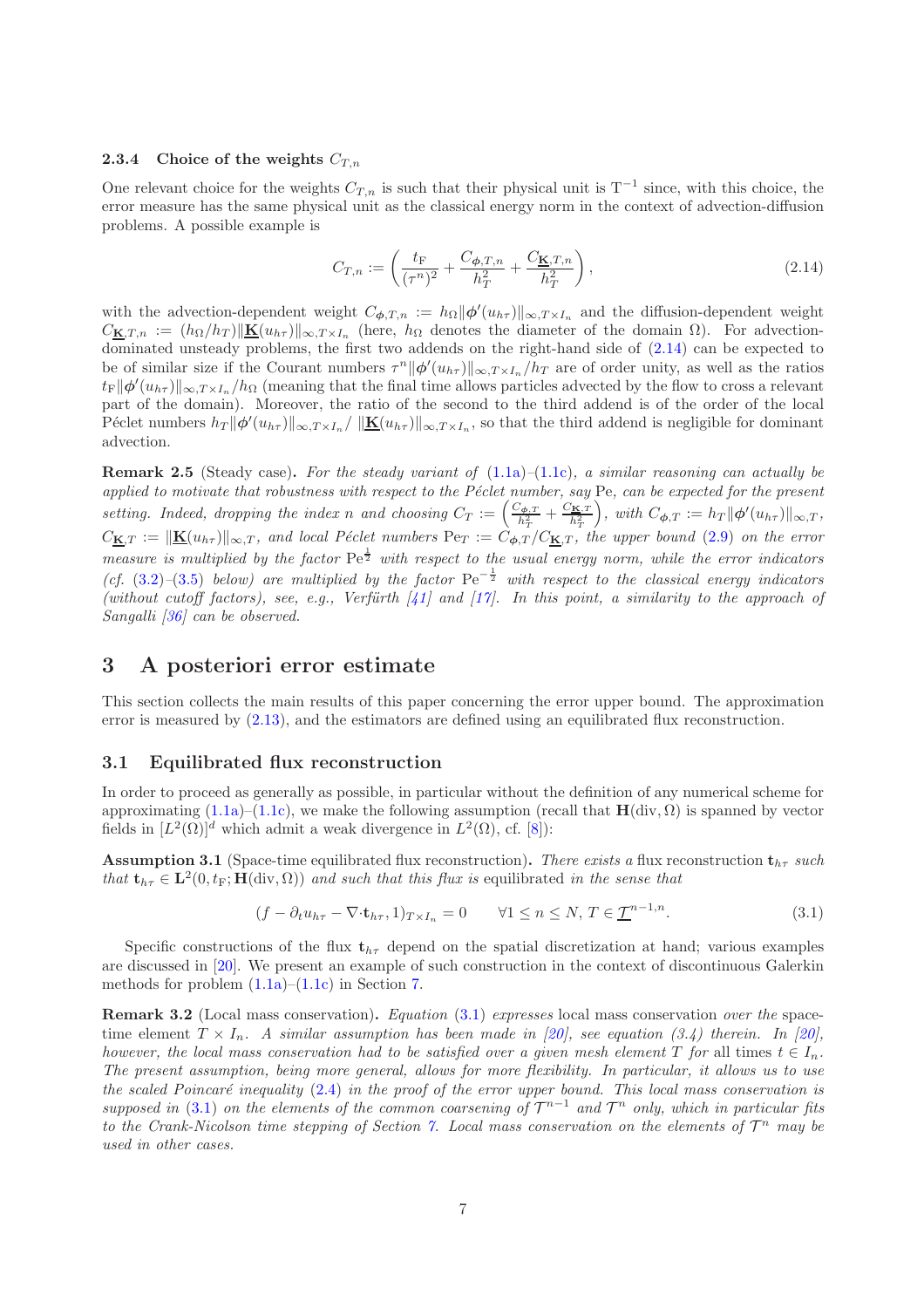### 3.2 Guaranteed a posteriori error estimate

We are now in a position to state our main result concerning the error upper bound. For all  $1 \leq n \leq N$ and all  $T \in \underline{\mathcal{T}}^{n-1,n}$ , we define the *residual*, *flux*, and *nonconformity estimators* respectively

$$
\eta_{\text{R},T}^{n} := C_{T,n}^{-\frac{1}{2}} C_{\text{P}} \| f - \partial_{t} u_{h\tau} - \nabla \cdot \mathbf{t}_{h\tau} \|_{T \times I_{n}}, \tag{3.2}
$$

$$
\eta_{\mathcal{F},T}^{n} := C_{T,n}^{-\frac{1}{2}} h_T^{-1} \| \sigma(u_{h\tau}, \nabla u_{h\tau}) + \mathbf{t}_{h\tau} \|_{T \times I_n},
$$
\n(3.3)

$$
\eta_{\text{NC},T}^n := \left\{ \sum_{T' \in \overline{\mathcal{T}}^{n-1,n}, T' \subset T} \sum_{F \in \mathcal{F}_{T'}} C_{T',n}^{-1} h_{T'}^{-2} C_{\underline{\mathbf{K}},\phi,T',F,n} \| [u_{h\tau}] \|_{F \times I_n}^2 \right\}^{\frac{1}{2}},\tag{3.4}
$$

and set  $\eta_{\text{FR},T}^n := \eta_{\text{F},T}^n + \eta_{\text{R},T}^n$ . These estimators are local-in-space and in-time. We define their global space-time versions as  $\eta_{\bullet} := \left\{ \sum_{n=1}^{N} \sum_{T \in \mathcal{I}^{n-1,n}} (\eta_{\bullet,T}^n)^2 \right\}^{\frac{1}{2}}$  for  $\bullet \in \{\text{F}, \text{R}, \text{FR}, \text{NC}\}.$  Finally, we define the *initial condition estimator* as

<span id="page-7-4"></span>
$$
\eta_{\rm IC} := \left\{ \sum_{n=1}^{N} \sum_{T \in \mathcal{I}^{n-1,n}} (\eta_{\rm IC,T}^n)^2 \right\}^{\frac{1}{2}}, \qquad \eta_{\rm IC,T}^n := C_{T,n}^{-\frac{1}{2}} (\tau^n)^{-\frac{1}{2}} \|u_0 - u_{h\tau}(\cdot,0)\|_T. \tag{3.5}
$$

<span id="page-7-0"></span>**Theorem 3.3** (Guaranteed a posteriori error estimate). Let  $u \in X$  be the weak solution given by [\(2.2\)](#page-2-2) and let  $u_{h\tau} \in X_h$  be arbitrary. Let Assumption [3.1](#page-6-0) hold true. Let  $\eta_{R,T}^n$ ,  $\eta_{R,T}^n$ ,  $\eta_{N\subset,T}^n$ , and  $\eta_{\text{IC}}$  be defined *by* [\(3.2\)](#page-7-3)*–*[\(3.5\)](#page-7-4)*. Then,*

<span id="page-7-5"></span><span id="page-7-3"></span>
$$
\mathcal{J}_u(u_{h\tau}) \le \eta_{\text{FR}} + \eta_{\text{NC}} + \eta_{\text{IC}}.\tag{3.6}
$$

The proof is given in Section [5.](#page-9-1) We now present several remarks.

**Remark 3.4** (Interpretation of the error estimators). The flux estimator  $\eta_{\text{F},T}^n$  is related to the possible *violation of the* constitutive relation [\(1.2\)](#page-0-2) *at the discrete level, the residual estimator*  $\eta_{R,T}^n$  *to the possible violation of the* equilibrium condition [\(1.1a\)](#page-0-0) *at the discrete level, while*  $\eta_{\text{NC},T}^n$  *and*  $\eta_{\text{IC},T}^n$  *are related to the possible violation of the* constraints  $(u \in X \text{ and } u(\cdot, 0) = u_0)$  at the discrete level.

<span id="page-7-2"></span>**Remark 3.5** (Weights  $C_{T,n}$ ). We stress that our robustness results are not influenced by the value assigned *to the weights*  $C_{T,n}$  *of* [\(2.5a\)](#page-4-1)*.* Indeed, multiplying them by a positive factor  $\lambda$  scales both error measures  $\mathcal{J}_{u,\text{FR}}(u_{h\tau})$  and  $\mathcal{J}_{u,\text{NC}}(u_{h\tau})$  defined by [\(2.6\)](#page-4-0) and [\(2.11\)](#page-5-2) by the factor  $\lambda^{-\frac{1}{2}}$ , while the error estimators  $\eta_{\text{R},T}^n$ ,  $\eta_{\mathrm{F},T}^n, \eta_{\mathrm{NC},T}^n,$  and  $\eta_{\mathrm{IC},T}^n$  defined by [\(3.2\)](#page-7-3)–[\(3.5\)](#page-7-4) are scaled by the same factor. Hence, the ratio of error measure  $\mathcal{J}_u(u_{h\tau})$  *to error indicators is* independent *of the scaling factor*  $\lambda$ *.* 

**Remark 3.6** (Initial condition estimator). *Whenever the weights*  $C_{T,n}$  *are chosen according to* [\(2.14\)](#page-6-3)*, there*  $\text{holds } C_{T,n} \geq t_{\text{F}}(\tau^{n})^{-2}$ , whence we readily infer that  $\eta_{\text{IC}} \leq ||u_{h\tau}(\cdot,0) - u_{0}||_{\Omega}$ , that is,  $\eta_{\text{IC}}$  is upper-bounded by the usual  $L^2(\Omega)$ -norm of the approximation error on the initial condition.

Remark 3.7 (Comparison with [\[20\]](#page-24-2)). *In [\[20\]](#page-24-2), a posteriori (augmented)* energy norm *estimates for the heat equation are derived, which leads to considering a potential reconstruction for nonconforming discretization schemes along with the flux reconstruction. Using the nonconformity error measure* [\(2.11\)](#page-5-2)*, we circumvent here this potential reconstruction which can be intricate on time-varying meshes and leads to restrictions on the discretization parameters in efficiency proofs, see [\[20,](#page-24-2) Section 3.2.1].*

# <span id="page-7-1"></span>4 Efficiency and robustness

This section deals with the efficiency and robustness of our estimates. For simplicity, we assume that the source term f is a piecewise space-time polynomial (on  $\overline{\mathcal{T}}^{n-1,n}$ ); otherwise, a classical data oscillation term has to be included in the error lower bound. We likewise need to assume that both  $u_{h\tau}$  and  $\mathbf{t}_{h\tau}$  are piecewise space-time polynomials (on  $\overline{\mathcal{T}}^{n-1,n}$ ). We observe that, because of the nonlinear functions  $\underline{\mathbf{K}}(\cdot)$  and  $\phi(\cdot)$ , the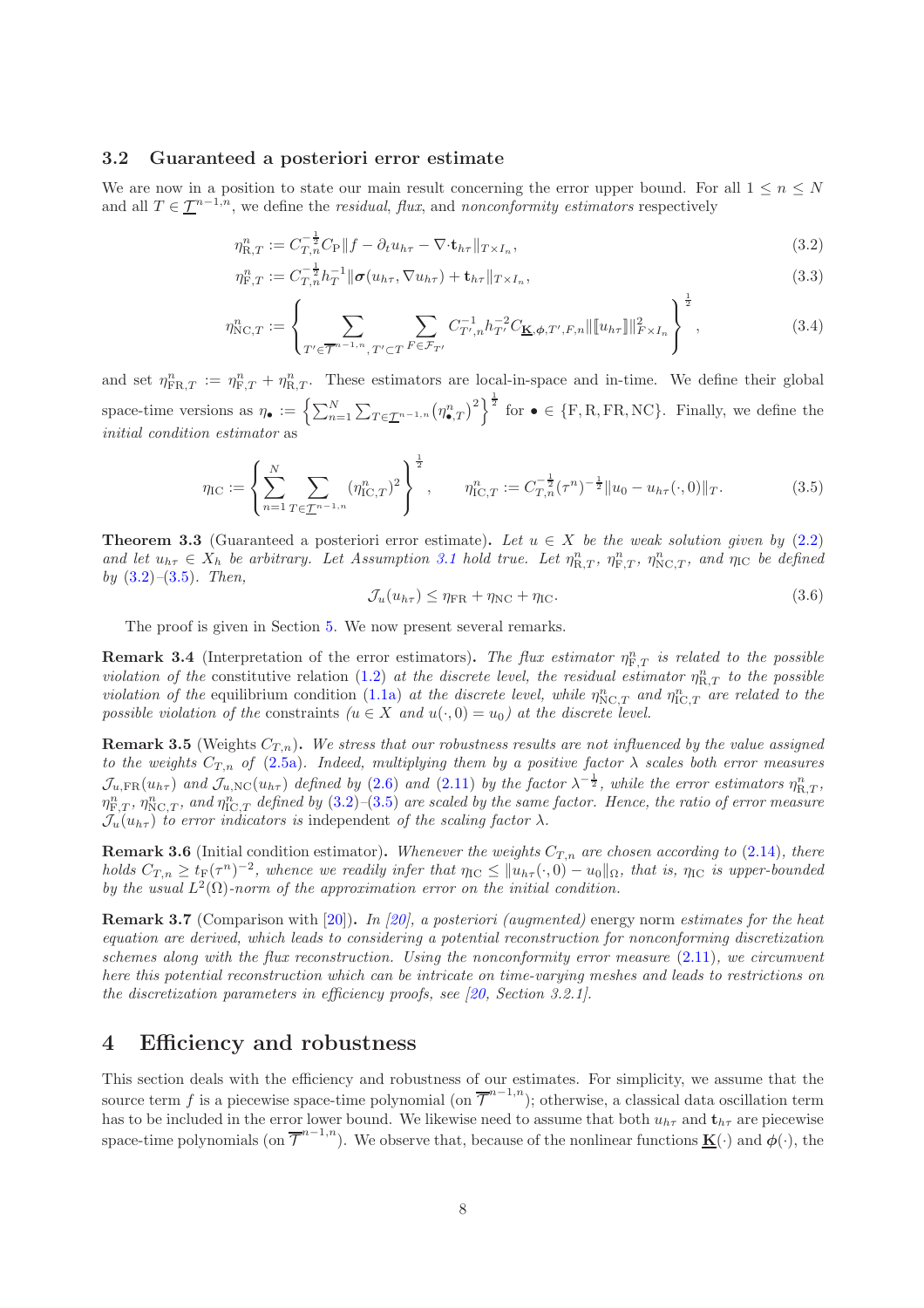flux  $\sigma(u_{h\tau}, \nabla u_{h\tau})$  is not necessarily a piecewise polynomial, even if  $u_{h\tau}$  is. We take into account quadrature errors resulting from these nonlinearities by letting

$$
\overline{\boldsymbol{\sigma}}(u_{h\tau}, \nabla u_{h\tau})|_{T} := \mathcal{P}_{T}(\boldsymbol{\sigma}(u_{h\tau}, \nabla u_{h\tau})|_{T}), \qquad \forall 1 \leq n \leq N, T \in \underline{T}^{n-1,n}, \tag{4.1}
$$

where  $P_T$  is a projection-type operator mapping onto piecewise space-time polynomials, see [\(7.5\)](#page-14-1)–[\(7.6\)](#page-14-2) below for an example. We define the *quadrature error estimator*

<span id="page-8-5"></span>
$$
\eta_{\mathrm{qd},T}^{n} := C_{T,n}^{-\frac{1}{2}} h_T^{-1} \|\overline{\sigma}(u_{h\tau}, \nabla u_{h\tau}) - \sigma(u_{h\tau}, \nabla u_{h\tau})\|_{T \times I_n},\tag{4.2}
$$

together with its global space-time version  $\eta_{\text{qd}} := \left\{ \sum_{n=1}^{N} \sum_{T \in \mathcal{I}^{n-1,n}} \left( \eta_{\text{qd},T}^n \right)^2 \right\}^{\frac{1}{2}}$ .

Henceforth,  $A \leq B$  means that there exists a constant C such that  $A \leq CB$ , with C *only depending* on space dimension, maximal polynomial degree, shape-regularity of the meshes  $\mathcal{T}^n$  for all  $1 \leq n \leq N$ , the maximal ratio  $h_T/h_{T'}$  over all  $1 \leq n \leq N$ ,  $T \in \mathcal{I}^{n-1,n}$  (the common coarsening of  $\mathcal{T}^{n-1}$  and  $\mathcal{T}^n$ ) and  $T' \in \overline{\mathcal{T}}^{n-1,n}$  (the common refinement of  $\mathcal{T}^{n-1}$  and  $\mathcal{T}^n$ ),  $T'$  a subelement of T, and the maximal ratios  $(C_{T,n}/C_{T',n})^{\frac{1}{2}}$ , for all  $T \in \mathcal{I}^{n-1,n}$  and  $T' \in \mathcal{I}^{n-1,n}$  sharing a face and all  $1 \leq n \leq N$ . We thus in particular suppose that both refinement and coarsening are not too abrupt.

### 4.1 Approximation property of the flux reconstruction

Let, for  $1 \leq n \leq N$  and  $T \in \overline{\mathcal{T}}^{n-1,n}$ ,  $\eta_{\text{clas},T}^n$  be given by

$$
h_T || f - \partial_t u_{h\tau} + \nabla \cdot (\overline{\sigma}(u_{h\tau}, \nabla u_{h\tau})) ||_{T \times I_n}
$$
  
+ 
$$
\left\{ \sum_{F \in \mathcal{F}_T^{\text{int}}} h_F || [\overline{\sigma}(u_{h\tau}, \nabla u_{h\tau})] \cdot \mathbf{n}_F ||_{F \times I_n}^2 \right\}^{\frac{1}{2}} + \left\{ \sum_{F \in \mathcal{F}_T} C_{\mathbf{K}, \phi, T, F, n} || [u_{h\tau}] ||_{F \times I_n}^2 \right\}^{\frac{1}{2}}.
$$
(4.3)

<span id="page-8-4"></span>The quantity  $\eta_{\text{clas},T}^n$  can be viewed as a classical residual-based a posteriori error estimator. In order to carry the analysis without specifying a numerical scheme, we make the following assumption on the reconstructed  $f_{\text{Huy}}$ 

<span id="page-8-0"></span>Assumption 4.1 (Flux approximation property). *There holds*

$$
\|\overline{\sigma}(u_{h\tau}, \nabla u_{h\tau}) + \mathbf{t}_{h\tau}\|_{T\times I_n}^2 \lesssim \sum_{T' \in \overline{\mathcal{T}}^{n-1,n}, T' \subset T} (\eta^n_{\text{clas},T'})^2 \qquad \forall 1 \leq n \leq N, T \in \underline{\mathcal{T}}^{n-1,n}.
$$

An example on how to achieve Assumption [4.1](#page-8-0) in the context of discontinuous Galerkin methods in space and the Crank–Nicolson scheme in time is presented in Section [7.](#page-12-0)

### 4.2 Robust local-in-space and in-time efficiency

To control quadrature errors, we introduce coefficients  $0 < \gamma_{\text{qd},T}^n$  and require

<span id="page-8-2"></span>
$$
\max_{T' \in \mathcal{T}_T} \eta_{\mathrm{qd},T'}^n \le \gamma_{\mathrm{qd},T}^n(\eta_{\mathrm{FR},T}^n + \eta_{\mathrm{NC},T}^n), \qquad \forall 1 \le n \le N, T \in \underline{\mathcal{T}}^{n-1,n},\tag{4.4}
$$

recalling that  $\mathcal{T}_T$  collects the mesh elements sharing a face with  $T$ .

<span id="page-8-1"></span>Theorem 4.2 (Robust local-in-space and in-time efficiency). Let a time step  $1 \le n \le N$  and a mesh element  $T \in \mathcal{I}^{n-1,n}$  be fixed. Let [\(4.4\)](#page-8-2), with  $\gamma_{\text{qd},T}^n$  small enough, hold. Let Assumption [4.1](#page-8-0) hold true. Recall the definition [\(2.10\)](#page-5-1) of  $e_{\text{FR},T}^n$  and define  $\mathcal{J}_{u,\text{NC},T}(u_{h\tau})$  as  $\eta_{\text{NC},T}^n$  in [\(3.4\)](#page-7-5), with  $\llbracket u_{h\tau} \rrbracket$  replaced by  $\llbracket u-u_{h\tau} \rrbracket$ . Then

<span id="page-8-3"></span>
$$
\eta_{\text{FR},T}^{n} + \eta_{\text{NC},T}^{n} \lesssim \left\{ \sum_{T' \in \mathcal{T}_{T}} \left( e_{\text{FR},T'}^{n} \right)^{2} \right\}^{\frac{1}{2}} + \mathcal{J}_{u,\text{NC},T}(u_{h\tau}). \tag{4.5}
$$

Remark 4.3 (Comment on Theorem [4.2\)](#page-8-1). *Estimate* [\(4.5\)](#page-8-3) *says that our estimators represent a robust local lower bound for the error measures*  $e_{\text{FR},T}^n$ , whose Hilbertian sum provides an upper bound on the error *measure*  $\mathcal{J}_{u,\text{FR}}(u_{h\tau})$ *, see* [\(2.9\)](#page-5-0)*, augmented by the jump seminorm.*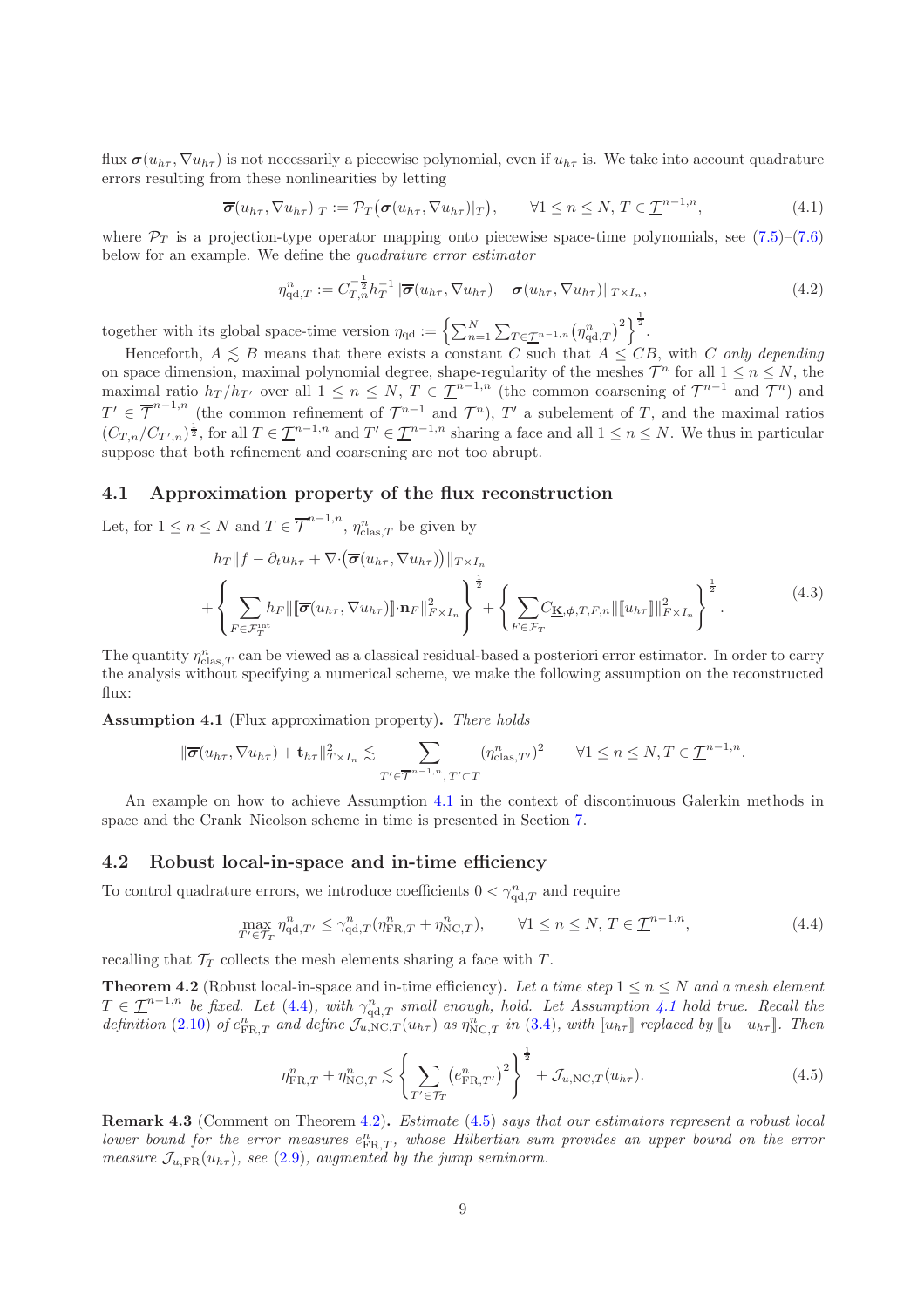### 4.3 Robust global efficiency

 $\mathbf{r}$ 

As above, in order to control quadrature errors, we introduce a coefficient  $0 < \gamma_{qd}$  and require

<span id="page-9-2"></span>
$$
\eta_{\rm qd} \le \gamma_{\rm qd} (\eta_{\rm FR} + \eta_{\rm NC}).\tag{4.6}
$$

Then we have the following full equivalence result between our estimators and  $\mathcal{J}_u(u_{h\tau})$ .

<span id="page-9-0"></span>**Theorem 4.4** (Robust global efficiency). Let [\(4.6\)](#page-9-2), with  $\gamma_{\text{ad}}$  small enough, be satisfied. Let Assumption [4.1](#page-8-0) *hold true. Then*

<span id="page-9-3"></span>
$$
\eta_{\rm FR} + \eta_{\rm NC} \lesssim \mathcal{J}_u(u_{h\tau}).\tag{4.7}
$$

# <span id="page-9-1"></span>5 Proof of the error upper bound

The goal of this section is to prove Theorem [3.3.](#page-7-0) The proof is decomposed in two steps.

**Lemma 5.1** (Bound on  $\mathcal{J}_{u,FR}(u_{h\tau})$ ). *There holds*  $\mathcal{J}_{u,FR}(u_{h\tau}) \leq \eta_{FR} + \eta_{IC}$ .

*Proof.* Let  $\varphi \in Y$  with  $\|\varphi\|_Y = 1$  be given. Using [\(2.7\)](#page-4-3), subtracting the quantity  $\int_0^{t_F} (\mathbf{t}_{h\tau}, \nabla \varphi)(t) dt +$  $\int_0^{t_F} (\nabla \cdot \mathbf{t}_{h\tau}, \varphi)(t) dt$ , which is equal to zero owing to the Green theorem since  $\mathbf{t}_{h\tau} \in \mathbf{L}^2(0, t_F; \mathbf{H}(\text{div}, \Omega))$ by Assumption [3.1,](#page-6-0) integrating by parts in time since  $\partial_t u_{h\tau} \in L^2(Q)$  by assumption, and using that  $\varphi(\cdot,0) = -\int_0^{t_F} \partial_t \varphi(t) dt$  since  $\varphi(\cdot,t_F) = 0$  by assumption, we infer

$$
\langle R(u_{h\tau}), \varphi \rangle_{Y',Y}
$$
\n
$$
= \int_0^{t_F} \{ (f - \partial_t u_{h\tau} - \nabla \cdot \mathbf{t}_{h\tau}, \varphi) - (\sigma(u_{h\tau}, \nabla u_{h\tau}) + \mathbf{t}_{h\tau}, \nabla \varphi) \} (t) dt - (u_{h\tau}(\cdot, 0) - u_0, \varphi(\cdot, 0))
$$
\n
$$
= \int_0^{t_F} \{ (f - \partial_t u_{h\tau} - \nabla \cdot \mathbf{t}_{h\tau}, \varphi) + (u_{h\tau}(\cdot, 0) - u_0, \partial_t \varphi) - (\sigma(u_{h\tau}, \nabla u_{h\tau}) + \mathbf{t}_{h\tau}, \nabla \varphi) \} (t) dt.
$$

We now employ the second part of Assumption [3.1,](#page-6-0) namely  $(3.1)$ . This enables us to rewrite equivalently

$$
\langle R(u_{h\tau}), \varphi \rangle_{Y',Y} = \sum_{n=1}^{N} \sum_{T \in \underline{\mathcal{T}}^{n-1,n}} \left\{ (f - \partial_t u_{h\tau} - \nabla \cdot \mathbf{t}_{h\tau}, \varphi - \Pi_0 \varphi)_{T \times I_n} \right. \\ \left. + (u_{h\tau}(\cdot, 0) - u_0, \partial_t \varphi)_{T \times I_n} - (\boldsymbol{\sigma}(u_{h\tau}, \nabla u_{h\tau}) + \mathbf{t}_{h\tau}, \nabla \varphi)_{T \times I_n} \right\}.
$$

The Cauchy–Schwarz inequality, the scaled space-time Poincaré inequality  $(2.4)$ , and the definition  $(2.5a)$ lead to the bound

$$
\sum_{n=1}^{N} \sum_{T \in \mathcal{I}^{n-1,n}} \{ ||f - \partial_t u_{h\tau} - \nabla \cdot \mathbf{t}_{h\tau}||_{T \times I_n} C_{\text{P}} C_{T,n}^{-\frac{1}{2}} ||\varphi||_{Y,T \times I_n} \n+ C_{T,n}^{-\frac{1}{2}}((\tau^n)^{-2} ||u_0 - u_{h\tau}(\cdot, 0)||_{T \times I_n}^2 + h_T^{-2} ||\boldsymbol{\sigma}(u_{h\tau}, \nabla u_{h\tau}) + \mathbf{t}_{h\tau}||_{T \times I_n}^2) \frac{1}{2} ||\varphi||_{Y,T \times I_n} \n= \sum_{n=1}^{N} \sum_{T \in \mathcal{I}^{n-1,n}} (\eta_{\text{R},T}^n + ((\eta_{\text{F},T}^n)^2 + (\eta_{\text{IC},T}^n)^2)^{\frac{1}{2}}) ||\varphi||_{Y,T \times I_n}
$$

on  $\langle R(u_{h\tau}), \varphi \rangle_{Y',Y}$ , whence the assertion follows from  $((\eta_{\text{F},T}^n)^2 + (\eta_{\text{IC},T}^n)^2)^{\frac{1}{2}} \leq \eta_{\text{F},T}^n + \eta_{\text{IC},T}^n$ , the Cauchy-Schwarz inequality, the definition [\(2.5b\)](#page-4-2) of the  $\|\cdot\|_Y$ -norm, the fact that  $\|\varphi\|_Y = 1$ , and the relation [\(2.8\)](#page-4-4).

**Lemma 5.2** (Bound on  $\mathcal{J}_{u,\text{NC}}(u_{h\tau})$ ). *There holds*  $\mathcal{J}_{u,\text{NC}}(u_{h\tau}) = \eta_{\text{NC}}$ .

*Proof.* Immediate owing to  $(2.12)$  and  $(3.4)$ .

 $\Box$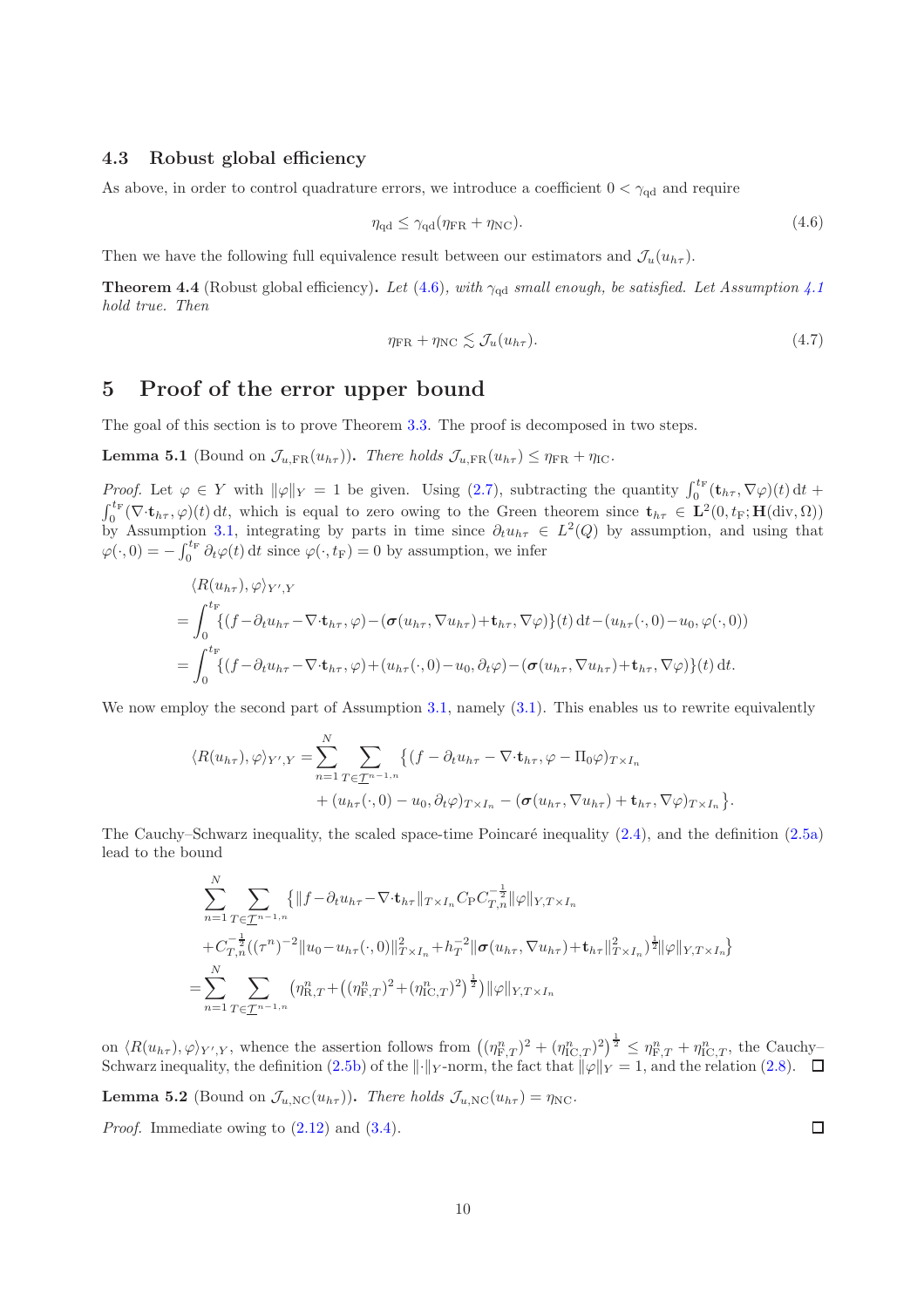# <span id="page-10-0"></span>6 Proof of the error lower bound

We present here the proofs of Theorems [4.2](#page-8-1) and [4.4.](#page-9-0) An important ingredient is the bubble function technique (see [\[39,](#page-25-1) [41\]](#page-25-5)) that we extend here to space-time bubbles.

### 6.1 Proof of Theorem [4.2](#page-8-1)

*Proof.* Let a time step  $1 \leq n \leq N$  and a mesh element  $T \in \overline{\mathcal{T}}^{n-1,n}$  be fixed. The first two steps of the proof are devoted to bounding the quantity  $\eta_{\text{clas},T}^n$  defined by [\(4.3\)](#page-8-4), while staying on the common refinement n−1,n .

 $\overline{\phantom{a}}$ *Step 1, bound on*  $C_{T,n}^{-\frac{1}{2}}||f - \partial_t u_{h\tau} + \nabla \cdot \overline{\sigma}(u_{h\tau}, \nabla u_{h\tau})||_{T \times I_n}$ . Let us prove that

<span id="page-10-4"></span>
$$
C_{T,n}^{-\frac{1}{2}} \|f - \partial_t u_{h\tau} + \nabla \cdot \overline{\sigma}(u_{h\tau}, \nabla u_{h\tau})\|_{T \times I_n} \lesssim e_{\text{FR},T}^n + \eta_{\text{qd},T}^n,
$$
\n(6.1)

with  $e_{\text{FR},T}^n$  defined by [\(2.10\)](#page-5-1). Set  $v_{T,n} := (f - \partial_t u_{h\tau} + \nabla \cdot \overline{\sigma}(u_{h\tau}, \nabla u_{h\tau}))|_{T \times I_n}$ . Let  $\psi_{T,n}$  be the *space-time bubble function* on  $T \times I_n$  given by the product of the barycentric coordinates on T and of the barycentric coordinates on  $I_n$ . Note that both  $\psi_{T,n}$  and  $v_{T,n}$  are (space-time) polynomials since we are on refinement of both  $\mathcal{T}^{n-1}$  and  $\mathcal{T}^n$ . Then, by norm equivalence in finite-dimensional spaces, there holds

<span id="page-10-2"></span><span id="page-10-1"></span>
$$
(v_{T,n}, v_{T,n})_{T \times I_n} \lesssim (v_{T,n}, \psi_{T,n} v_{T,n})_{T \times I_n}.
$$
\n
$$
(6.2)
$$

Using an inverse inequality *separately* in space and in time, we obtain

$$
h_T \|\nabla(\psi_{T,n} v_{T,n})\|_{T \times I_n} \lesssim \|\psi_{T,n} v_{T,n}\|_{T \times I_n},\tag{6.3a}
$$

$$
\tau^{n} \left\| \partial_{t} (\psi_{T,n} v_{T,n}) \right\|_{T \times I_{n}} \lesssim \left\| \psi_{T,n} v_{T,n} \right\|_{T \times I_{n}}.
$$
\n(6.3b)

The norm  $\|\cdot\|_{Y,T \times I_n}$  defined by [\(2.5a\)](#page-4-1) was precisely designed in order to use these inequalities at the present stage. Using [\(6.3\)](#page-10-1), [\(2.5a\)](#page-4-1), and  $\|\psi_{T,n}\|_{\infty,T,n} \leq 1$ , we infer

$$
C_{T,n}^{-1} \|\psi_{T,n} v_{T,n}\|_{Y,T \times I_n}^2 = \left(h_T^2 \|\nabla(\psi_{T,n} v_{T,n})\|_{T \times I_n}^2 + (\tau^n)^2 \|\partial_t(\psi_{T,n} v_{T,n})\|_{T \times I_n}^2\right) \n\lesssim \|\psi_{T,n} v_{T,n}\|_{T \times I_n}^2 \le \|v_{T,n}\|_{T \times I_n}^2.
$$
\n(6.4)

<span id="page-10-3"></span>Thus, using the definition of  $v_{T,n}$ , [\(6.2\)](#page-10-2), [\(2.2\)](#page-2-2), the Green theorem, and [\(6.4\)](#page-10-3) yields, with the notation  $\sigma_d := \sigma(u, \nabla u) - \overline{\sigma}(u_{h\tau}, \nabla u_{h\tau}),$ 

$$
C_{T,n}^{-1} \|v_{T,n}\|_{T\times I_n}^2 \n\lesssim C_{T,n}^{-1}(f - \partial_t u_{h\tau} + \nabla \cdot \overline{\sigma}(u_{h\tau}, \nabla u_{h\tau}), \psi_{T,n} v_{T,n})_{T\times I_n} = C_{T,n}^{-1} \frac{(u_{h\tau} - u, \partial_t(\psi_{T,n} v_{T,n}))_{T\times I_n} + (\sigma_d, \nabla(\psi_{T,n} v_{T,n}))_{T\times I_n}}{\|\psi_{T,n} v_{T,n}\|_{Y,T\times I_n}} \|\psi_{T,n} v_{T,n}\|_{Y,T\times I_n} \n\lesssim \frac{(u_{h\tau} - u, \partial_t(\psi_{T,n} v_{T,n}))_{T\times I_n} + (\sigma_d, \nabla(\psi_{T,n} v_{T,n}))_{T\times I_n}}{\|\psi_{T,n} v_{T,n}\|_{Y,T\times I_n}} C_{T,n}^{-\frac{1}{2}} \|v_{T,n}\|_{T\times I_n}.
$$
\n(6.5)

<span id="page-10-6"></span>Thus,

$$
C_{T,n}^{-\frac{1}{2}} \|v_{T,n}\|_{T\times I_n} \lesssim \frac{(u_{h\tau}-u,\partial_t(\psi_{T,n}v_{T,n}))_{T\times I_n} + (\sigma_d,\nabla(\psi_{T,n}v_{T,n}))_{T\times I_n}}{\|\psi_{T,n}v_{T,n}\|_{Y,T\times I_n}}
$$

whence [\(6.1\)](#page-10-4) follows from the Cauchy–Schwarz inequality, the definitions [\(2.10\)](#page-5-1) of  $e_{\text{FR},T}^n$  and [\(4.2\)](#page-8-5) of  $\eta_{\text{qd},T}^n$ , and the triangle inequality.

*Step 2, bound on*  $C_{T,n}^{-\frac{1}{2}}h_T^{-\frac{1}{2}} \|\llbracket \overline{\sigma}(u_{h\tau}, \nabla u_{h\tau}) \rrbracket \cdot \mathbf{n}_F \|_{F \times I_n}$  *for all*  $F \in \mathcal{F}_T^{\text{int}}$ . Let  $F \in \mathcal{F}_T^{\text{int}}$  be fixed. Recalling that  $\mathcal{T}_F$  denotes the simplices sharing the face  $F$ , let us prove that

<span id="page-10-5"></span>
$$
C_{T,n}^{-\frac{1}{2}}h_T^{-\frac{1}{2}}\|\[\overline{\boldsymbol{\sigma}}(u_{h\tau}, \nabla u_{h\tau})\] \cdot \mathbf{n}_F\|_{F \times I_n} \lesssim \sum_{T' \in \mathcal{T}_F} (e_{\text{FR},T'}^n + \eta_{\text{qd},T'}^n). \tag{6.6}
$$

<span id="page-10-7"></span>,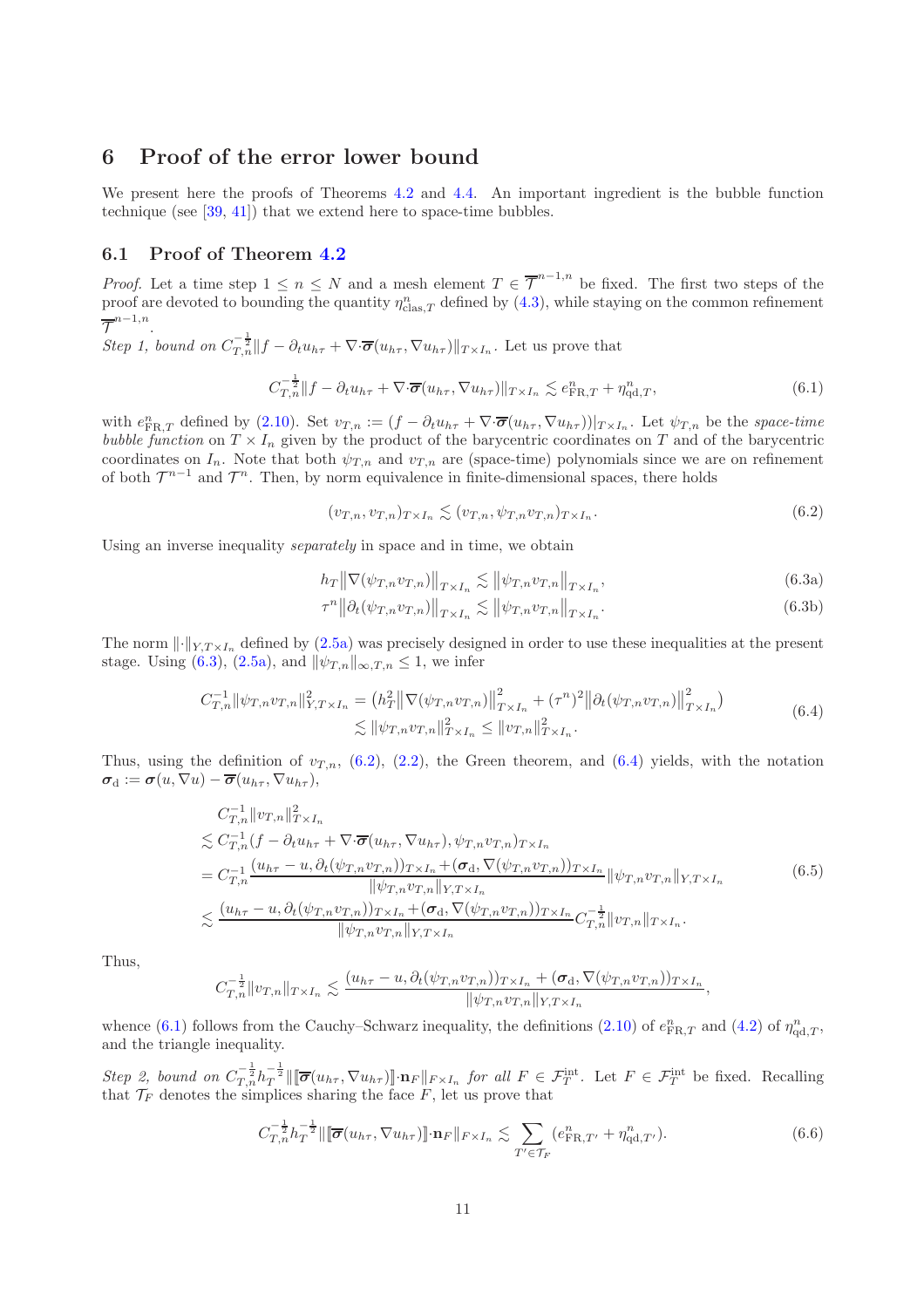Set  $v_{F,n} := [\overline{\sigma}(u_{h\tau}, \nabla u_{h\tau})] \cdot \mathbf{n}_F |_{F \times I_n}$ . Let  $\psi_{F,n}$  be the space-time bubble function on  $F \times I_n$  given by the product of the barycentric coordinates with vertices in  $F$  and of the barycentric coordinates on  $I_n$ . Then, by norm equivalence in finite-dimensional spaces, there holds

$$
(v_{F,n}, v_{F,n})_{F \times I_n} \lesssim (v_{F,n}, \psi_{F,n} v_{F,n})_{F \times I_n}.
$$
\n
$$
(6.7)
$$

Using the same notation for the extension of the function  $v_{F,n}$  onto  $\mathcal{T}_F$  by constant values in the direction of the normal  $\mathbf{n}_F$  of F, we also infer the estimate

<span id="page-11-1"></span><span id="page-11-0"></span>
$$
||v_{F,n}||_{\mathcal{T}_F \times I_n} \lesssim h_F^{\frac{1}{2}} ||v_{F,n}||_{F \times I_n}.
$$
\n(6.8)

Using [\(6.7\)](#page-11-0), the Green theorem, [\(2.2\)](#page-2-2), the Cauchy–Schwarz inequality, [\(6.8\)](#page-11-1), the fact that  $\|\psi_{F,n}\|_{\infty,\mathcal{T}_F\times I_n}\leq$ 1, and [\(6.4\)](#page-10-3) where we replace  $\psi_{T,n}v_{T,n}$  by  $\psi_{F,n}v_{F,n}$  leads to

$$
C_{T,n}^{-1}h_T^{-1}||v_{F,n}||_{F\times I_n}^2
$$
  
\n
$$
\lesssim C_{T,n}^{-1}h_T^{-1}([\overline{\sigma}(u_{h\tau}, \nabla u_{h\tau})]\cdot \mathbf{n}_F, \psi_{F,n}v_{F,n})_{F\times I_n}
$$
  
\n
$$
= C_{T,n}^{-1}h_T^{-1}(f - \partial_t u_{h\tau} + \nabla \cdot \overline{\sigma}(u_{h\tau}, \nabla u_{h\tau}), \psi_{F,n}v_{F,n})_{T_F\times I_n}
$$
  
\n
$$
+ C_{T,n}^{-1}h_T^{-1}\frac{(u - u_{h\tau}, \partial_t(\psi_{F,n}v_{F,n}))_{T_F\times I_n} - (\sigma_d, \nabla(\psi_{F,n}v_{F,n}))_{T_F\times I_n} ||\psi_{F,n}v_{F,n}||_{Y,T_F,n}}{||\psi_{F,n}v_{F,n}||_{Y,T_F,n}}
$$
  
\n
$$
\lesssim C_{T,n}^{-\frac{1}{2}}||f - \partial_t u_{h\tau} + \nabla \cdot \overline{\sigma}(u_{h\tau}, \nabla u_{h\tau})||_{T_F\times I_n} C_{T,n}^{-\frac{1}{2}}h_T^{-\frac{1}{2}}||v_{F,n}||_{F\times I_n}
$$
  
\n
$$
+ \frac{(u - u_{h\tau}, \partial_t(\psi_{F,n}v_{F,n}))_{T_F\times I_n} - (\sigma_d, \nabla(\psi_{F,n}v_{F,n}))_{T_F\times I_n} C_{T,n}^{-\frac{1}{2}}h_T^{-\frac{1}{2}}||v_{F,n}||_{F\times I_n}.
$$

Thus,

$$
C_{T,n}^{-\frac{1}{2}}h_T^{-\frac{1}{2}}\|v_{F,n}\|_{F\times I_n}\lesssim C_{T,n}^{-\frac{1}{2}}\|f-\partial_t u_{h\tau}+\nabla\cdot\overline{\sigma}(u_{h\tau},\nabla u_{h\tau})\|_{\mathcal{T}_F\times I_n} + \frac{(u-u_{h\tau},\partial_t(\psi_{F,n}v_{F,n}))_{T_F\times I_n}-(\sigma_d,\nabla(\psi_{F,n}v_{F,n}))_{T_F\times I_n}}{\|\psi_{F,n}v_{F,n}\|_{Y,T_F,n}}.
$$

Finally, the first term on the right-hand side is bounded using  $(6.1)$  for each  $T' \in \mathcal{T}_F$ , while proceeding as in step 1 for the second term yields [\(6.6\)](#page-10-5).

*Step 3, conclusion.* Let now  $1 \le n \le N$  and an element T from the common coarsening  $\mathcal{I}^{n-1,n}$  be fixed. Combining  $(6.1)$  and  $(6.6)$  yields

$$
\sum_{T'\in \overline{\mathcal{T}}^{n-1,n},\, T'\subset T}(C_{T',n}^{-\frac{1}{2}}h_{T'}^{-1}\eta_{\text{clas},T'}^n)^2\lesssim \sum_{T'\in \mathcal{T}_T}(e^n_{\text{FR},T'}+\eta_{\text{qd},T'}^n)^2+(\eta^n_{\text{NC},T})^2.
$$

Using the triangle inequality and Assumption [4.1,](#page-8-0) we infer

$$
(\eta_{\text{F},T}^n)^2 \lesssim (\eta_{\text{qd},T}^n)^2 + C_{T,n}^{-1}h_T^{-2} \sum_{T' \in \overline{\mathcal{T}}^{n-1,n}, \, T' \subset T} (\eta_{\text{clas},T'}^n)^2.
$$

Similarly, using the triangle inequality, an inverse space inequality, and Assumption [4.1](#page-8-0) leads to

$$
(\eta_{\text{R},T}^n)^2 \lesssim C_{T,n}^{-1} h_T^{-2} \sum_{T' \in \overline{\mathcal{T}}^{n-1,n}, T' \subset T} (\eta_{\text{clas},T'}^n)^2.
$$

Combining the above inequalities we obtain

$$
\eta_{\text{FR},T}^n \lesssim \sum_{T' \in \mathcal{T}_T} (e_{\text{FR},T'}^n + \eta_{\text{qd},T'}^n) + \eta_{\text{NC},T}^n.
$$

Finally, invoking the requirement [\(4.4\)](#page-8-2) on quadrature errors to discard the quantities  $\eta_{\rm qd,\it T'}^n$  from the righthand side yields the conclusion. □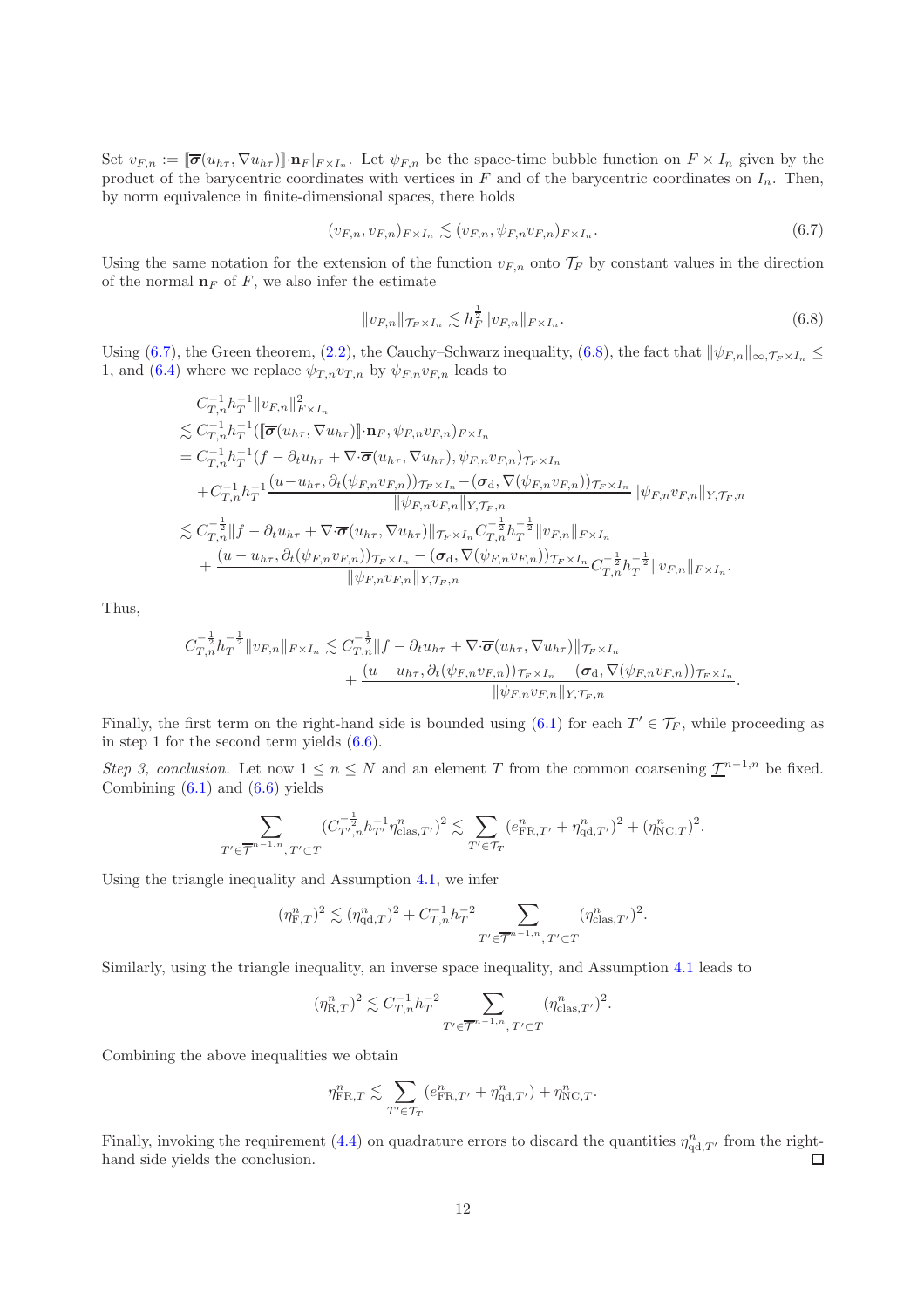### 6.2 Proof of Theorem [4.4](#page-9-0)

*Proof.* We use the notations  $v_{T,n}$  and  $v_{F,n}$  from the previous section. It is sufficient to show that

<span id="page-12-2"></span><span id="page-12-1"></span>
$$
\left\{\sum_{n=1}^{N} \sum_{T \in \overline{\mathcal{T}}^{n-1,n}} C_{T,n}^{-1} \|v_{T,n}\|_{T \times I_n}^2 \right\}^{\frac{1}{2}} \lesssim \mathcal{J}_u(u_{h\tau}) + \eta_{\text{qd}}, \tag{6.9a}
$$

$$
\left\{\sum_{n=1}^{N} \sum_{T \in \overline{\mathcal{T}}^{n-1,n}} \sum_{F \in \mathcal{F}_T^{\text{int}}} C_{T,n}^{-1} h_T^{-1} ||v_{F,n}||_{F \times I_n}^2 \right\}^{\frac{1}{2}} \lesssim \mathcal{J}_u(u_{h\tau}) + \eta_{\text{qd}},\tag{6.9b}
$$

since choosing  $\gamma_{\text{qd}}$  in [\(4.6\)](#page-9-2) small enough then yields [\(4.7\)](#page-9-3). We only show [\(6.9a\)](#page-12-1); [\(6.9b\)](#page-12-2) follows by similar arguments. Let  $1 \leq n \leq N$  and  $T \in \overline{\mathcal{T}}^{n-1,n}$ . It follows from the first estimate in [\(6.5\)](#page-10-6) and the Green theorem that

$$
C_{T,n}^{-1}||v_{T,n}||_{T\times I_n}^2 \lesssim C_{T,n}^{-1}\{(f-\partial_t u_{h\tau}, \psi_{T,n}v_{T,n})_{T\times I_n}-(\boldsymbol{\sigma}(u_{h\tau}, \nabla u_{h\tau}), \nabla(\psi_{T,n}v_{T,n}))_{T\times I_n}+(\boldsymbol{\sigma}(u_{h\tau}, \nabla u_{h\tau})-\boldsymbol{\overline{\sigma}}(u_{h\tau}, \nabla u_{h\tau}), \nabla(\psi_{T,n}v_{T,n})_{T\times I_n}\}.
$$

Set  $\lambda|_{T\times I_n} := C_{T,n}^{-1} \psi_{T,n} v_{T,n}$  and observe that  $\lambda \in Y$ . Recall the notation  $R(u_{h\tau})$  from [\(2.7\)](#page-4-3),  $\mathcal{J}_{u,\text{FR}}(u_{h\tau})$ from [\(2.6\)](#page-4-0), and  $\eta_{\text{qd},T}^n$  from [\(4.2\)](#page-8-5). Summing the above inequality over all  $1 \leq n \leq N$  and all  $T \in \overline{\mathcal{T}}^{n-1,n}$  and using the Green theorem, the Cauchy–Schwarz inequality, [\(6.3a\)](#page-10-7), and  $\|\psi_{T,n}\|_{\infty,T,n} \leq 1$  yields

$$
\sum_{n=1}^{N} \sum_{T \in \overline{\mathcal{T}}^{n-1,n}} C_{T,n}^{-1} \|v_{T,n}\|_{T \times I_n}^2 \lesssim \langle R(u_{h\tau}), \lambda \rangle_{Y',Y} + \sum_{n=1}^{N} \sum_{T \in \overline{\mathcal{T}}^{n-1,n}} \eta_{\text{qd},T}^n C_{T,n}^{-\frac{1}{2}} \|v_{T,n}\|_{T \times I_n}
$$
\n
$$
\leq \frac{\langle R(u_{h\tau}), \lambda \rangle_{Y',Y}}{\|\lambda\|_{Y}} \|\lambda\|_{Y} + \eta_{\text{qd}} \left\{ \sum_{n=1}^{N} \sum_{T \in \overline{\mathcal{T}}^{n-1,n}} C_{T,n}^{-1} \|v_{T,n}\|_{T \times I_n}^2 \right\}^{\frac{1}{2}}
$$
\n
$$
\leq \mathcal{J}_{u,\text{FR}}(u_{h\tau}) \|\lambda\|_{Y} + \eta_{\text{qd}} \left\{ \sum_{n=1}^{N} \sum_{T \in \overline{\mathcal{T}}^{n-1,n}} C_{T,n}^{-1} \|v_{T,n}\|_{T \times I_n}^2 \right\}^{\frac{1}{2}}.
$$
\n
$$
(6.10)
$$

The definition [\(2.5b\)](#page-4-2) of the  $\|\cdot\|_Y$ -norm, that of  $\lambda$ , the fact that we suppose that the ratio  $h_T/h_{T'}$ ,  $T \in \underline{\mathcal{T}}^{n-1,n}$ ,  $T' \in \overline{\mathcal{T}}^{n-1,n}$ ,  $T' \subset T$ , bounded and  $(6.4)$  lead to

<span id="page-12-4"></span>
$$
\|\lambda\|_{Y}^{2} = \sum_{n=1}^{N} \sum_{T \in \mathcal{I}^{n-1,n}} C_{T,n}^{-2} \|\psi_{T,n} v_{T,n}\|_{Y,T \times I_n}^{2} \lesssim \sum_{n=1}^{N} \sum_{T \in \overline{\mathcal{I}}^{n-1,n}} C_{T,n}^{-1} \|v_{T,n}\|_{Y \times I_n}^{2}.
$$
 (6.11)

Combining  $(6.10)$  and  $(6.11)$  proves  $(6.9a)$ .

# <span id="page-12-0"></span>7 Application to the discontinuous Galerkin method

We apply here the abstract framework of Sections [3](#page-6-1) and [4](#page-7-1) to the discontinuous Galerkin method as an example of nonconforming space discretization scheme, with Crank–Nicolson time stepping. This consists in specifying the flux reconstruction  $t_{h\tau}$  and in verifying Assumptions [3.1](#page-6-0) and [4.1.](#page-8-0)

### 7.1 The discontinuous Galerkin method

For all  $0 \leq n \leq N$ , let  $V_h^n := \mathbb{P}_p(\mathcal{T}^n)$ ,  $p \geq 1$ , be spanned by piecewise polynomials on the mesh  $\mathcal{T}^n$  with total degree  $\leq p$ . Recall that  $\mathcal{F}^n$  collects all the mesh faces of  $\mathcal{T}^n$ . For each  $F \in \mathcal{F}^n$ , along with the jump operator  $\lceil \cdot \rceil$ , we consider the (arithmetic) average operator  $\lceil \cdot \rceil$  (conventionally yielding the actual value at boundary faces).

<span id="page-12-3"></span> $\Box$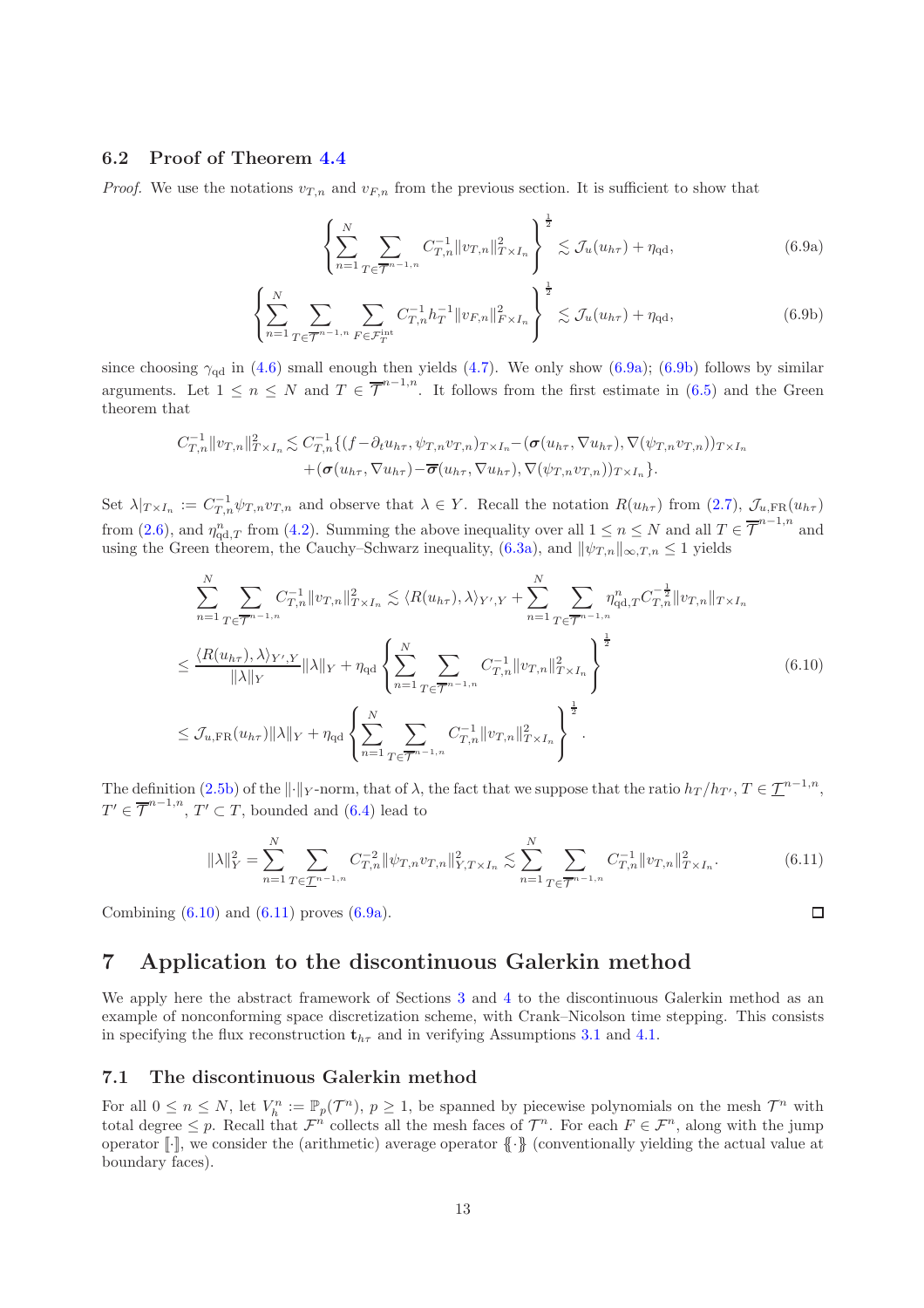The space-time approximation  $u_{h\tau}$  is continuous and piecewise affine in time, and is defined by its values  $u_h^n$  at  $t^n$  for all  $0 \le n \le N$ . We take  $u_h^0$  as the  $L^2$ -orthogonal projection of  $u_0$  onto  $V_h^0$ . Then, for all  $1 \leq n \leq N$ , we look for  $u_h^n \in V_h^n$  such that

$$
(\partial_t u_h^n, v_h) + \frac{1}{2} \sum_{m=n-1}^n \left\{ (\sigma(u_h^m, \nabla u_h^m), \nabla v_h) + \sum_{F \in \mathcal{F}^m} \alpha_{\underline{\mathbf{K}}, F}^m h_F^{-1}([\![u_h^m]\!], [\![v_h]\!])_F + \sum_{F \in \mathcal{F}^m} (H_F(u_h^m), [\![v_h]\!])_F - \sum_{F \in \mathcal{F}^m} (\{\underline{\mathbf{K}}(u_h^m) \nabla u_h^m\} \cdot \mathbf{n}_F, [\![v_h]\!])_F - \theta \sum_{F \in \mathcal{F}^m} (\{\{\underline{\mathbf{K}}(u_h^m) \nabla v_h\} \cdot \mathbf{n}_F, [\![u_h^m]\!])_F - (f^m, v_h) \right\} = 0 \quad \forall v_h \in V_h^n,
$$
\n(7.1)

<span id="page-13-0"></span>where the parameter  $\theta$  is chosen in  $\{-1, 0, 1\}$  according to the variant of interior penalty Galerkin method and  $\partial_t u_h^n := (\tau^n)^{-1} (u_h^n - u_h^{n-1})$ ; we suppose for simplicity that f is continuous and piecewise affine in time and denote  $f^n := f(t^n)$ . The penalty coefficient  $\alpha_{\underline{\mathbf{K}}},F$  can be taken as  $\sigma\|\underline{\mathbf{K}}(u_h^n)\|_{\infty,\mathcal{T}_F}$ , where  $\sigma$  only depends on mesh-regularity and the polynomial degree  $p$ . For problems with internal layers caused by locally small diffusion, using diffusion-dependent weighted averages and scaling  $\alpha_{\mathbf{K},F}^n$  with the harmonic average of the normal component of  $\underline{\mathbf{K}}(u_h^n)$  at F can be more effective, see [\[18\]](#page-24-11). Finally, the advection term in [\(7.1\)](#page-13-0) has been discretized using a numerical flux  $H_F(u_h^n)$  satisfying the following reasonable assumption:

<span id="page-13-4"></span>**Assumption 7.1** (Numerical flux for advection). For all  $1 \le n \le N$ , all mesh faces  $F \in \mathcal{F}^n$ , and all  $v_h \in V_h^n$ , there holds

$$
||H_F(v_h) - \{\!\!\{\phi(v_h)\}\!\!\} \cdot \! \mathbf{n}_F||_F \lesssim ||\phi'(v_h)||_{\infty, \mathcal{T}_F} ||[v_h]||_F.
$$

An example is the numerical flux of Lax–Friedrichs type, which consists of the centered flux  $\{\phi(\cdot)\}\cdot n_F$ supplemented by a stabilization term penalizing the interface jumps. In the numerical experiments of Section [8,](#page-15-0) we employ a numerical upwinding flux, see  $(8.1)$ .

### <span id="page-13-3"></span>7.2 Flux reconstruction

We now specify the flux reconstruction  $t_{h\tau}$  of Assumption [3.1.](#page-6-0) Let  $l \geq 0$ . We construct  $t_{h\tau}$  continuous and piecewise affine in time, with  $\mathbf{t}_h^n := \mathbf{t}_{h\tau}(t^n)$ ,  $0 \le n \le N$ , in the Raviart–Thomas–Nédélec finite element space  $\mathbf{RTN}_l(\mathcal{T}^n)$  (on the mesh  $\mathcal{T}^n$ ). This space is defined as, cf. Brezzi and Fortin [\[8\]](#page-23-4),  $\mathbf{RTN}_l(\mathcal{T}^n) :=$  $\{ \mathbf{v}_h \in \mathbf{H}(\text{div}, \Omega); \mathbf{v}_h|_T \in \mathbf{RTN}_l(T) \text{ for all } T \in \mathcal{T}^n \}, \text{ where } \mathbf{RTN}_l(T) := [\mathbb{P}_l(T)]^d + \mathbf{x} \mathbb{P}_l(T)$ . In particular,  $\mathbf{v}_h \in \mathbf{RTN}_l(\mathcal{T}^n)$  is such that  $\nabla \cdot \mathbf{v}_h \in \mathbb{P}_l(T)$  for all  $T \in \mathcal{T}^n$ ,  $\mathbf{v}_h \cdot \mathbf{n}_F \in \mathbb{P}_l(F)$  for all  $F \in \mathcal{F}^n$ , and such that its normal trace is continuous at all interfaces. Following Kim [\[23\]](#page-24-13) and [\[16\]](#page-24-14), we set:

**Definition 7.2** (Reconstructed flux  $t_{h\tau}$ ). Let  $l \geq 0$ . For all  $0 \leq n \leq N$ , we specify the degrees of freedom *of*  $\mathbf{t}_h^n \in \mathbf{RTN}_l(\mathcal{T}^n)$  *by setting, for all*  $T \in \mathcal{T}^n$ *, all*  $F \in \mathcal{F}_T$ *, and all*  $q_h \in \mathbb{P}_l(F)$ *,* 

<span id="page-13-2"></span><span id="page-13-1"></span>
$$
(\mathbf{t}_h^n \cdot \mathbf{n}_F, q_h)_F = \left( -\left\{ \mathbf{\underline{K}}(u_h^n) \nabla u_h^n \right\} \cdot \mathbf{n}_F + \alpha_{\mathbf{\underline{K}}, F}^n h_F^{-1} [u_h^n], q_h \right)_F + \left( H_F(u_h^n), q_h \right)_F,\tag{7.2}
$$

*and all*  $\mathbf{r}_h \in [\mathbb{P}_{l-1}(T)]^d$ ,

$$
(\mathbf{t}_h^n, \mathbf{r}_h)_T = -(\underline{\mathbf{K}}(u_h^n) \nabla u_h^n, \mathbf{r}_h)_T + \theta \sum_{F \in \mathcal{F}_T} w_F(\underline{\mathbf{K}}(u_h^n) \mathbf{r}_h \cdot \mathbf{n}_F, [\![u_h^n]\!])_F + (\phi(u_h^n), \mathbf{r}_h)_T,\tag{7.3}
$$

where  $w_F := \frac{1}{2}$  for interfaces and  $w_F := 1$  for boundary faces.

**Remark 7.3** (Diffusive and advective fluxes). We can split  $\mathbf{t}_h^n$  into  $\mathbf{t}_{D,h}^n + \mathbf{t}_{A,h}^n$ , where the diffusive flux  $\mathbf{t}_{\mathrm{D},h}^{n}$  *is defined by the first two terms on the right-hand sides of* [\(7.2\)](#page-13-1) *and* [\(7.3\)](#page-13-2)*, whereas the advective flux*  $\mathbf{t}_{\mathrm{A},h}^{n}$  is defined by the last terms. Then,  $\mathbf{t}_{\mathrm{D},h}^{n}$  is a reconstruction of the diffusive flux  $\mathbf{t}_{\mathrm{D}} := -\underline{\mathbf{K}}(u)\nabla u$  and  $\mathbf{t}_{\mathrm{A},h}^{n}$  *is a reconstruction of the advective flux*  $\mathbf{t}_{\mathrm{A}} := \boldsymbol{\phi}(u)$ *.* 

**Remark 7.4** (Alternative construction). Instead of prescribing directly the degrees of freedom for  $\mathbf{t}_h^n$ , it is *also possible to reconstruct the flux by solving local Neumann problems by mixed finite elements, see [\[19\]](#page-24-15). This approach can achieve a tighter relationship between the error and the estimator but is more expensive.*

Remark 7.5 (Spatial and temporal errors). *In the present setting, from their behavior with respect to time,*  $\eta_{\text{F},T}^n$  and  $\eta_{\text{NC},T}^n$  can be used as spatial error estimators and  $\eta_{\text{R},T}^n$  as a temporal error estimator.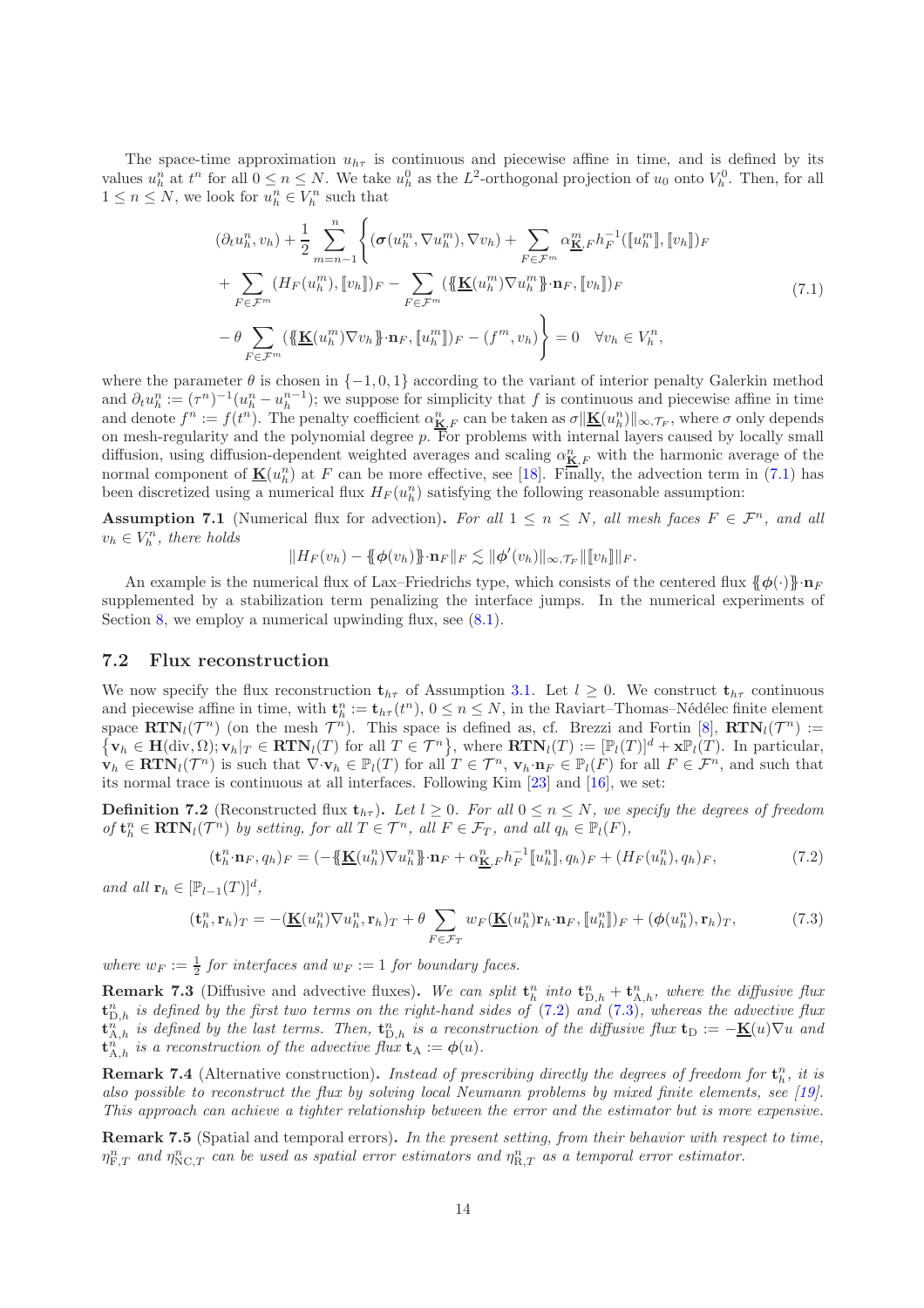### 7.3 Verification of Assumption [3.1](#page-6-0)

**Lemma 7.6** (Local conservation). Let  $u_h^n$ ,  $1 \le n \le N$ , solve [\(7.1\)](#page-13-0) and let  $\mathbf{t}_{h\tau}$  be defined by [\(7.2\)](#page-13-1)–[\(7.3\)](#page-13-2) with  $l \geq 0$ . Then,  $\mathbf{t}_{h\tau}$  satisfies  $\mathbf{t}_{h\tau} \in \mathbf{L}^2(0, t_F; \mathbf{H}(\text{div}, \Omega))$  and, for all  $1 \leq n \leq N$  and all  $T \in \mathcal{I}^{n-1,n}$ ,

<span id="page-14-3"></span>
$$
(f - \partial_t u_{h\tau} - \nabla \cdot \mathbf{t}_{h\tau}, v_h)_{T \times I_n} = 0 \qquad \forall v_h \in \mathbb{P}_{\min(p,l)}(T), \tag{7.4}
$$

*so that, in particular, the local space-time conservation property* [\(3.1\)](#page-6-4) *holds true.*

*Proof.* By construction, we have, for  $0 \le n \le N$ ,  $\mathbf{t}_h^n \in \mathbf{H}(\text{div}, \Omega)$ , so that  $\mathbf{t}_{h\tau} \in \mathbf{L}^2(0, t_F; \mathbf{H}(\text{div}, \Omega))$ . Let  $1 \leq n \leq N$ ,  $T \in \mathcal{I}^{n-1,n}$ , and  $v_h \in \mathbb{P}_{\min(p,l)}(T)$  be given. Using that  $u_{h\tau}$ , f, and  $\mathbf{t}_{h\tau}$  are affine in time on I<sub>n</sub>, that T is from the common coarsening of the meshes  $\mathcal{T}^{n-1}$  and  $\mathcal{T}^n$ , and the Green theorem, we obtain

$$
(f - \partial_t u_{h\tau} - \nabla \cdot \mathbf{t}_{h\tau}, v_h)_{T \times I_n} = -\tau^n (\partial_t u_{h\tau}, v_h)_{T} + \frac{\tau^n}{2} \sum_{m=n-1}^n (f^m - \nabla \cdot \mathbf{t}_h^m, v_h)_{T}
$$
  
=  $-\tau^n \left( \partial_t u_{h\tau} - \frac{1}{2} \sum_{m=n-1}^n f^m, v_h \right)_T + \frac{\tau^n}{2} \sum_{m=n-1}^n \sum_{T' \in \mathcal{T}^m, T' \subset T} \{ (\mathbf{t}_h^m, \nabla v_h)_{T'} - (\mathbf{t}_h^m \cdot \mathbf{n}_{T'}, v_h)_{\partial T'} \}.$ 

Let  $m = n$  or  $m = n - 1$ . Since  $\nabla v_h \in [\mathbb{P}_{l-1}(T')]^d$  for any  $T'$ , [\(7.3\)](#page-13-2) yields that  $(\mathbf{t}_h^m, \nabla v_h)_{T'}$  equals

$$
-(\underline{\mathbf{K}}(u_h^m)\nabla u_h^m,\nabla v_h)_{T'}+\theta\sum_{F\in\mathcal{F}_{T'}}w_F(\underline{\mathbf{K}}(u_h^m)\nabla v_h\cdot\mathbf{n}_F,[u_h^m])_F+(\phi(u_h^m),\nabla v_h)_{T'}.
$$

Furthermore, the fact that  $v_h|_F \in \mathbb{P}_l(F)$  for all  $F \in \mathcal{F}_{T'}$  and  $(7.2)$  yield that  $-(\mathbf{t}_h^m \cdot \mathbf{n}_{T'}, v_h)_{\partial T'}$  equals

$$
\sum_{F \in \mathcal{F}_{T'}} \mathbf{n}_{T'} \cdot \mathbf{n}_F \{ (-\{\underline{\mathbf{K}}(u_h^m) \nabla u_h^m\} \cdot \mathbf{n}_F + \alpha_{\underline{\mathbf{K}} ,F}^m h_F^{-1} [u_h^m], v_h)_F + (H_F(u_h^m), v_h)_F \}.
$$

Extending  $v_h$  by 0 outside T so that a function in  $V_h^n$  is obtained and using the above identities and the definition [\(7.1\)](#page-13-0) of the discontinuous Galerkin scheme yields [\(7.4\)](#page-14-3).  $\Box$ 

### 7.4 Verification of Assumption [4.1](#page-8-0)

To verify Assumption [4.1,](#page-8-0) we need first to specify the space-time piecewise polynomial function  $\overline{\sigma}(u_h^n, \nabla u_h^n)$ . Let  $0 \leq n \leq N$  and let  $T \in \mathcal{T}^n$ . We define  $\overline{\sigma}(u^n_h, \nabla u^n_h)|_T \in \mathbf{RTN}_l(T)$  such that, for all  $F \in \mathcal{F}_T$  and all  $q_h \in \mathbb{P}_l(F)$ ,

$$
(\boldsymbol{\overline{\sigma}}(u_h^n, \nabla u_h^n)|_T \cdot \mathbf{n}_F, q_h)_F = (\boldsymbol{\sigma}(u_h^n, \nabla u_h^n)|_T \cdot \mathbf{n}_F, q_h)_F, \tag{7.5}
$$

and all  $\mathbf{r}_h \in [\mathbb{P}_{l-1}(T)]^d$ ,

<span id="page-14-2"></span><span id="page-14-1"></span>
$$
(\boldsymbol{\overline{\sigma}}(u_h^n, \nabla u_h^n), \mathbf{r}_h)_T = (\boldsymbol{\sigma}(u_h^n, \nabla u_h^n), \mathbf{r}_h)_T. \tag{7.6}
$$

Here, l is the polynomial degree used for reconstructing the flux  $\mathbf{t}_h^n$  in Section [7.2.](#page-13-3) We observe that, locally in each mesh element  $T \in \mathcal{T}^n$ ,  $\overline{\sigma}(u_h^n, \nabla u_h^n)|_T$  belongs to  $\mathbf{RTN}_l(T)$  (as  $\mathbf{t}_h^n$  does), but, globally,  $\overline{\sigma}(u_h^n, \nabla u_h^n) \notin$  $\mathbf{RTN}_l(\mathcal{T}^n)$  in general because the normal component of  $\overline{\sigma}(u_h^n, \nabla u_h^n)$  is in general discontinuous across interfaces. Finally, the space-time function  $\bar{\sigma}(u_{h\tau}, \nabla u_{h\tau})$  is taken to be continuous and piecewise affine in time, matching the values  $\overline{\sigma}(u_h^n, \nabla u_h^n)$  at  $t^n$  for all  $0 \le n \le N$ .

**Lemma 7.7** (Flux approximation). Let  $\mathbf{t}_{h\tau}$  *be defined by* [\(7.2\)](#page-13-1)–[\(7.3\)](#page-13-2) *with*  $l \geq 0$  *and let*  $\overline{\sigma}(u_{h\tau}, \nabla u_{h\tau})$  *be defined by* [\(7.5\)](#page-14-1)–[\(7.6\)](#page-14-2)*.* For  $1 \le n \le N$  *and*  $T \in \overline{\mathcal{T}}^{n-1,n}$ *, define the constants*  $C_{\underline{\mathbf{K}},\phi,T,F,n}$  *of* [\(2.11\)](#page-5-2) *by* 

<span id="page-14-0"></span>
$$
C_{\underline{\mathbf{K}},\phi,T,F,n} := (\alpha_{\underline{\mathbf{K}},F}^n)^2 h_F^{-1} + \|\underline{\mathbf{K}}(u_h^n)\|_{\infty,T}^2 h_F^{-1} + \|\phi'(u_h^n)\|_{\infty,T_F}^2 h_F. \tag{7.7}
$$

*Then, Assumption [4.1](#page-8-0) holds true.*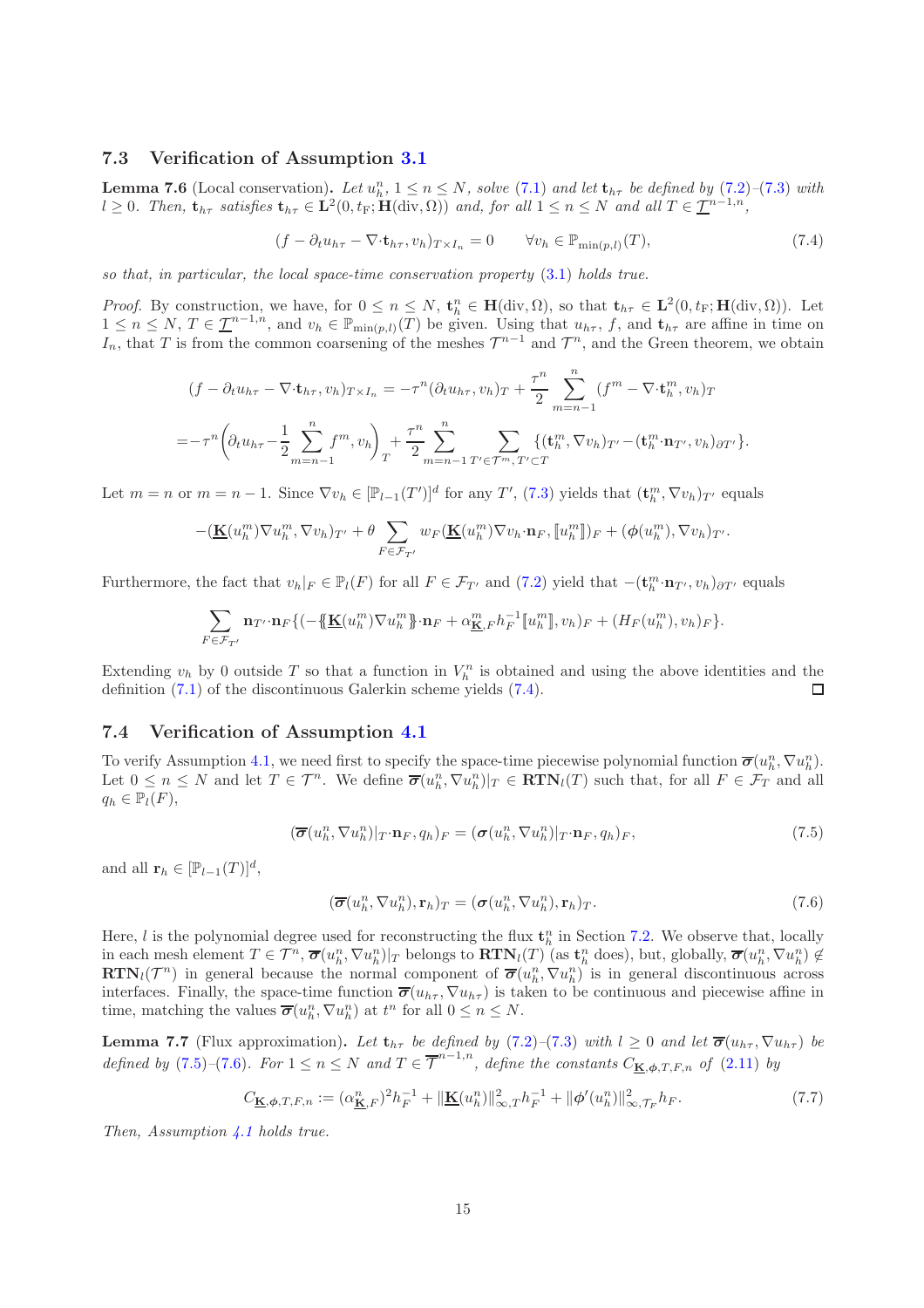*Proof.* Let  $0 \le n \le N$  and let  $T \in \mathcal{T}^n$ . Let  $F \in \mathcal{F}_T$ . Since  $\sigma(u_h^n, \nabla u_h^n) = \underline{\mathbf{K}}(u_h^n) \nabla u_h^n - \phi(u_h^n)$  and using  $(7.5)$ , we rewrite  $(7.2)$  as

$$
(\mathbf{t}_h^n \cdot \mathbf{n}_F, q_h)_F = (-\{\overline{\boldsymbol{\sigma}}(u_h^n, \nabla u_h^n)\} \cdot \mathbf{n}_F + \alpha_{\underline{\mathbf{K}}, F}^n h_F^{-1} [\![u_h^n]\!], q_h)_F + (H_F(u_h^n) - \{\boldsymbol{\phi}(u_h^n)\} \cdot \mathbf{n}_F, q_h)_F,
$$
\n(7.8)

<span id="page-15-1"></span>for all  $q_h \in \mathbb{P}_l(F)$ , and using [\(7.6\)](#page-14-2), we rewrite [\(7.3\)](#page-13-2) as

<span id="page-15-2"></span>
$$
(\mathbf{t}_h^n, \mathbf{r}_h)_T = -(\overline{\boldsymbol{\sigma}}(u_h^n, \nabla u_h^n), \mathbf{r}_h)_T + \theta \sum_{F \in \mathcal{F}_T} w_F(\underline{\mathbf{K}}(u_h^n) \mathbf{r}_h \cdot \mathbf{n}_F, [\![u_h^n]\!])_F, \tag{7.9}
$$

for all  $\mathbf{r}_h \in [\mathbb{P}_{l-1}(T)]^d$ . Set  $\mathbf{v}_h := \overline{\sigma}(u_h^n, \nabla u_h^n) + \mathbf{t}_h^n$  so that  $\mathbf{v}_h|_T \in \mathbf{RTN}_l(T)$ . Owing to  $(7.8)$ ,  $\mathbf{v}_h|_T \cdot \mathbf{n}_F$  can be rewritten as

$$
(1 - w_F) [\overline{\boldsymbol{\sigma}}(u_h^n, \nabla u_h^n)] \cdot \mathbf{n}_F + \alpha_{\underline{\mathbf{K}},F}^n h_F^{-1} \Pi_{l,F} ([\![u_h^n]\!]) + \Pi_{l,F} (H_F(u_h^n) - \{\!\!\{\boldsymbol{\phi}(u_h^n)\}\!\!\} \cdot \mathbf{n}_F),
$$

where  $\Pi_{l,F}$  denotes the  $L^2(F)$ -orthogonal projection onto  $\mathbb{P}_l(F)$ . Thus, using Assumption [7.1](#page-13-4) on the numerical flux for advection, we infer

<span id="page-15-3"></span>
$$
\|\mathbf{v}_h \cdot \mathbf{n}_F\|_F \lesssim (1 - w_F) \|\[\overline{\boldsymbol{\sigma}}(u_h^n, \nabla u_h^n)\] \cdot \mathbf{n}_F\|_F + (\alpha_{\underline{\mathbf{K}}}^n F_h^{-1} + \|\boldsymbol{\phi}'(u_h^n)\|_{\infty, \mathcal{T}_F}) \|\[u_h^n]\|_F. \tag{7.10}
$$

Moreover, owing to [\(7.9\)](#page-15-2) and using an inverse inequality in space, we infer

<span id="page-15-4"></span>
$$
(\mathbf{v}_h, \mathbf{r}_h)_T = \theta \sum_{F \in \mathcal{F}_T} w_F(\underline{\mathbf{K}}(u_h^n) \mathbf{r}_h \cdot \mathbf{n}_F, [u_h^n])_F \lesssim \|\underline{\mathbf{K}}(u_h^n)\|_{\infty, T} \|\mathbf{r}_h\|_T \sum_{F \in \mathcal{F}_T} h_F^{-\frac{1}{2}} \|\llbracket u_h^n \rrbracket \|_F. \tag{7.11}
$$

Using [\(7.10\)](#page-15-3) and [\(7.11\)](#page-15-4) in the classical bound  $\|\mathbf{v}_h\|_T^2 \lesssim \sum_{F \in \mathcal{F}_T} h_F \|\mathbf{v}_h \cdot \mathbf{n}_F\|_F^2 + \left(\sup_{\mathbf{r}_h \in [\mathbb{P}_{l-1}(T)]^d} \frac{(\mathbf{v}_h, \mathbf{r}_h)_T}{\|\mathbf{r}_h\|_T}\right)$  $\frac{\|\mathbf{r}_h, \mathbf{r}_h\}_T}{\|\mathbf{r}_h\|_T}\bigg)^2,$ valid for all  $\mathbf{v}_h \in \text{RTN}_l(T)$ , and owing to [\(7.7\)](#page-14-0),

$$
\|\overline{\boldsymbol{\sigma}}(u_h^n, \nabla u_h^n) + \mathbf{t}_h^n\|_{T}^2 \lesssim \sum_{F \in \mathcal{F}_T^{\text{int}}} h_F \|\[\overline{\boldsymbol{\sigma}}(u_h^n, \nabla u_h^n)\] \cdot \mathbf{n}_F\|_{F}^2 + \sum_{F \in \mathcal{F}_T} C_{\underline{\mathbf{K}}, \phi, T, F, n} \|\[u_h^n\]\|_{F}^2. \tag{7.12}
$$

Let now  $1 \le n \le N$  and  $T \in \underline{T}^{n-1,n}$ . Using that both  $\overline{\sigma}(u_{h\tau}, \nabla u_{h\tau})$  and  $u_{h\tau}$  are piecewise affine in time, we have, cf. [\[20,](#page-24-2) Lemma 6.1],

$$
\|\overline{\sigma}(u_{h\tau}, \nabla u_{h\tau}) + \mathbf{t}_{h\tau}\|_{T\times I_n}^2 \lesssim \tau^n \sum_{m=n-1}^n \|\overline{\sigma}(u_h^m, \nabla u_h^m) + \mathbf{t}_h^m\|_T^2
$$
  
=  $\tau^n \sum_{m=n-1}^n \sum_{T' \in \mathcal{T}^m, T' \subset T} \|\overline{\sigma}(u_h^m, \nabla u_h^m) + \mathbf{t}_h^m\|_{T'}^2 \lesssim \sum_{T' \in \overline{\mathcal{T}}^{n-1,n}, T' \subset T} (\eta_{\text{clas},T'}^n)^2,$ 

employing [\(7.12\)](#page-15-5) on  $T' \in \mathcal{T}^m$ ; actually, the first terms of  $\eta^n_{\text{clas},T'}$  do not appear.

Remark 7.8 (Choice of the reconstruction degree l). *A typical choice for the polynomial degree in the flux reconstruction*  $\mathbf{t}_{h\tau}$  *is*  $l \in \{p-1,p\}$ *. Choosing larger values for* l *might, however, be needed to satisfy the balancing criteria* [\(4.4\)](#page-8-2) *or* [\(4.6\)](#page-9-2) *with*  $\gamma_{qd,T}$  *or*  $\gamma_{qd}$  *small enough, as required, respectively, in Theorems* [4.2](#page-8-1) *and [4.4.](#page-9-0)*

# <span id="page-15-0"></span>8 Numerical experiments

In this section, we present several numerical experiments illustrating the a posteriori error estimates of this paper. We consider the application to the discontinuous Galerkin method of Section [7.](#page-12-0)

<span id="page-15-5"></span> $\Box$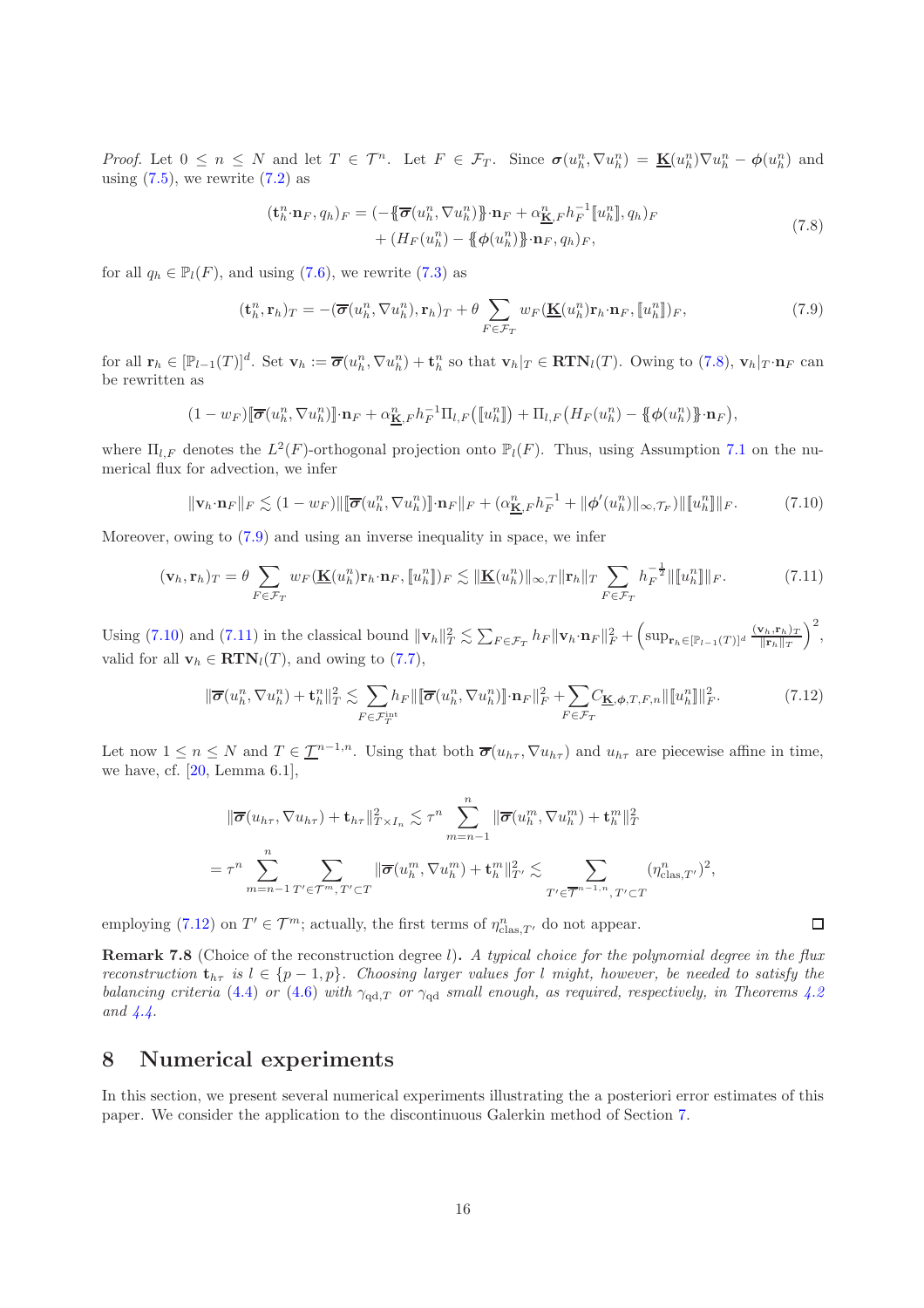### 8.1 Setting

We consider the problem  $(1.1a)$ – $(1.1c)$  where we replace the homogeneous Dirichlet boundary condition  $(1.1b)$ by an inhomogeneous one; the additional error for nonpolynomial Dirichlet boundary data is neglected. We employ the discontinuous Galerkin method [\(7.1\)](#page-13-0) with  $\theta = 0$  and the upwind numerical flux

<span id="page-16-0"></span>
$$
H_F(u_h^n)|_F = \begin{cases} \phi(u_h^n)|_F^L \cdot \mathbf{n}_F & \text{if } A > 0, \\ \phi(u_h^n)|_F^R \cdot \mathbf{n}_F & \text{if } A \le 0, \end{cases} \qquad F \in \mathcal{F}^n, \ n = 1, \dots, N,\tag{8.1}
$$

where  $A := \{\!\!\{\boldsymbol{\phi}'(u_h^n)\}\!\!\}_{F} \cdot \mathbf{n}_F$  and  $v_h^n|_F^L$  and  $v_h^n|_F^R$  denote traces of a function  $v_h^n$  on  $F \in \mathcal{F}^n$  from the direction and the opposite direction of  $\mathbf{n}_F$ , respectively. The penalty parameter  $\alpha_{\mathbf{K},F}^n$  in [\(7.1\)](#page-13-0) is chosen as  $\alpha_{\mathbf{K},F}^n :=$  $10p^2\|\mathbf{K}(u_h^n)\|_{\infty,\mathcal{T}_F}$ , following [\[11\]](#page-23-5) and Houston *et al.* [\[21\]](#page-24-16). We test  $p=1,2,3$  (we employ the notation  $P_1, P_2, P_3$ ). For the linearization of [\(7.1\)](#page-13-0), we use the Newton-like method of [\[13\]](#page-23-6) where the (approximate) construction of the Jacobian matrix is avoided via the idea of easy-to-evaluate flux matrix. The volume integrals are evaluated with the aid of the Dunavant quadrature rule [\[14\]](#page-23-7) of order  $3p + 2$ , whereas the face integrals with the aid of the Gauss quadrature rule with  $2p + 2$  nodes.

Since the error measure  $\mathcal{J}_{u,\text{FR}}(u_{h\tau})$  cannot be computed easily in practice even if the exact solution u is known, see the discussion in Section [2.3.1,](#page-4-5) we deal with its upper bound  $e_{FR}$ , see [\(2.9\)](#page-5-0)–[\(2.10\)](#page-5-1). The fully computable part  $\mathcal{J}_{u,\text{NC}}(u_{h\tau})$  is denoted herein by  $e_{\text{NC}}$  and we consider the error  $e := e_{\text{FR}} + e_{\text{NC}}$  (observe that  $e_{\text{NC}} = \eta_{\text{NC}}$ ). We evaluate the effectivity index  $i_{\text{eff}} := \frac{\eta}{e}$ , where  $\eta := \eta_{\text{FR}} + \eta_{\text{NC}} + \eta_{\text{IC}}$ . Since e is an upper bound on the actual error measure  $\mathcal{J}_u(u_{h\tau})$ ,  $i_{\text{eff}}$  can become smaller than one.

We consider square domains with uniform discretizations characterized by the space and time steps  $h_m$ and  $\tau_m$ ,  $m = 1, 2, 3$ , respectively. We choose  $\{h_1, \tau_1\}$  and then set  $h_{m+1} = h_m/2$ ,  $\tau_{m+1} = \tau_m/2^p$  for  $m = 2, 3$ . The space grids are triangulations with right-angled triangles resulting from diagonal cuttings of squares with edges equal to  $h_l = h_T / \sqrt{2}$ . We evaluate the experimental order of convergence EOC :=  $\frac{\log(E_m / \vec{E}_{m-1})}{\log(h_m / h_{m-1})}$ ,  $m = 2, 3$ , where  $E_m$  is either an error or an error estimator on the space-time discretization  $\{h_m, \tau_m\}$ . In order to verify that the error and its estimate are distributed in the same way in the computational domain, we also define, for all  $1 \leq n \leq N$  and all  $T \in \mathcal{T}^n$ , the errors  $e_T^n := e_{\text{FR},T}^n + \eta_{\text{NC},T}^n$  and the error estimators  $\eta_T^n := \eta_{\text{FR},T}^n + \eta_{\text{NC},T}^n$ . All the computations are performed in double precision on a PC with Intel Pentium  $4\text{-M } 2.5 \text{ GHz processor and Linux operating system. Machine precision is } 10^{-15}$ .

### 8.2 Robustness with respect to advection dominance, final time, and discretization parameters

We consider first a model advection-diffusion problem with linear diffusive but nonlinear advective term

<span id="page-16-1"></span>
$$
\partial_t u - \nabla \cdot (\varepsilon \nabla u - \phi(u)) = 0 \quad \text{in } Q,
$$
\n(8.2)

where  $\varepsilon > 0$ ,  $\phi(u) = (u^2/2, u^2/2)^T$ ,  $\Omega = (-1, 1) \times (-1, 1)$ , and  $t_F = 1$ . The initial and boundary conditions are chosen in such a way that the exact solution is, see [\[12\]](#page-23-8),

<span id="page-16-2"></span>
$$
u(x, y, t) = \left(1 + \exp\left(\frac{x + y + 1 - t}{2\varepsilon}\right)\right)^{-1}.\tag{8.3}
$$

This problem exhibits an inner layer moving in the diagonal direction. The steepness of the layer increases with decreasing  $\varepsilon$ .

#### 8.2.1 Robustness with respect to advection dominance

We first employ the initial space-time step  $\{h_1, \tau_1\} = \{1/6, 0.01\}$  and compare two values  $\varepsilon = 10^{-2}$  and  $\varepsilon = 10^{-4}$ . The errors e, error estimators  $\eta$ , effectivity indices  $i_{\text{eff}}$ , and EOC are summarized in Tables [1–](#page-17-0)[2.](#page-17-1) We observe that  $i_{\text{eff}}$  behaves similarly for  $\varepsilon = 10^{-2}$  and  $\varepsilon = 10^{-4}$ , which indicates robustness with respect to advection dominance. Figures [2–](#page-17-2)[3](#page-18-0) show the corresponding diagonal cuts (bottom left to top right) of  $u_{h\tau}$  at  $t = t_F$ . We observe a sharp capturing of the solution for increasing p and decreasing h and  $\tau$ .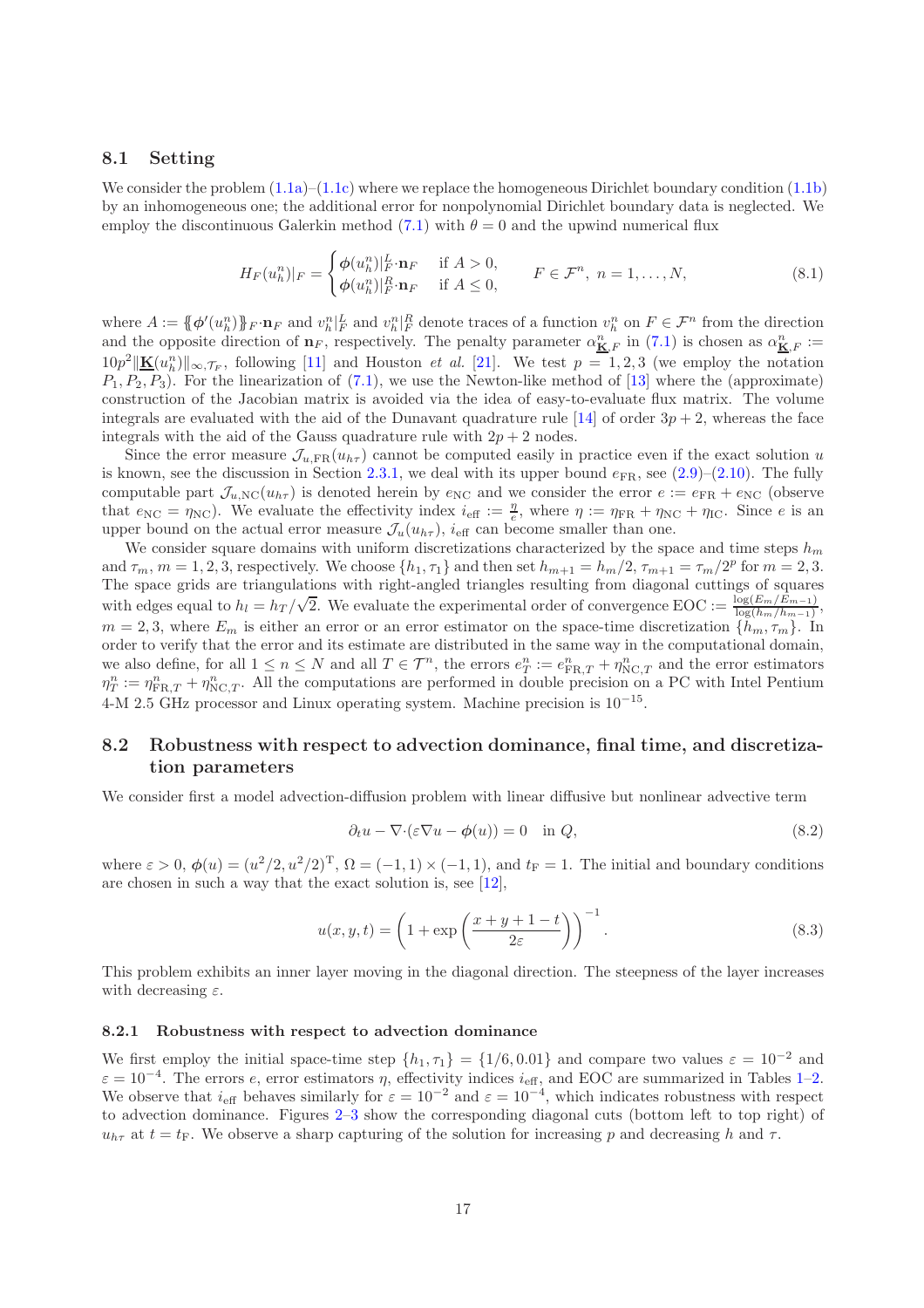| h.       | $\mathbb{P}_k$<br>$\tau$             | $ e _{\operatorname{FR}}$   | $  e  _{\text{NC}} = \eta_{NC}$ | $\eta_F$   | $\eta_{\rm R}$ | $\eta_{\mathrm{IC}}$ | $\eta$     | $i_{\text{eff}}$ |
|----------|--------------------------------------|-----------------------------|---------------------------------|------------|----------------|----------------------|------------|------------------|
| 1.67E-01 | $1.00E-02$                           | 5.03E-02                    | $9.25E-03$                      | $2.44E-03$ | 9.37E-04       | $3.14E-02$           | $4.39E-02$ | 0.7377           |
| 8.33E-02 | 7.07E-03                             | 2.21E-02                    | 5.46E-03                        | 1.89E-03   | $6.40E-04$     | 1.47E-02             | 2.26E-02   | 0.8199           |
|          | (EOC)                                | 1.18)                       | (0.76)                          | (0.37)     | (0.55)         | (1.10)               | (0.96)     |                  |
| 4.17E-02 | 5.00E-03                             | 1.13E-02                    | 3.13E-03                        | 1.31E-03   | 3.76E-04       | 3.36E-03             | 8.17E-03   | 0.5646           |
|          | (EOC)                                | 0.97)                       | (0.80)                          | (0.53)     | 0.77)          | 2.13)                | (1.47)     |                  |
|          | $\mathbb{P}_k$<br>$\tau$             | $\ e\ _{\operatorname{FR}}$ | $  e  _{\text{NC}} = \eta_{NC}$ | $\eta_F$   | $\eta_{\rm R}$ | $\eta_{\mathrm{IC}}$ | $\eta$     | $i_{\text{eff}}$ |
| 1.67E-01 | $1.00E-02$<br>$\overline{2}$         | 3.06E-02                    | 5.20E-03                        | 1.57E-03   | 1.32E-03       | 1.34E-02             | 2.13E-02   | 0.5953           |
| 8.33E-02 | 5.00E-03<br>$\overline{2}$           | 1.16E-02                    | 1.77E-03                        | 5.59E-04   | 4.07E-04       | 1.79E-03             | $4.48E-03$ | 0.3350           |
|          | (EOC)                                | 1.40)                       | (1.56)                          | (1.49)     | (1.70)         | (2.90)               | (2.25)     |                  |
| 4.17E-02 | 2.50E-03<br>$\mathfrak{D}_{1}^{(1)}$ | 5.19E-03                    | $6.73E-04$                      | 1.63E-04   | 1.19E-04       | 3.05E-04             | $1.24E-03$ | 0.2114           |
|          | (EOC)                                | 1.16)                       | 1.39)                           | 1.78)      | 1.77)          | 2.55)                | (1.85)     |                  |
| h        | $\mathbb{P}_k$<br>$\tau$             | $ e _{\text{FR}}$           | $  e  _{\text{NC}} = \eta_{NC}$ | $\eta_F$   | $\eta_{\rm R}$ | $\eta_{\mathrm{IC}}$ | $\eta$     | $i_{\rm eff}$    |
| 1.67E-01 | $1.00E-02$<br>3                      | $2.31E-02$                  | $3.91E-03$                      | $9.11E-04$ | 1.69E-03       | $3.01E-03$           | 9.39E-03   | 0.3472           |
| 8.33E-02 | $3.54E-03$<br>3                      | $7.41E-03$                  | $9.22E-04$                      | 1.57E-04   | 3.26E-04       | 6.20E-04             | 1.98E-03   | 0.2380           |
|          | (EOC)                                | (1.64)                      | 2.09)                           | 2.54)      | (2.38)         | (2.28)               | (2.24)     |                  |
| 4.17E-02 | $1.25E-03$<br>3                      | 2.55E-03                    | $2.54E-04$                      | 1.80E-05   | 3.81E-05       | 8.88E-05             | $3.95E-04$ | 0.1406           |
|          | (EOC)                                | 1.54)                       | 1.86)                           | 3.12)      | 3.10)          | 2.80)                | (2.33)     |                  |

<span id="page-17-0"></span>Table 1: Example  $(8.2)$ – $(8.3)$ ,  $\varepsilon = 10^{-2}$ : errors, error estimators, and effectivity indices

| h.           | $\tau$     | $\mathbb{P}_k$ | $  e  _{\text{FR}}$         | $  e  _{\text{NC}} = \eta_{NC}$ | $\eta_{\mathrm{F}}$ | $\eta_{\rm R}$ | $\eta_{\mathrm{IC}}$ | $\eta$     | $i_{\rm eff}$ |
|--------------|------------|----------------|-----------------------------|---------------------------------|---------------------|----------------|----------------------|------------|---------------|
| $1.67E - 01$ | $1.00E-02$ |                | $2.05E-01$                  | $2.99E-02$                      | $4.75E-03$          | $3.44E-03$     | $6.64E-17$           | 3.79E-02   | 0.1612        |
| 8.33E-02     | 7.07E-03   |                | 1.51E-01                    | 2.96E-02                        | 4.70E-03            | 4.96E-03       | 1.36E-12             | 3.90E-02   | 0.2160        |
|              | (EOC)      |                | (0.44)                      | (0.01)                          | (0.02)              | $-0.53)$       | $(-14.32)$           | $(-0.04)$  |               |
| 4.17E-02     | 5.00E-03   |                | 9.07E-02                    | 2.82E-02                        | 4.50E-03            | 6.71E-03       | 2.41E-07             | 3.90E-02   | 0.3284        |
|              | (EOC)      |                | (0.73)                      | 0.07)                           | 0.06)               | $-0.43)$       | $(-17.44)$           | $-0.00$    |               |
|              | $\tau$     | $\mathbb{P}_k$ | $\ e\ _{\operatorname{FR}}$ | $  e  _{\text{NC}} = \eta_{NC}$ | $\eta_{\mathrm{F}}$ | $\eta_{\rm R}$ | $\eta_{\mathrm{IC}}$ | $\eta$     | $i_{\rm eff}$ |
| 1.67E-01     | 1.00E-02   | $\overline{2}$ | 1.29E-01                    | 3.07E-02                        | 3.84E-03            | 8.19E-03       | 7.15E-05             | $4.22E-02$ | 0.2649        |
| 8.33E-02     | $5.00E-03$ | $\overline{2}$ | 8.85E-02                    | $2.04E-02$                      | $2.63E-03$          | 5.63E-03       | $1.62E-03$           | $2.99E-02$ | 0.2744        |
|              | (EOC)      |                | (0.54)                      | (0.59)                          | (0.54)              | (0.54)         | $(-4.50)$            | (0.50)     |               |
| 4.17E-02     | 2.50E-03   | $\overline{2}$ | 5.69E-02                    | $1.30E-02$                      | 1.76E-03            | $3.60E-03$     | 5.79E-03             | 2.38E-02   | 0.3411        |
|              | (EOC)      |                | 0.64)                       | 0.65)                           | (0.58)              | (0.64)         | $-1.83)$             | (0.33)     |               |
| h.           | $\tau$     | $\mathbb{P}_k$ | $\ e\ _{\operatorname{FR}}$ | $  e  _{\text{NC}} = \eta_{NC}$ | $\eta_F$            | $\eta_{\rm R}$ | $\eta_{\mathrm{IC}}$ | $\eta$     | $i_{\rm eff}$ |
| 1.67E-01     | $1.00E-02$ | 3              | 1.38E-01                    | 3.46E-02                        | $3.41E-03$          | 1.40E-02       | 7.67E-10             | 5.14E-02   | 0.2978        |
| 8.33E-02     | $3.54E-03$ | 3              | 8.54E-02                    | 1.49E-02                        | 1.60E-03            | 4.93E-03       | $4.38E-06$           | 2.11E-02   | 0.2108        |
|              | (EOC)      |                | 0.69                        | (1.22)                          | 1.09                | (1.50)         | $(-12.48)$           | (1.28)     |               |
| 4.17E-02     | $1.25E-03$ | 3              | $4.86E-02$                  | $5.91E-03$                      | 7.38E-04            | $1.46E-03$     | $2.90E-04$           | 8.26E-03   | 0.1514        |
|              | (EOC)      |                | 0.81)                       | 1.34)                           | 1.12)               | (1.76)         | $-6.05)$             | (1.36)     |               |

<span id="page-17-1"></span>Table 2: Example  $(8.2)$ – $(8.3)$ ,  $\varepsilon = 10^{-4}$ : errors, error estimators, and effectivity indices



<span id="page-17-2"></span>Figure 2: Example  $(8.2)$ – $(8.3)$ ,  $\varepsilon = 10^{-2}$ : comparison of the exact and approximate solutions along diagonal cut,  $P_1$  approximation on  $\{h_1, \tau_1\}$  (left),  $P_2$  approximation on  $\{h_2, \tau_2\}$  (center), and  $P_3$  approximation on  $\{h_3, \tau_3\}$  (right)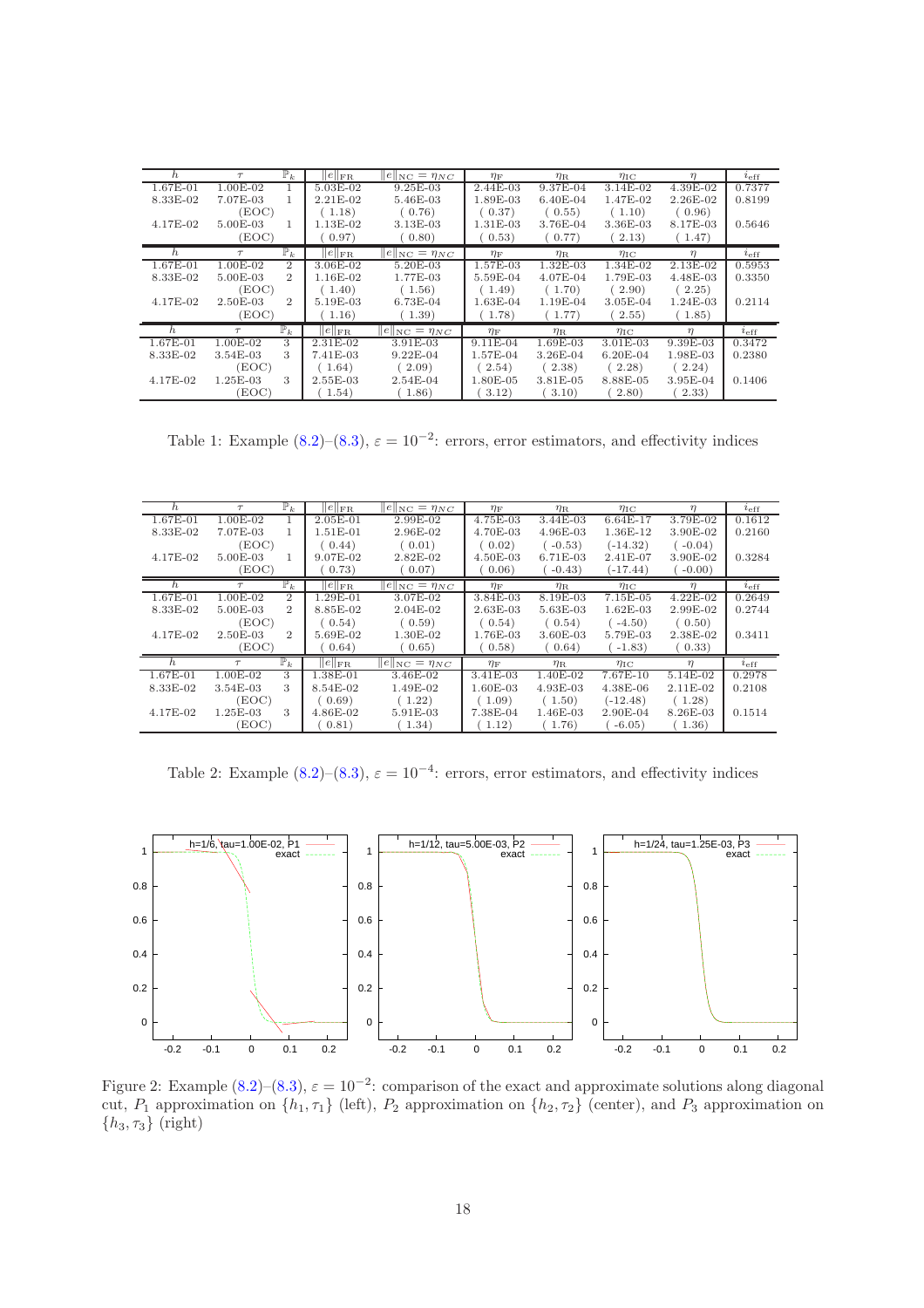

<span id="page-18-0"></span>Figure 3: Example  $(8.2)$ – $(8.3)$ ,  $\varepsilon = 10^{-4}$ : comparison of the exact and approximate solutions along diagonal cut,  $P_1$  approximation on  $\{h_1, \tau_1\}$  (left),  $P_2$  approximation on  $\{h_2, \tau_2\}$  (center), and  $P_3$  approximation on  $\{h_3, \tau_3\}$  (right)



<span id="page-18-1"></span>Figure 4: Example  $(8.2)$ – $(8.3)$ ,  $\varepsilon = 10^{-2}$ : dependence of the error e, the error estimate  $\eta$ , and the effectivity index  $i_{\text{eff}}$  on the final time  $t_F$ ,  $P_1$  approximation on  $\{h_1, \tau_1\}$  (left),  $P_2$  approximation on  $\{h_2, \tau_2\}$  (center), and  $P_3$  approximation on  $\{h_3, \tau_3\}$  (right)

### 8.2.2 Robustness with respect to the final time

We still employ the initial space-time step  $\{h_1, \tau_1\} = \{1/6, 0.01\}$ , but let the final time  $t_F$  vary. Figures [4–](#page-18-1)[5](#page-19-0) show the dependence of the error e, the error estimator  $\eta$ , and the effectivity index  $i_{\text{eff}}$  on  $t_{\text{F}}$ . We observe that  $i_{\text{eff}}$  is almost constant (more precisely slightly decreasing) over the interval  $(0, t_F)$ , which indicates that the present approach is robust with respect to the final time  $t_F$ .

#### 8.2.3 Robustness with respect to discretization parameters

We employ here a different initial space-time step  $\{h_1, \tau_1\} = \{1/6, 0.1\}$ , with  $\varepsilon = 10^{-2}$ . We present the results in Table [3.](#page-19-1) We observe a very similar behavior to in Table [1,](#page-17-0) which confirms that our estimates do not require any type of matching between the space and time steps, i.e., robustness with respect to discretization parameters.

### 8.3 Degenerate parabolic problems and robustness with respect to size of nonlinearity

We consider here two more model problems.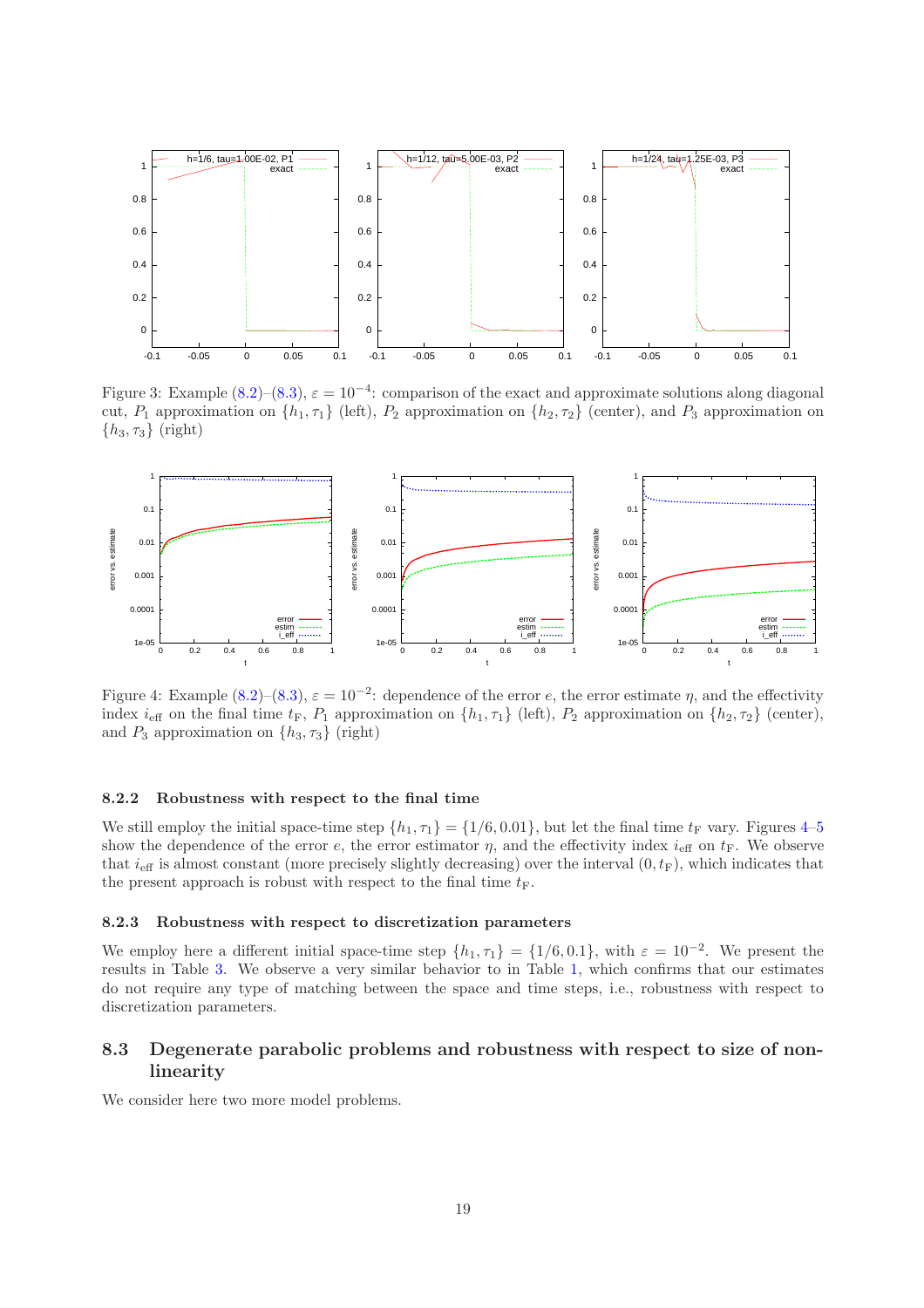

<span id="page-19-0"></span>Figure 5: Example  $(8.2)$ – $(8.3)$ ,  $\varepsilon = 10^{-4}$ : dependence of the error e, the error estimate  $\eta$ , and the effectivity index  $i_{\text{eff}}$  on the final time  $t_F$ ,  $P_1$  approximation on  $\{h_1, \tau_1\}$  (left),  $P_2$  approximation on  $\{h_2, \tau_2\}$  (center), and  $P_3$  approximation on  $\{h_3, \tau_3\}$  (right)

| h.       | $\tau$     | $\mathbb{P}_k$ | $\ e\ _{\operatorname{FR}}$ | $  e  _{\text{NC}} = \eta_{NC}$ | $\eta_{\mathrm{F}}$ | $\eta_{\rm R}$ | $\eta_{\mathrm{IC}}$ | $\eta$     | $i_{\rm eff}$ |
|----------|------------|----------------|-----------------------------|---------------------------------|---------------------|----------------|----------------------|------------|---------------|
| 1.67E-01 | $1.00E-01$ |                | 1.59E-01                    | 6.85E-02                        | $1.82E-02$          | $8.12E-02$     | $2.52E-02$           | 1.93E-01   | 0.8483        |
| 8.33E-02 | 7.07E-02   |                | 1.17E-01                    | $4.03E-02$                      | 1.33E-02            | 5.36E-02       | $1.04E-02$           | 1.17E-01   | 0.7444        |
|          | (EOC)      |                | (0.44)                      | (0.77)                          | (0.45)              | (0.60)         | (1.28)               | (0.72)     |               |
| 4.17E-02 | 5.00E-02   |                | 7.77E-02                    | $2.96E-02$                      | 7.98E-03            | 2.50E-02       | 1.85E-03             | $6.41E-02$ | 0.5973        |
|          | (EOC)      |                | (0.59)                      | 0.45)                           | 0.74)               | (1.10)         | 2.50)                | (0.87)     |               |
|          | $\tau$     | $\mathbb{P}_k$ | $\ e\ _{\operatorname{FR}}$ | $  e  _{\text{NC}} = \eta_{NC}$ | $\eta_F$            | $\eta_{\rm R}$ | $\eta_{\mathrm{IC}}$ | $\eta$     | $i_{\rm eff}$ |
| 1.67E-01 | $1.00E-01$ | $\overline{2}$ | 1.60E-01                    | 7.23E-02                        | 1.17E-02            | 1.13E-01       | 1.07E-02             | 2.07E-01   | 0.8926        |
| 8.33E-02 | 5.00E-02   | 2              | 8.90E-02                    | 5.03E-02                        | 4.67E-03            | 3.71E-02       | 1.44E-03             | 9.31E-02   | 0.6688        |
|          | (EOC)      |                | 0.84)                       | (0.52)                          | 1.32)               | (1.61)         | (2.90)               | (1.15)     |               |
| 4.17E-02 | 2.50E-02   | $\overline{2}$ | 4.58E-02                    | 3.60E-02                        | $1.55E-03$          | $1.00E-02$     | 2.43E-04             | 4.76E-02   | 0.5818        |
|          | (EOC)      |                | (0.96)                      | (0.48)                          | 1.59)               | 1.89)          | 2.57)                | (0.97)     |               |
|          | $\tau$     | $\mathbb{P}_k$ | $\ e\ _{\operatorname{FR}}$ | $  e  _{\text{NC}} = \eta_{NC}$ | $\eta_F$            | $\eta_{\rm R}$ | $\eta_{\mathrm{IC}}$ | $\eta$     | $i_{\rm eff}$ |
| 1.67E-01 | $1.00E-01$ | 3              | 1.61E-01                    | 1.41E-01                        | 8.67E-03            | 1.21E-01       | $2.42E-03$           | 2.73E-01   | 0.9009        |
| 8.33E-02 | $3.54E-02$ | 3              | $6.84E-02$                  | $6.23E-02$                      | $2.02E-03$          | 2.83E-02       | 5.56E-04             | 9.31E-02   | 0.7120        |
|          | (EOC)      |                | 1.23)                       | (1.18)                          | 2.10)               | (2.10)         | (2.12)               | (1.55)     |               |
| 4.17E-02 | $1.25E-02$ | 3              | 2.47E-02                    | $2.32E-02$                      | $2.65E-04$          | $3.54E-03$     | 8.30E-05             | 2.70E-02   | 0.5641        |
|          | ΈOC)       |                | 1.47)                       | 1.43)                           | (2.93)              | 3.00)          | 2.74)                | 1.78)      |               |

<span id="page-19-1"></span>Table 3: Example [\(8.2\)](#page-16-1)–[\(8.3\)](#page-16-2),  $\varepsilon = 10^{-2}$  with  $\{h_1, \tau_1\} = \{1/6, 0.1\}$ : errors, error estimators, and effectivity indices

### 8.3.1 Degenerate parabolic problem

First, we consider a nonlinear degenerate advection-diffusion problem from Kačur [\[22\]](#page-24-17)

<span id="page-19-2"></span>
$$
\partial_t u - \nabla \cdot (\underline{\mathbf{K}}(u) \nabla u - \phi(u)) = 0 \quad \text{in } Q,
$$
\n(8.4)

where  $\underline{\mathbf{K}}(u) = 2\varepsilon u \mathbb{I}$  (I being the identity matrix),  $\varepsilon = 10^{-2}$ ,  $\phi(u) = v(u^2, 0)^T$ ,  $v = 1/2$ ,  $\Omega = (0, 1) \times (0, 1)$ , and  $t_F = 1$ . The initial and boundary conditions are chosen in such a way that the exact solution is

<span id="page-19-3"></span>
$$
u(x, y, t) = \begin{cases} 1 - \exp\left(\frac{v(x - vt - x_0)}{2\varepsilon}\right) & \text{for } x \le vt + x_0, \\ 0 & \text{for } x > vt + x_0, \end{cases}
$$
(8.5)

where  $x_0 = 1/4$  is the initial position of the front. If  $u = 0$  (for  $x \ge vt + x_0$ ), the diffusive term degenerates. The initial space-time step is  $\{h_1, \tau_1\} = \{1/8, 0.01\}.$ 

The errors  $e$ , error estimators  $\eta$ , effectivity indices  $i_{\text{eff}}$ , and EOC are summarized in Table [4.](#page-20-0) We again observe that the effectivity index  $i_{\text{eff}}$  does not change too much for all computations. Figure [6](#page-21-0) shows cuts of  $u_{h\tau}$  at  $y = 0.5$  and  $t = t_F$ ; accurate capturing of the exact solution is observed. Finally, Figure [7](#page-21-1) shows the distribution of the local error  $e_T^n$  and the local error estimator  $\eta_T^n$  at  $t = t_F$  for  $P_2$  approximation with the space-time step  $\{h_2, \tau_2\}$ . We observe a close agreement in the distributions of error and error estimator.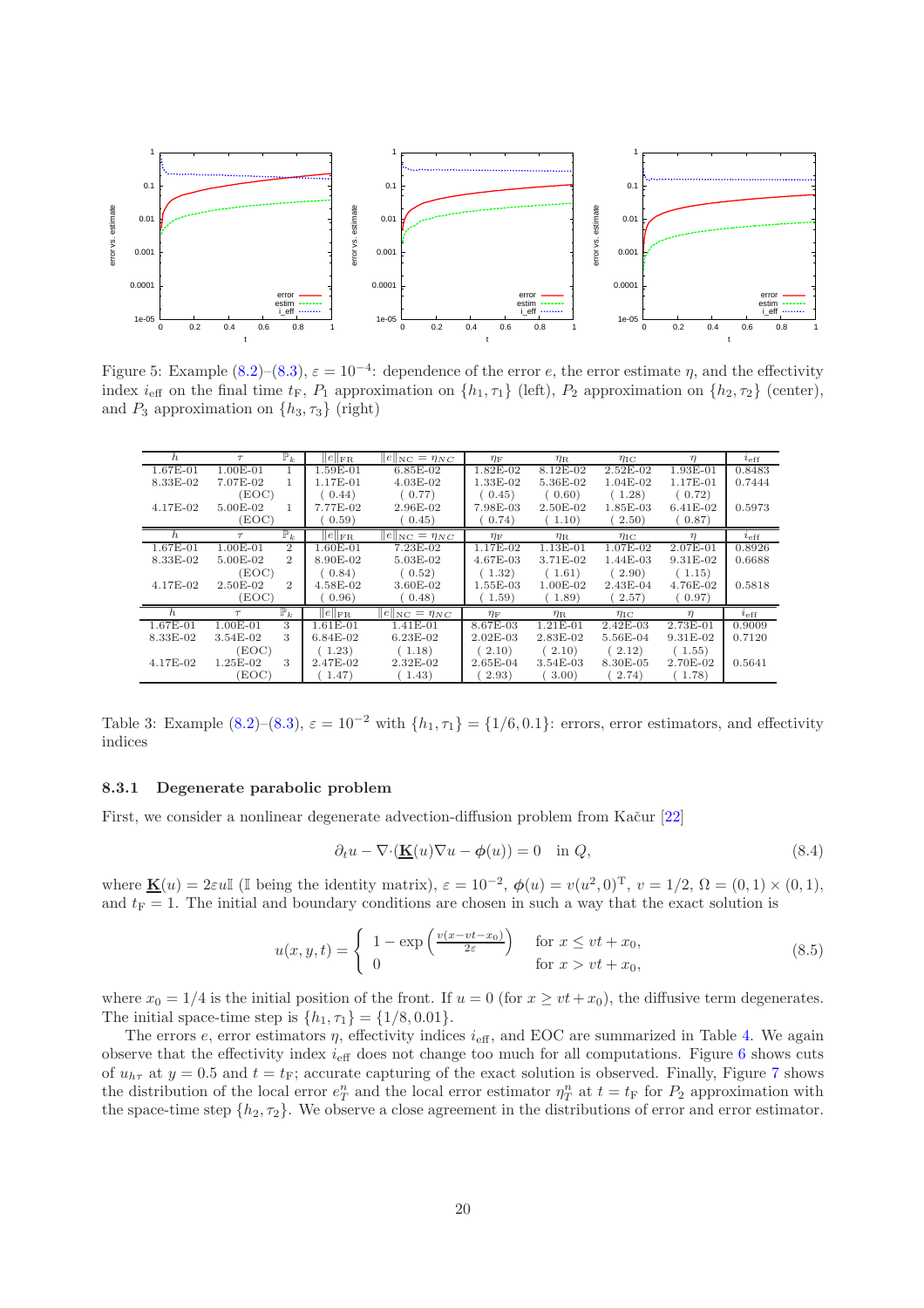| h.         | $\mathbb{P}_k$<br>$\tau$     | $  e  _{\text{FR}}$         | $ e _{\text{NC}} = \eta_{NC}$   | $\eta_F$            | $\eta_{\rm R}$ | $\eta_{\mathrm{IC}}$ | $\eta$     | $i_{\rm eff}$ |
|------------|------------------------------|-----------------------------|---------------------------------|---------------------|----------------|----------------------|------------|---------------|
| 1.25E-01   | 1.00E-02<br>1.               | $4.25E-02$                  | $6.01E-03$                      | 2.18E-03            | 2.59E-04       | 2.45E-02             | 3.29E-02   | 0.6787        |
| $6.25E-02$ | 7.07E-03                     | 2.18E-02                    | 3.75E-03                        | 1.77E-03            | $2.53E-04$     | 8.57E-03             | 1.43E-02   | 0.5577        |
|            | (EOC)                        | (0.96)                      | (0.68)                          | (0.30)              | (0.03)         | (1.52)               | (1.21)     |               |
| $3.12E-02$ | 5.00E-03<br>1                | $1.03E-02$                  | 2.35E-03                        | $1.22E-03$          | 2.49E-04       | 2.37E-03             | $6.09E-03$ | 0.4815        |
|            | (EOC)                        | 1.08)                       | 0.68)                           | (0.54)              | (0.03)         | (1.86)               | (1.23)     |               |
| h.         | $\mathbb{P}_k$<br>$\tau$     | $  e  _{\text{FR}}$         | $  e  _{\text{NC}} = \eta_{NC}$ | $\eta_{\mathrm{F}}$ | $\eta_{\rm R}$ | $\eta_{\mathrm{IC}}$ | $\eta$     | $i_{\rm eff}$ |
| $1.25E-01$ | $1.00E-02$<br>$\overline{2}$ | 2.49E-02                    | 3.98E-03                        | 1.37E-03            | 8.74E-04       | $6.35E-03$           | $1.23E-02$ | 0.4258        |
| $6.25E-02$ | $\overline{2}$<br>5.00E-03   | 1.07E-02                    | 1.87E-03                        | 5.97E-04            | $3.12E-04$     | $1.11E-03$           | 3.79E-03   | 0.3025        |
|            | (EOC)                        | 1.23)                       | (1.09)                          | (1.19)              | (1.48)         | (2.52)               | (1.70)     |               |
| $3.12E-02$ | 2.50E-03<br>$\overline{2}$   | $4.36E-03$                  | 8.82E-04                        | 2.37E-04            | $9.92E - 05$   | $1.54E-04$           | $1.34E-03$ | 0.2561        |
|            | (EOC)                        | 1.29)                       | 1.09)                           | (1.33)              | 1.65)          | 2.85)                | 1.50)      |               |
| h.         | $\mathbb{P}_k$<br>$\tau$     | $  e  _{\operatorname{FR}}$ | $  e  _{\text{NC}} = \eta_{NC}$ | $\eta_F$            | $\eta_{\rm R}$ | $\eta_{\mathrm{IC}}$ | $\eta$     | $i_{\rm eff}$ |
| $1.25E-01$ | $1.00E-02$<br>3              | 1.72E-02                    | $4.00E-03$                      | 8.83E-04            | $1.03E-03$     | 1.19E-03             | 6.90E-03   | 0.3249        |
| $6.25E-02$ | $3.54E-03$<br>3              | 6.57E-03                    | 1.37E-03                        | 2.64E-04            | 1.45E-04       | 1.07E-04             | 1.86E-03   | 0.2337        |
|            | (EOC)                        | (1.39)                      | 1.54)                           | 1.74)               | 2.84)          | 3.48)                | (1.89)     |               |
| 3.12E-02   | 3<br>$1.25E-03$              | $2.40E-03$                  | $4.65E-04$                      | 7.58E-05            | 2.58E-05       | 7.47E-06             | 5.68E-04   | 0.1981        |
|            | (EOC)                        | 1.45)                       | 1.56)                           | 1.80)               | (2.49)         | 3.84)                | 1.71)      |               |

<span id="page-20-0"></span>Table 4: Example [\(8.4\)](#page-19-2)–[\(8.5\)](#page-19-3): errors, error estimators, and effectivity indices

| h            | $\tau$     | $\mathbb{P}_k$ | $  e  _{\text{FR}}$         | $  e  _{\text{NC}} = \eta_{NC}$ | $\eta_{\mathrm{F}}$ | $\eta_{\rm R}$ | $\eta_{\mathrm{IC}}$ | $\eta$     | $i_{\rm eff}$    |
|--------------|------------|----------------|-----------------------------|---------------------------------|---------------------|----------------|----------------------|------------|------------------|
| $1.00E - 00$ | 1.00E-02   |                | 1.53E-01                    | 4.67E-03                        | $3.05E-03$          | 1.07E-03       | 8.87E-02             | 9.70E-02   | 0.6155           |
| 5.00E-01     | 7.07E-03   |                | 5.62E-02                    | 2.71E-03                        | 1.98E-03            | 1.68E-03       | 3.30E-02             | 3.88E-02   | 0.6586           |
|              | (EOC)      |                | 1.44)                       | 0.79)                           | 0.62)               | $-0.65)$       | (1.43)               | (1.32)     |                  |
| 2.50E-01     | 5.00E-03   |                | 2.08E-02                    | 1.83E-03                        | 1.36E-03            | 2.31E-03       | 1.19E-02             | 1.69E-02   | 0.7463           |
|              | (EOC)      |                | 1.43)                       | (0.57)                          | 0.54)               | $-0.46)$       | 1.47)                | 1.20)      |                  |
|              | $\tau$     | $\mathbb{P}_k$ | $ e _{\text{FR}}$           | $  e  _{\text{NC}} = \eta_{NC}$ | $\eta_F$            | $\eta_{\rm R}$ | $\eta_{\mathrm{IC}}$ | $\eta$     | $i_{\rm eff}$    |
| $1.00E - 00$ | $1.00E-02$ | $\overline{2}$ | 5.29E-02                    | 3.76E-03                        | 1.34E-03            | $1.01E-02$     | $4.12E-02$           | 5.63E-02   | 0.9950           |
| 5.00E-01     | 5.00E-03   | $\overline{2}$ | 1.94E-02                    | 2.16E-03                        | 7.46E-04            | 6.81E-03       | 1.38E-02             | 2.34E-02   | 1.0854           |
|              | (EOC)      |                | 1.44)                       | (0.80)                          | (0.84)              | (0.57)         | (1.58)               | (1.27)     |                  |
| 2.50E-01     | 2.50E-03   | $\overline{2}$ | 7.07E-03                    | 1.57E-03                        | 5.36E-04            | 5.30E-03       | 5.36E-03             | 1.28E-02   | 1.4760           |
|              | (EOC)      |                | 1.46)                       | 0.46)                           | (0.48)              | (0.36)         | 1.36)                | 0.88)      |                  |
| h.           | $\tau$     | $\mathbb{P}_k$ | $  e  _{\operatorname{FR}}$ | $  e  _{\text{NC}} = \eta_{NC}$ | $\eta_F$            | $\eta_{\rm R}$ | $\eta_{\mathrm{IC}}$ | $\eta$     | $i_{\text{eff}}$ |
| $1.00E-00$   | $1.00E-02$ | 3              | $3.11E-02$                  | 7.79E-03                        | $2.25E-03$          | 3.36E-02       | 2.40E-02             | $6.76E-02$ | 1.7411           |
| 5.00E-01     | $3.54E-03$ | 3              | 1.10E-02                    | 2.80E-03                        | 8.26E-04            | 1.23E-02       | 8.55E-03             | 2.44E-02   | 1.7722           |
|              | (EOC)      |                | 1.50)                       | 1.48)                           | 1.45)               | (1.46)         | (1.49)               | (1.47)     |                  |
| 2.50E-01     | $1.25E-03$ | 3              | $3.94E-03$                  | $1.04E-03$                      | 3.07E-04            | $4.60E-03$     | 3.19E-03             | 9.14E-03   | 1.8356           |
|              | ΈOC)       |                | 1.48)                       | 1.43)                           | 1.43)               | 1.41)          | 1.42)                | 1.42)      |                  |

<span id="page-20-1"></span>Table 5: Example  $(8.6)$ – $(8.7)$ ,  $m = 2$ : errors, error estimators, and effectivity indices

| h.           | $\tau$     | $\mathbb{P}_k$              | $  e  _{\text{FR}}$         | $ e _{\text{NC}} = \eta_{NC}$   | $\eta_F$   | $\eta_{\rm R}$ | $\eta_{\mathrm{IC}}$ | $\eta$     | $i_{\text{eff}}$ |
|--------------|------------|-----------------------------|-----------------------------|---------------------------------|------------|----------------|----------------------|------------|------------------|
| $1.00E + 00$ | $1.00E-02$ |                             | 5.62E-01                    | 1.65E-02                        | 8.22E-03   | 4.89E-03       | $4.11E-01$           | 4.40E-01   | 0.7597           |
| 5.00E-01     | 7.07E-03   |                             | 3.51E-01                    | 1.50E-02                        | 7.25E-03   | 1.29E-02       | $2.20E-01$           | $2.53E-01$ | 0.6920           |
|              | (EOC)      |                             | 0.68)                       | (0.13)                          | (0.18)     | $-1.40)$       | (0.91)               | (0.80)     |                  |
| 2.50E-01     | 5.00E-03   |                             | $2.01E-01$                  | 1.54E-02                        | $7.01E-03$ | 2.69E-02       | $1.32E-01$           | 1.80E-01   | 0.8317           |
|              | (EOC)      |                             | (0.80)                      | $-0.03)$                        | 0.05)      | $-1.06$ )      | (0.73)               | (0.49)     |                  |
|              | $\tau$     | $\mathbb{P}_k$              | $  e  _{\operatorname{FR}}$ | $  e  _{\text{NC}} = \eta_{NC}$ | $\eta_F$   | $\eta_{\rm R}$ | $\eta_{\mathrm{IC}}$ | $\eta$     | $i_{\text{eff}}$ |
| $1.00E + 00$ | $1.00E-02$ | $\overline{2}$              | $3.62E - 01$                | $2.51E-02$                      | 8.69E-03   | 7.35E-02       | 3.08E-01             | $4.14E-01$ | 1.0703           |
| 5.00E-01     | 5.00E-03   | $\mathcal{D}_{\mathcal{L}}$ | 2.08E-01                    | $2.12E-02$                      | $7.04E-03$ | 6.98E-02       | $1.41E-01$           | 2.39E-01   | 1.0426           |
|              | (EOC)      |                             | (0.80)                      | (0.25)                          | (0.30)     | (0.07)         | (1.13)               | (0.80)     |                  |
| 2.50E-01     | 2.50E-03   | $\overline{2}$              | 1.17E-01                    | $2.26E-02$                      | 7.40E-03   | 7.94E-02       | 8.41E-02             | 1.93E-01   | 1.3828           |
|              | (EOC)      |                             | (0.82)                      | $-0.10)$                        | $-0.07$    | $-0.19$        | (0.74)               | (0.30)     |                  |
| h.           | $\tau$     | $\mathbb{P}_k$              | $  e  _{\text{FR}}$         | $  e  _{NC} = \eta_{NC}$        | $\eta_F$   | $\eta_{\rm R}$ | $\eta_{\mathrm{IC}}$ | $\eta$     | $i_{\text{eff}}$ |
| $1.00E + 00$ | $1.00E-02$ | 3                           | 2.76E-01                    | $6.26E-02$                      | 1.84E-02   | 2.79E-01       | $2.20E-01$           | 5.80E-01   | 1.7134           |
| 5.00E-01     | 3.54E-03   | 3                           | 1.55E-01                    | 3.28E-02                        | 9.41E-03   | 1.44E-01       | 1.13E-01             | 2.98E-01   | 1.5916           |
|              | (EOC)      |                             | (0.83)                      | (0.93)                          | (0.97)     | (0.95)         | (0.97)               | (0.96)     |                  |
| 2.50E-01     | $1.25E-03$ | 3                           | 8.60E-02                    | 1.83E-02                        | 5.38E-03   | 8.08E-02       | 6.91E-02             | 1.73E-01   | 1.6626           |
|              | ΈOC)       |                             | (0.85)                      | (0.84)                          | (0.81)     | (0.83)         | 0.70)                | (0.78)     |                  |

<span id="page-20-2"></span>Table 6: Example  $(8.6)$ – $(8.7)$ ,  $m = 4$ : errors, error estimators, and effectivity indices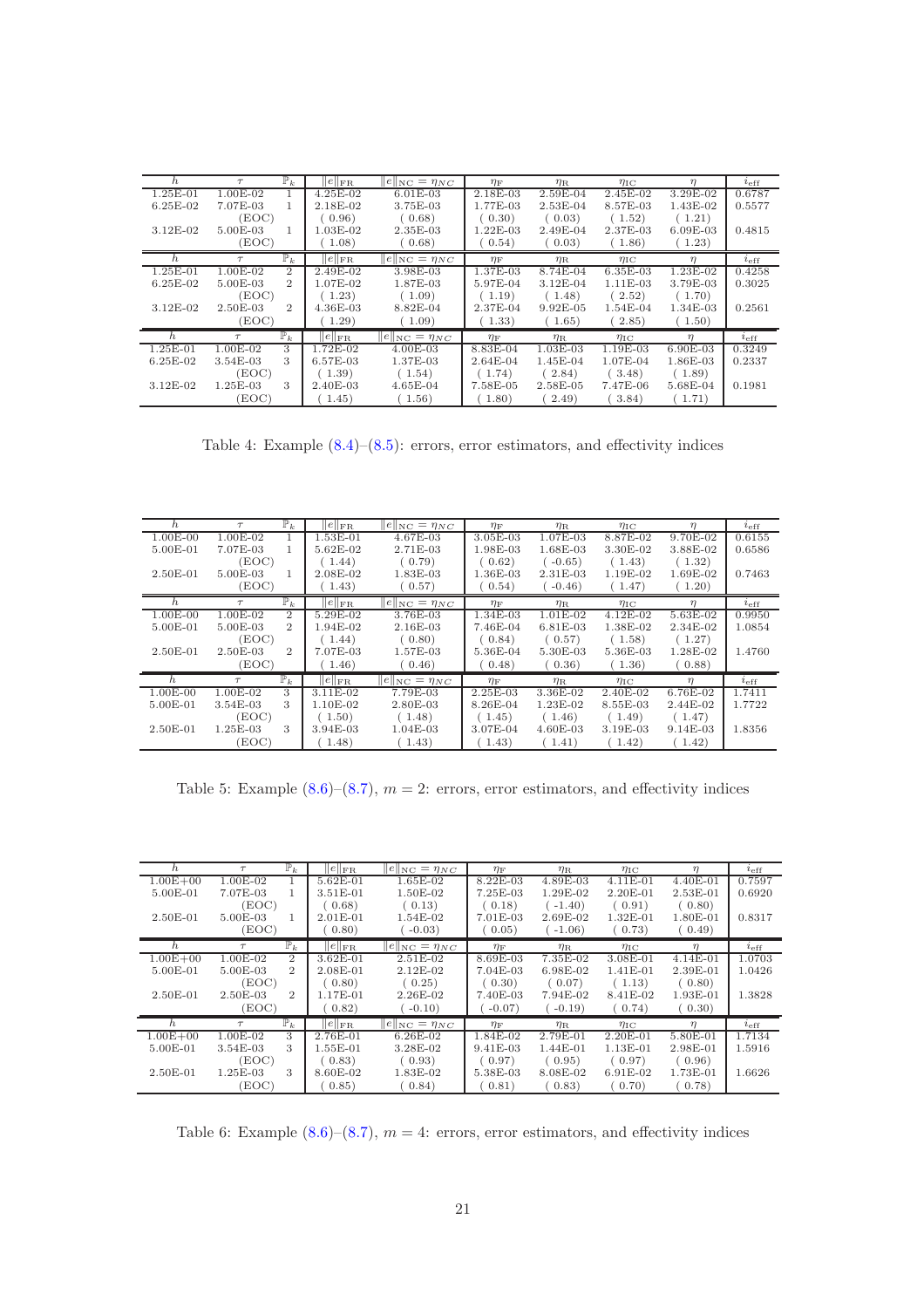

Figure 6: Example  $(8.4)$ – $(8.5)$ : comparison of the exact and approximate solutions along cut  $y = 0.5$ ,  $P_1$ approximation on  $\{h_1, \tau_1\}$  (left),  $P_2$  approximation on  $\{h_2, \tau_2\}$  (center), and  $P_3$  approximation on  $\{h_3, \tau_3\}$ (right)

<span id="page-21-0"></span>

<span id="page-21-1"></span>Figure 7: Example [\(8.4\)](#page-19-2)–[\(8.5\)](#page-19-3): distribution of the element error estimate  $\eta_T^n$  (left) and of the local error  $e_T^n$ (right) at  $t = t_F$  for  $P_2$  approximation on  $\{h_2, \tau_2\}$ 

### 8.3.2 Robustness with respect to size of nonlinearity

The last example is the porous medim equation

<span id="page-21-2"></span>
$$
\partial_t u - \nabla \cdot (\underline{\mathbf{K}}(u)\nabla u) = 0 \quad \text{in } Q,\tag{8.6}
$$

where  $\underline{\mathbf{K}}(u) = m|u|^{m-1}$ ,  $\Omega = (-6, 6) \times (-6, 6)$ ,  $t_F = 1$ , and  $m > 1$ . The initial and boundary conditions are chosen in such a way that the exact solution is, see Barenblatt [\[4\]](#page-22-5) or Radu *et al.* [\[34\]](#page-24-18),

<span id="page-21-3"></span>
$$
u(x,y,t) = \left\{ \frac{1}{t+1} \left[ 1 - \frac{m-1}{4m^2} \frac{x^2 + y^2}{(t+1)^{1/m}} \right]_+^{\frac{m}{m-1}} \right\}^{\frac{1}{m}},
$$
\n(8.7)

where  $[a]_+ = \max(a, 0), a \in \mathbb{R}$ . In order to demonstrate robustness with respect to size of nonlinearity, we compare results for the values  $m = 2$  and  $m = 4$  (noticing that the case  $m = 4$  falls in fact beyond the adopted setting for the continuous problem). We employ the initial space-time step  $\{h_1, \tau_1\} = \{1, 0.01\}$ .

The errors e, error estimators  $\eta$ , effectivity indices  $i_{\text{eff}}$ , and EOC are summarized in Tables [5](#page-20-1)[–6.](#page-20-2) We observe that the effectivity index  $i_{\text{eff}}$  almost does not change between  $m = 2$  and  $m = 4$ , indicating robustness with respect to size of nonlinearity. Figures [8](#page-22-6) and [9](#page-22-7) show cuts of  $u_{h\tau}$  at  $y = 0$  and  $t = t_F$ ; accurate capturing of the exact solution is observed. Finally, Figures [10](#page-23-9) and [11](#page-23-10) show the distribution of the local error  $e_T^n$  and the local error estimator  $\eta_T^n$  at  $t = t_F$  for  $P_2$  approximation with the space-time step  $\{h_2, \tau_2\}$ . We observe a close agreement in the distributions of error and error estimator.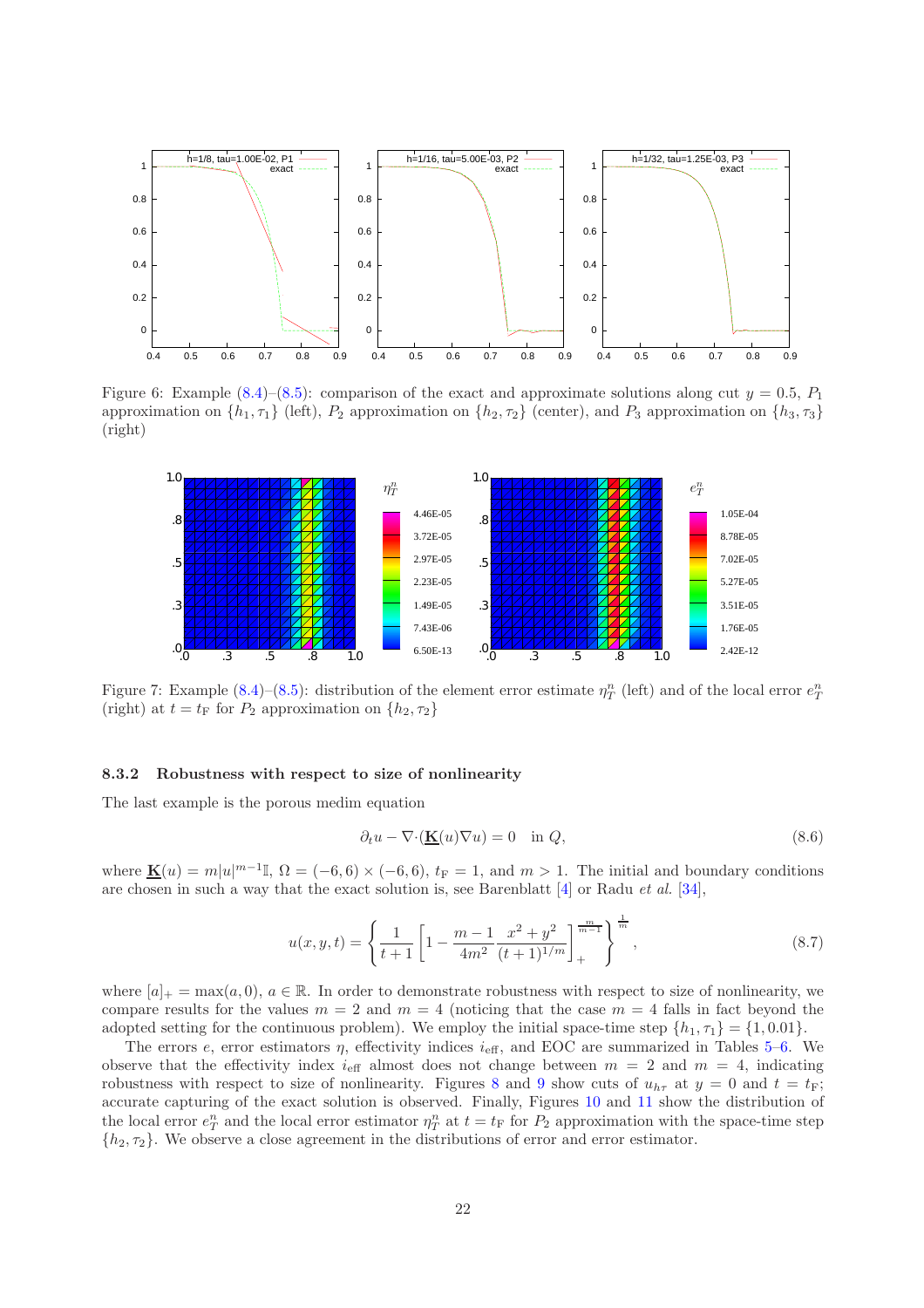

<span id="page-22-6"></span>Figure 8: Example  $(8.6)$ – $(8.7)$ ,  $m = 2$ : comparison of the exact and approximate solutions along cut  $y = 0$ ,  $P_1$  approximation on  $\{h_1, \tau_1\}$  (left),  $P_2$  approximation on  $\{h_2, \tau_2\}$  (center), and  $P_3$  approximation on  $\{h_3, \tau_3\}$ (right)



<span id="page-22-7"></span>Figure 9: Example [\(8.6\)](#page-21-2)–[\(8.7\)](#page-21-3),  $m = 4$ : comparison of the exact and approximate solutions along cut  $y = 0$ , P<sub>1</sub> approximation on  $\{h_1, \tau_1\}$  (left), P<sub>2</sub> approximation on  $\{h_2, \tau_2\}$  (center), and P<sub>3</sub> approximation on  $\{h_3, \tau_3\}$ (right)

### <span id="page-22-1"></span>References

- [1] M. Ainsworth, *A framework for obtaining guaranteed error bounds for finite element approximations*, J. Comput. Appl. Math., 234 (2010), pp. 2618–2632.
- <span id="page-22-2"></span>[2] H. W. Alt and S. Luckhaus, *Quasilinear elliptic-parabolic differential equations*, Math. Z., 183 (1983), pp. 311–341.
- <span id="page-22-4"></span>[3] D. N. ARNOLD, *An interior penalty finite element method with discontinuous elements*, SIAM J. Numer. Anal., 19 (1982), pp. 742–760.
- <span id="page-22-5"></span>[4] G. I. BARENBLATT, *On some unsteady motions of a liquid and gas in a porous medium*, Akad. Nauk SSSR. Prikl. Mat. Meh., 16 (1952), pp. 67–78.
- <span id="page-22-3"></span>[5] M. BEBENDORF, *A note on the Poincaré inequality for convex domains*, Z. Anal. Anwendungen, 22 (2003), pp. 751–756.
- <span id="page-22-0"></span>[6] A. Bergam, C. Bernardi, and Z. Mghazli, *A posteriori analysis of the finite element discretization of some parabolic equations*, Math. Comp., 74 (2005), pp. 1117–1138.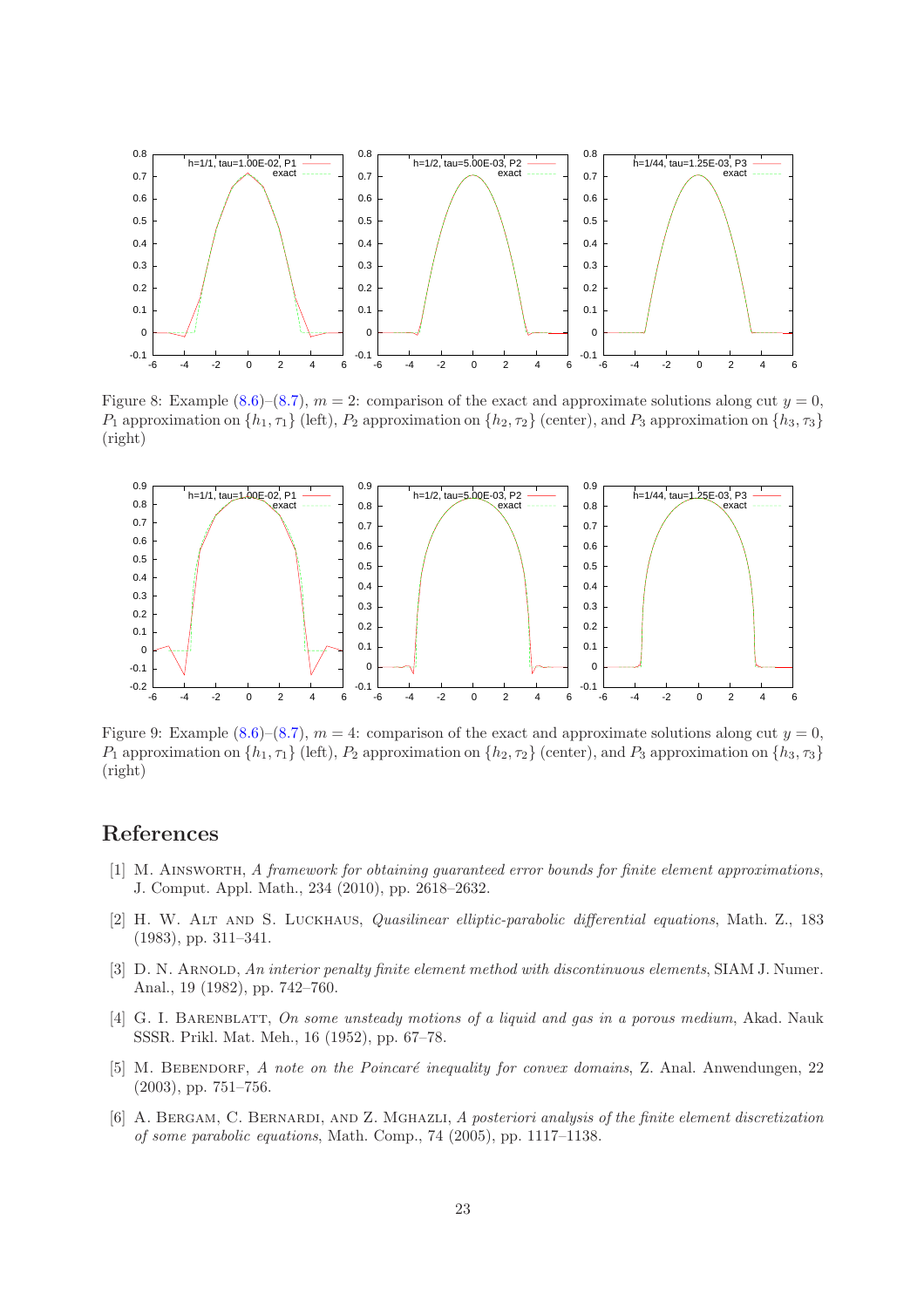

Figure 10: Example [\(8.6\)](#page-21-2)–[\(8.7\)](#page-21-3),  $m = 2$ : distribution of the element error estimate  $\eta_T^n$  (left) and of the local error  $e_T^n$  (right) at  $t = t_F$  for  $P_2$  approximation on  $\{h_2, \tau_2\}$ 

<span id="page-23-9"></span>

<span id="page-23-10"></span>Figure 11: Example [\(8.6\)](#page-21-2)–[\(8.7\)](#page-21-3),  $m = 4$ : distribution of the element error estimate  $\eta_T^n$  (left) and of the local error  $e_T^n$  (right) at  $t = t_F$  for  $P_2$  approximation on  $\{h_2, \tau_2\}$ 

- <span id="page-23-3"></span>[7] D. BRAESS, V. PILLWEIN, AND J. SCHÖBERL, *Equilibrated residual error estimates are p-robust*, Comput. Methods Appl. Mech. Engrg., 198 (2009), pp. 1189–1197.
- <span id="page-23-4"></span>[8] F. BREZZI AND M. FORTIN, *Mixed and hybrid finite element methods*, vol. 15 of Springer Series in Computational Mathematics, Springer-Verlag, New York, 1991.
- <span id="page-23-0"></span>[9] A. L. Chaillou and M. Suri, *Computable error estimators for the approximation of nonlinear problems by linearized models*, Comput. Methods Appl. Mech. Engrg., 196 (2006), pp. 210–224.
- <span id="page-23-1"></span>[10] , *A posteriori estimation of the linearization error for strongly monotone nonlinear operators*, J. Comput. Appl. Math., 205 (2007), pp. 72–87.
- <span id="page-23-5"></span>[11] V. Doletist, *Analysis and application of the IIPG method to quasilinear nonstationary convectiondiffusion problems*, J. Comput. Appl. Math., 222 (2008), pp. 251–273.
- <span id="page-23-8"></span>[12] V. DOLEJŠÍ, M. FEISTAUER, V. KUČERA, AND V. SOBOTÍKOVÁ, *An optimal L*<sup>∞</sup>(L<sup>2</sup>)-error estimate *of the discontinuous Galerkin method for a nonlinear nonstationary convection-diffusion problem*, IMA J. Numer. Anal., 28 (2008), pp. 496–521.
- <span id="page-23-6"></span>[13] V. DOLEJŠÍ, M. HOLÍK, AND J. HOZMAN, *Efficient solution strategy for the semi-implicit discontinuous Galerkin discretization of the Navier–Stokes equations*, J. Comput. Phys., 230 (2011), pp. 4176–4200.
- <span id="page-23-7"></span>[14] D. A. Dunavant, *High degree efficient symmetrical Gaussian quadrature rules for the triangle*, Internat. J. Numer. Methods Engrg., 21 (1985), pp. 1129–1148.
- <span id="page-23-2"></span>[15] L. El Alaoui, A. Ern, and M. Vohral´ık, *Guaranteed and robust a posteriori error estimates and balancing discretization and linearization errors for monotone nonlinear problems*, Comput. Methods Appl. Mech. Engrg., 200 (2011), pp. 2782–2795.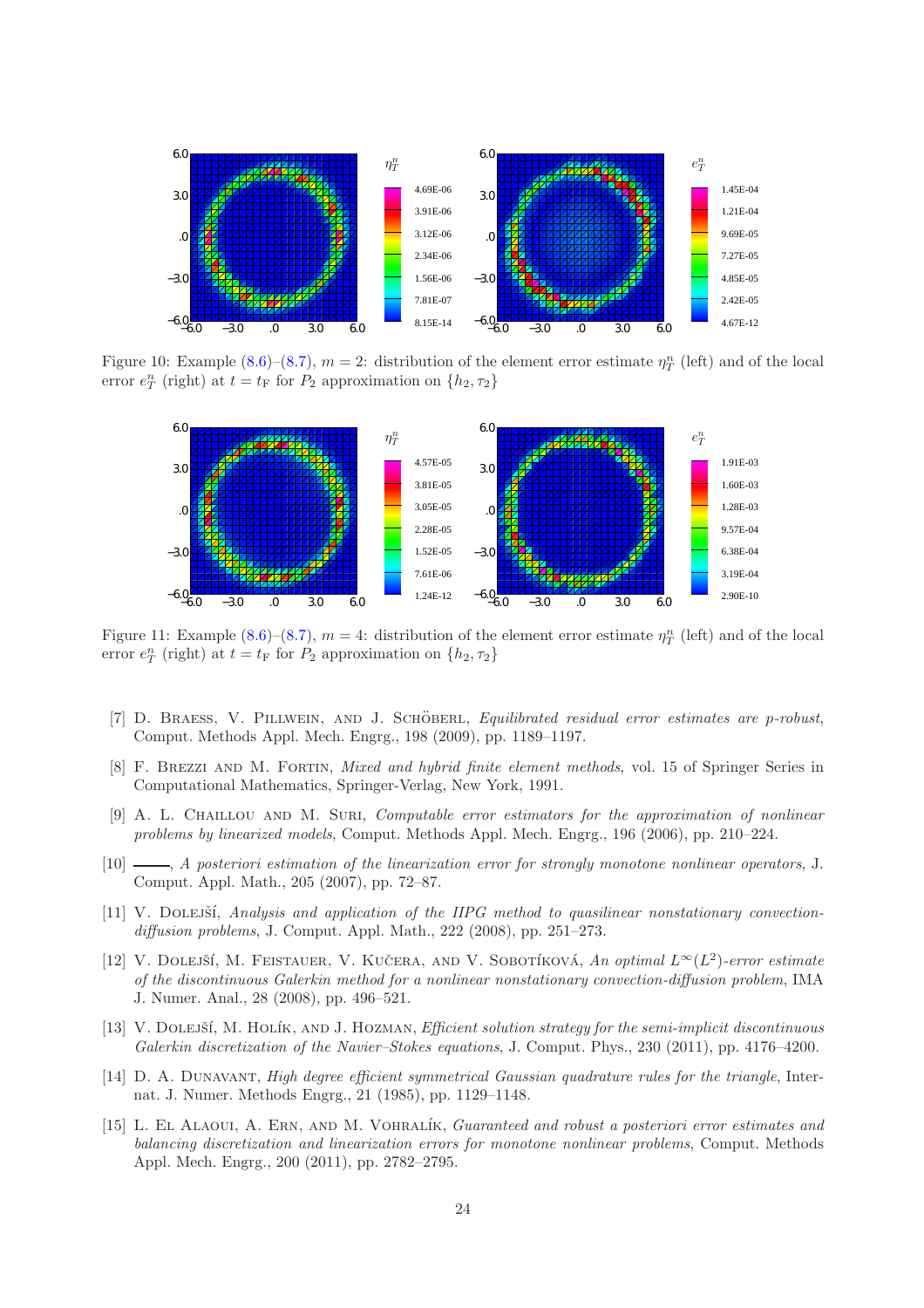- <span id="page-24-14"></span>[16] A. Ern, S. Nicaise, and M. Vohral´ık, *An accurate* H(div) *flux reconstruction for discontinuous Galerkin approximations of elliptic problems*, C. R. Math. Acad. Sci. Paris, 345 (2007), pp. 709–712.
- <span id="page-24-12"></span>[17] A. Ern, A. F. Stephansen, and M. Vohral´ık, *Guaranteed and robust discontinuous Galerkin a posteriori error estimates for convection–diffusion–reaction problems*, J. Comput. Appl. Math., 234 (2010), pp. 114–130.
- <span id="page-24-11"></span>[18] A. Ern, A. F. Stephansen, and P. Zunino, *A discontinuous Galerkin method with weighted averages for advection-diffusion equations with locally small and anisotropic diffusivity*, IMA J. Numer. Anal., 29 (2009), pp. 235–256.
- <span id="page-24-15"></span>[19] A. Ern and M. Vohral´ık, *Flux reconstruction and a posteriori error estimation for discontinuous Galerkin methods on general nonmatching grids*, C. R. Math. Acad. Sci. Paris, 347 (2009), pp. 441–444.
- <span id="page-24-2"></span>[20] , *A posteriori error estimation based on potential and flux reconstruction for the heat equation*, SIAM J. Numer. Anal., 48 (2010), pp. 198–223.
- <span id="page-24-16"></span>[21] P. HOUSTON, J. ROBSON, AND E. SÜLI, *Discontinuous Galerkin finite element approximation of quasilinear elliptic boundary value problems I: The scalar case*, IMA J. Numer. Anal., 25 (2005), pp. 726– 749.
- <span id="page-24-17"></span>[22] J. Kačur, *Solution of degenerate convection–diffusion problems by the method of characteristics*, SIAM J. Numer. Anal., 39 (2001), pp. 858–879.
- <span id="page-24-13"></span>[23] K. Y. Kim, *A posteriori error estimators for locally conservative methods of nonlinear elliptic problems*, Appl. Numer. Math., 57 (2007), pp. 1065–1080.
- <span id="page-24-6"></span>[24] P. Ladev`eze, *Comparaison de mod`eles de milieux continus*, Ph.D. thesis, Universit´e Pierre et Marie Curie (Paris 6), 1975.
- <span id="page-24-8"></span>[25] R. Luce and B. I. Wohlmuth, *A local a posteriori error estimator based on equilibrated fluxes*, SIAM J. Numer. Anal., 42 (2004), pp. 1394–1414.
- <span id="page-24-1"></span>[26] C. Makridakis and R. H. Nochetto, *Elliptic reconstruction and a posteriori error estimates for parabolic problems*, SIAM J. Numer. Anal., 41 (2003), pp. 1585–1594.
- <span id="page-24-7"></span>[27] P. NEITTAANMÄKI AND S. REPIN, *Reliable methods for computer simulation*, vol. 33 of Studies in Mathematics and its Applications, Elsevier Science B.V., Amsterdam, 2004. Error control and a posteriori estimates.
- <span id="page-24-3"></span>[28] R. H. Nochetto, A. Schmidt, and C. Verdi, *A posteriori error estimation and adaptivity for degenerate parabolic problems*, Math. Comp., 69 (2000), pp. 1–24.
- <span id="page-24-4"></span>[29] M. Ohlberger, *A posteriori error estimates for vertex centered finite volume approximations of convection–diffusion–reaction equations*, M2AN Math. Model. Numer. Anal., 35 (2001), pp. 355–387.
- <span id="page-24-9"></span>[30] F. OTTO,  $L^1$ -contraction and uniqueness for quasilinear elliptic-parabolic equations, J. Differential Equations, 131 (1996), pp. 20–38.
- <span id="page-24-10"></span>[31] L. E. PAYNE AND H. F. WEINBERGER, An optimal Poincaré inequality for convex domains, Arch. Rational Mech. Anal., 5 (1960), pp. 286–292.
- <span id="page-24-0"></span>[32] M. Picasso, *Adaptive finite elements for a linear parabolic problem*, Comput. Methods Appl. Mech. Engrg., 167 (1998), pp. 223–237.
- <span id="page-24-5"></span>[33] W. Prager and J. L. Synge, *Approximations in elasticity based on the concept of function space*, Quart. Appl. Math., 5 (1947), pp. 241–269.
- <span id="page-24-18"></span>[34] F. A. Radu, I. S. Pop, and P. Knabner, *Error estimates for a mixed finite element discretization of some degenerate parabolic equations*, Numer. Math., 109 (2008), pp. 285–311.